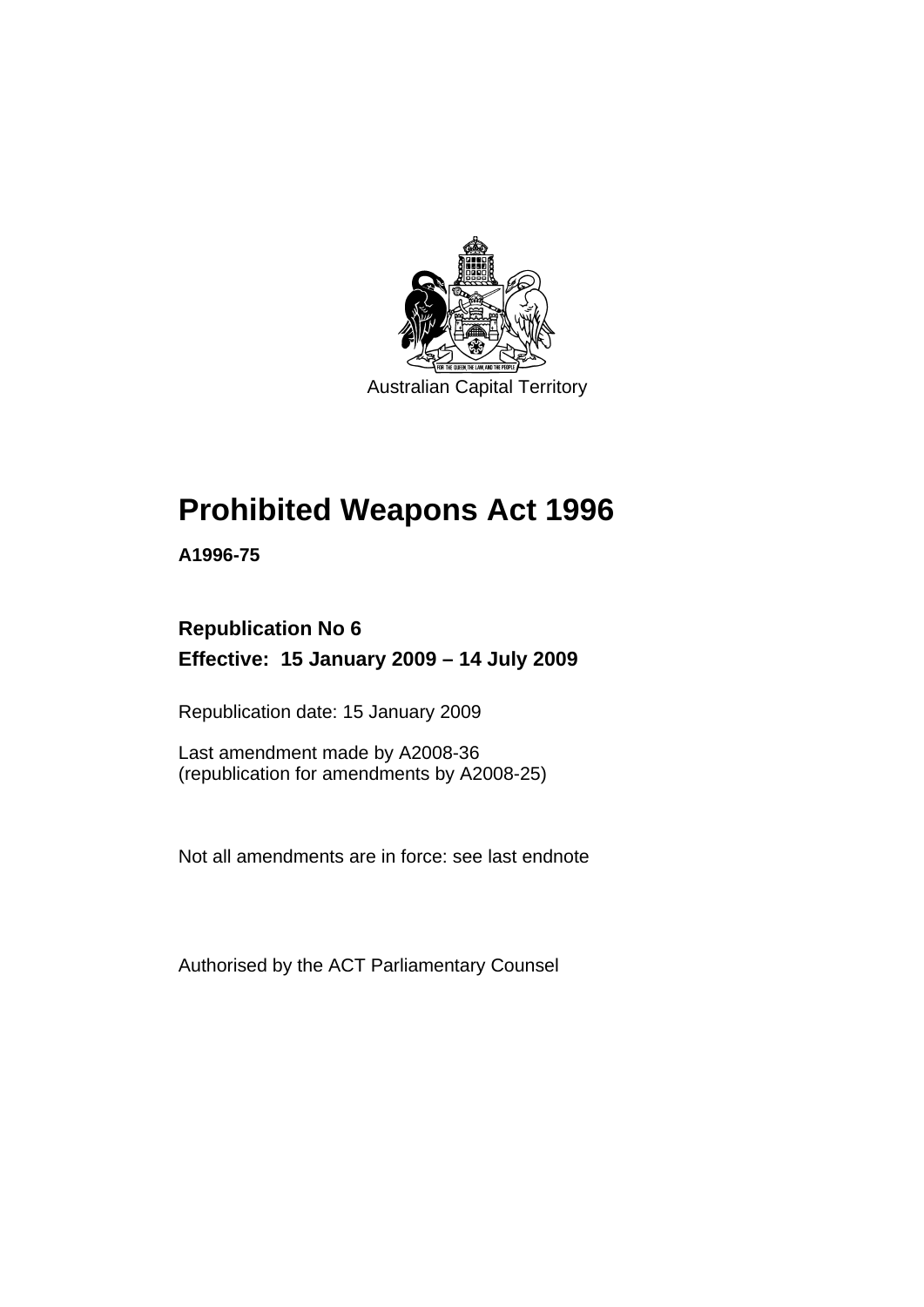### **About this republication**

#### **The republished law**

This is a republication of the *Prohibited Weapons Act 1996* (including any amendment made under the *Legislation Act 2001*, part 11.3 (Editorial changes)) as in force on 15 January 2009*.*  It also includes any amendment, repeal or expiry affecting the republished law to 15 January 2009.

The legislation history and amendment history of the republished law are set out in endnotes 3 and 4.

#### **Kinds of republications**

The Parliamentary Counsel's Office prepares 2 kinds of republications of ACT laws (see the ACT legislation register at www.legislation.act.gov.au):

- authorised republications to which the *Legislation Act 2001* applies
- unauthorised republications.

The status of this republication appears on the bottom of each page.

#### **Editorial changes**

The *Legislation Act 2001*, part 11.3 authorises the Parliamentary Counsel to make editorial amendments and other changes of a formal nature when preparing a law for republication. Editorial changes do not change the effect of the law, but have effect as if they had been made by an Act commencing on the republication date (see *Legislation Act 2001*, s 115 and s 117). The changes are made if the Parliamentary Counsel considers they are desirable to bring the law into line, or more closely into line, with current legislative drafting practice.

This republication does not include amendments made under part 11.3 (see endnote 1).

#### **Uncommenced provisions and amendments**

If a provision of the republished law has not commenced or is affected by an uncommenced amendment, the symbol  $\mathbf{U}$  appears immediately before the provision heading. The text of the uncommenced provision or amendment appears only in the last endnote.

#### **Modifications**

If a provision of the republished law is affected by a current modification, the symbol  $\mathbf{M}$ appears immediately before the provision heading. The text of the modifying provision appears in the endnotes. For the legal status of modifications, see *Legislation Act 2001*, section 95.

#### **Penalties**

The value of a penalty unit for an offence against this republished law at the republication date is—

- (a) if the person charged is an individual—\$100; or
- (b) if the person charged is a corporation—\$500.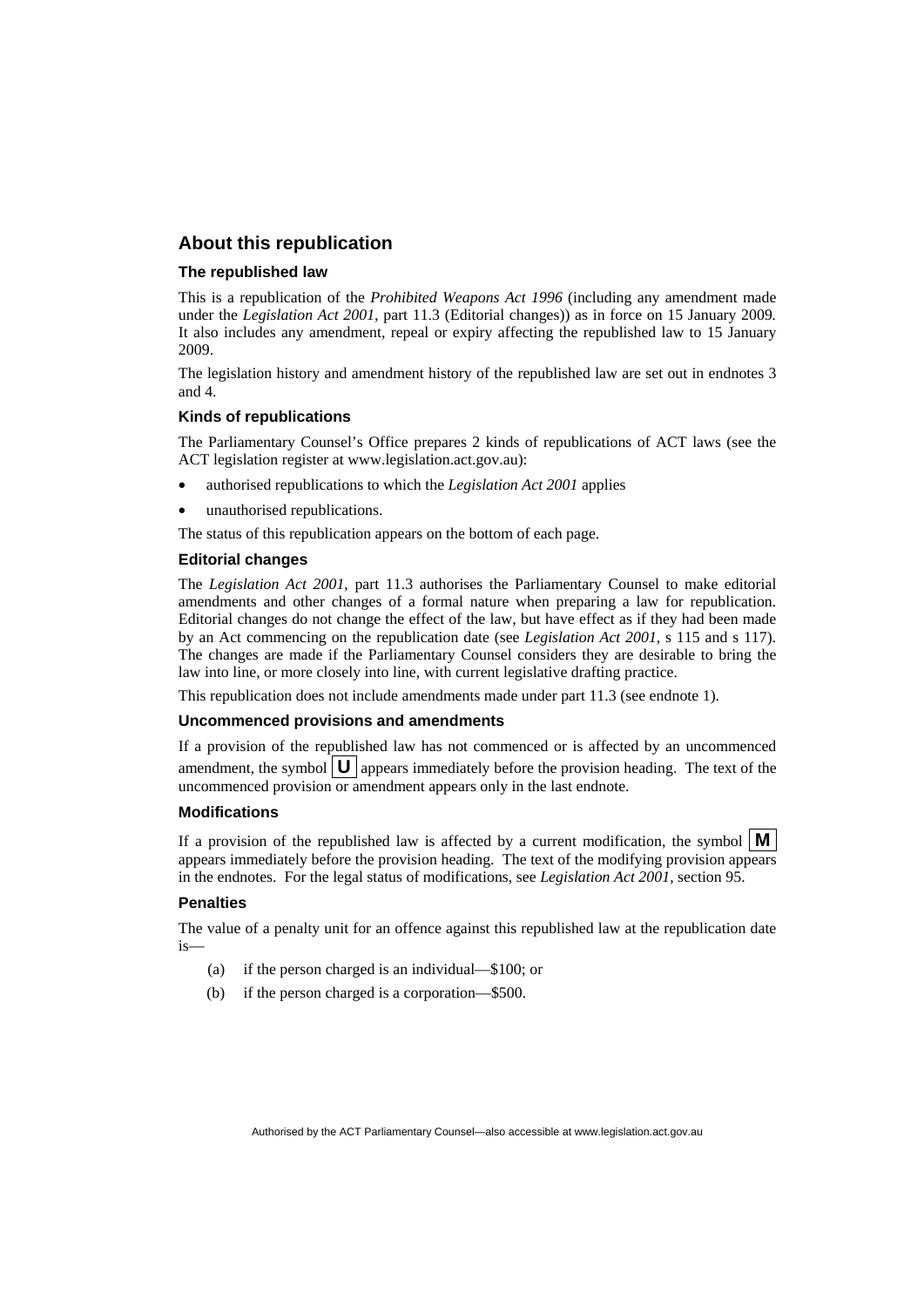

# **[Prohibited Weapons Act 1996](#page-6-0)**

## **Contents**

| Part 1         | <b>Preliminary</b>                                                                                          |                |
|----------------|-------------------------------------------------------------------------------------------------------------|----------------|
| 1              | Name of Act                                                                                                 | $\overline{2}$ |
| $\mathcal{P}$  | Dictionary                                                                                                  | 2              |
| 2A             | <b>Notes</b>                                                                                                | 2              |
| 2B             | Offences against Act—application of Criminal Code etc                                                       | $\overline{2}$ |
| 3              | Interpretation for Act                                                                                      | 3              |
| 3A             | Evidence of possession—prohibited weapons or articles at premises                                           | 4              |
| 3B<br>4        | Evidence of possession—care, control or management of prohibited<br>weapon or article<br>Application of Act | 4<br>4         |
| Part 1A        | <b>Important concepts</b>                                                                                   |                |
| Part 1B        | Unregulated weapons                                                                                         |                |
| 4C             | Meaning of <i>unregulated</i> weapon—Act                                                                    | 6              |
| R6<br>15/01/09 | Prohibited Weapons Act 1996<br>Effective: 15/01/09-14/07/09                                                 | contents 1     |
|                |                                                                                                             |                |

Page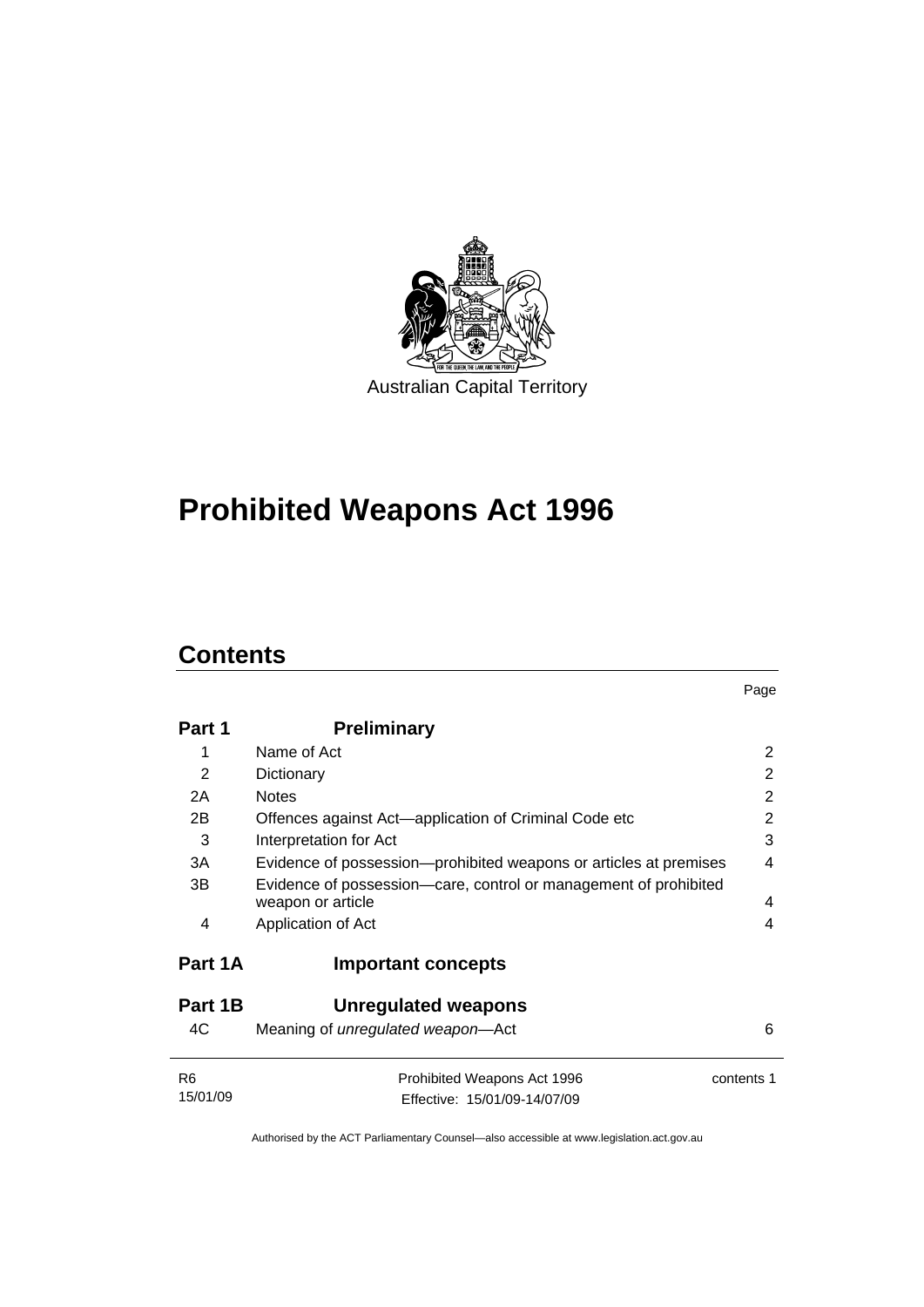| Contents       |                                                                                |                |
|----------------|--------------------------------------------------------------------------------|----------------|
|                |                                                                                | Page           |
| 4CA            | Meaning of connected-pt 1B                                                     | 6              |
| 4D             | Unregulated weapons-seizure by police                                          | 6              |
| 4E             | Unregulated weapons-receipt for seizure                                        | $\overline{7}$ |
| 4F             | Unregulated weapons-examination                                                | 7              |
| 4G             | Unregulated weapons-access to things seized                                    | 8              |
| 4H             | Unregulated weapons-review of decision to seize                                | 8              |
| 4 <sub>l</sub> | Unregulated weapons-forfeiture                                                 | 9              |
| Part 1C        | <b>Minister's guidelines</b>                                                   |                |
| 4K             | Minister's guidelines                                                          | 10             |
| Part 1D        | Declarations about prohibited articles and<br>weapons                          |                |
| 4L             | Prohibited articles and weapons declarations by registrar                      | 11             |
| 4M             | Effect of certain declarations                                                 | 11             |
| Part 2         | <b>Offences</b>                                                                |                |
| 5              | Offence—unauthorised possession or use of prohibited weapons                   | 12             |
| 6              | Offence—unauthorised possession or use of prohibited articles                  | 12             |
| 6A             | Declarations about authorised possession and use of laser pointers             | 13             |
| 6B             | Guidelines for declarations under section 6A                                   | 13             |
| $\overline{7}$ | Inspection of prohibited weapons or articles by police                         | 14             |
| 8              | Offence—disposal of prohibited weapons and articles by unauthorised<br>holders | 14             |
| Part 3         | <b>Permits</b>                                                                 |                |
| 9              | Permits                                                                        | 16             |
| 11             | Contravention of conditions                                                    | 16             |
| 12             | Production of permit                                                           | 17             |
| 13             | Surrender of cancelled permit                                                  | 17             |
| Part 3A        | Notification and review of decisions                                           |                |
| 14             | Review of decisions                                                            | 17             |
| 14A            | Reviewable decision notices                                                    | 18             |
| 14B            | Applications for review                                                        | 18             |
| contents 2     | Prohibited Weapons Act 1996                                                    | R6             |
|                | Effective: 15/01/09-14/07/09                                                   | 15/01/09       |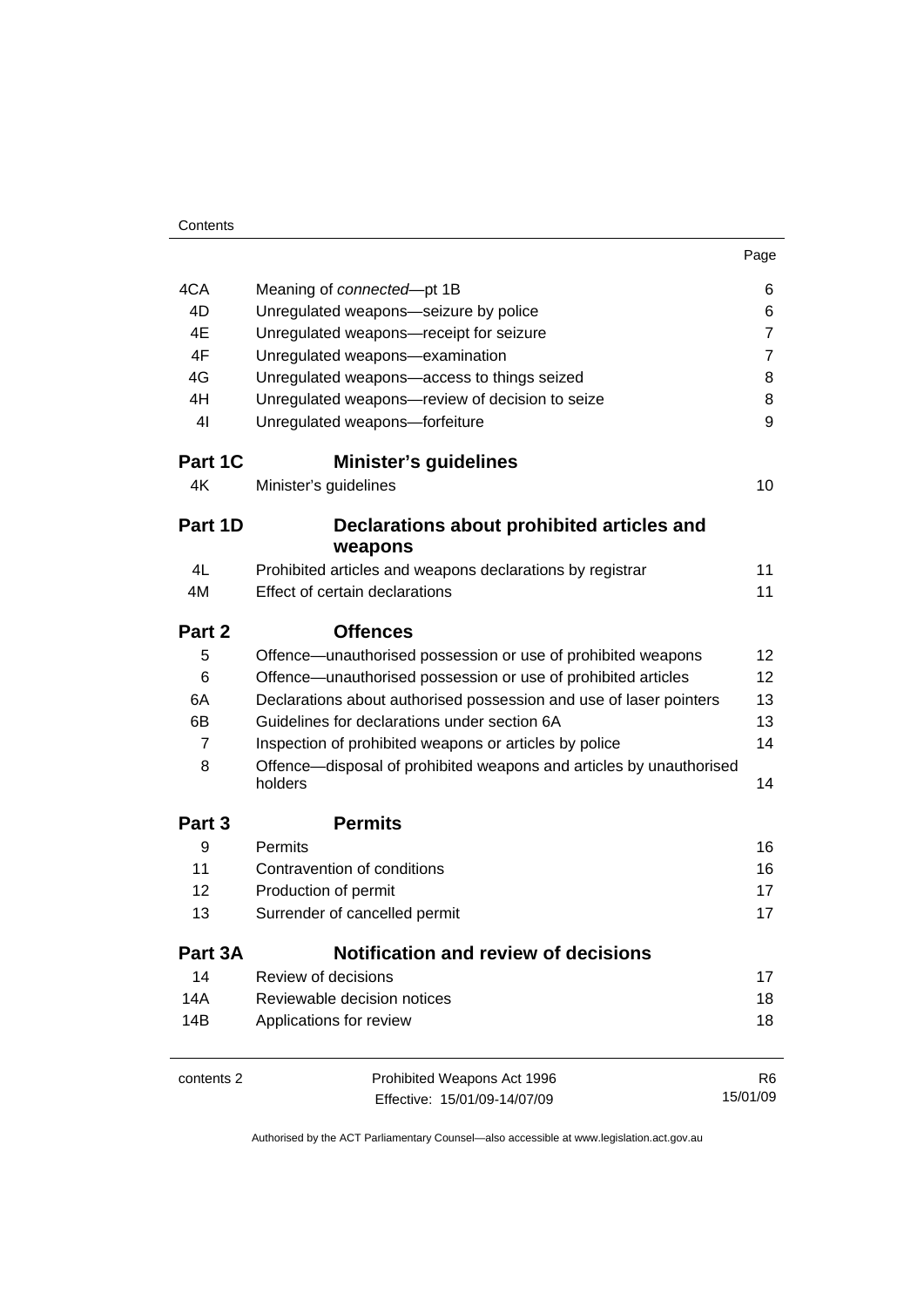|                   |             |                                                                    | Contents   |
|-------------------|-------------|--------------------------------------------------------------------|------------|
|                   |             |                                                                    | Page       |
| Part 4            |             | <b>Miscellaneous</b>                                               |            |
| 15                |             | Information to be supplied                                         | 19         |
| 16                |             | Disposal of surrendered or seized prohibited weapons or prohibited |            |
|                   | articles    |                                                                    | 19         |
| 17                |             | Evidentiary provisions                                             | 20         |
| 17A               |             | Determination of fees                                              | 20         |
| 18                |             | Approved forms                                                     | 20         |
| 19                |             | Regulation-making power                                            | 20         |
| Part 5            |             | <b>Transitional</b>                                                |            |
| 50                |             | Definitions-pt 5                                                   | 22         |
| 51                |             | Pre-commencement Act-permitted weapons and articles generally      | 22         |
| 52                |             | Pre-commencement Act-permitted weapons and articles-late           |            |
|                   |             | application for permit                                             | 23         |
| 53                |             | <b>Transitional regulations</b>                                    | 24         |
| 54                | Expiry-pt 5 |                                                                    | 24         |
| <b>Schedule 1</b> |             | <b>Prohibited weapons</b>                                          | 25         |
| <b>Schedule 2</b> |             | <b>Prohibited articles</b>                                         | 28         |
| <b>Schedule 2</b> |             | <b>Reviewable decisions</b>                                        | 28         |
| <b>Dictionary</b> |             |                                                                    | 28         |
| <b>Endnotes</b>   |             |                                                                    |            |
| 1                 |             | About the endnotes                                                 | 29         |
| $\overline{2}$    |             | Abbreviation key                                                   | 29         |
| 3                 |             | Legislation history                                                | 30         |
| 4                 |             | Amendment history                                                  | 31         |
| 5                 |             | Earlier republications                                             | 35         |
| R <sub>6</sub>    |             | Prohibited Weapons Act 1996                                        | contents 3 |
| 15/01/09          |             | Effective: 15/01/09-14/07/09                                       |            |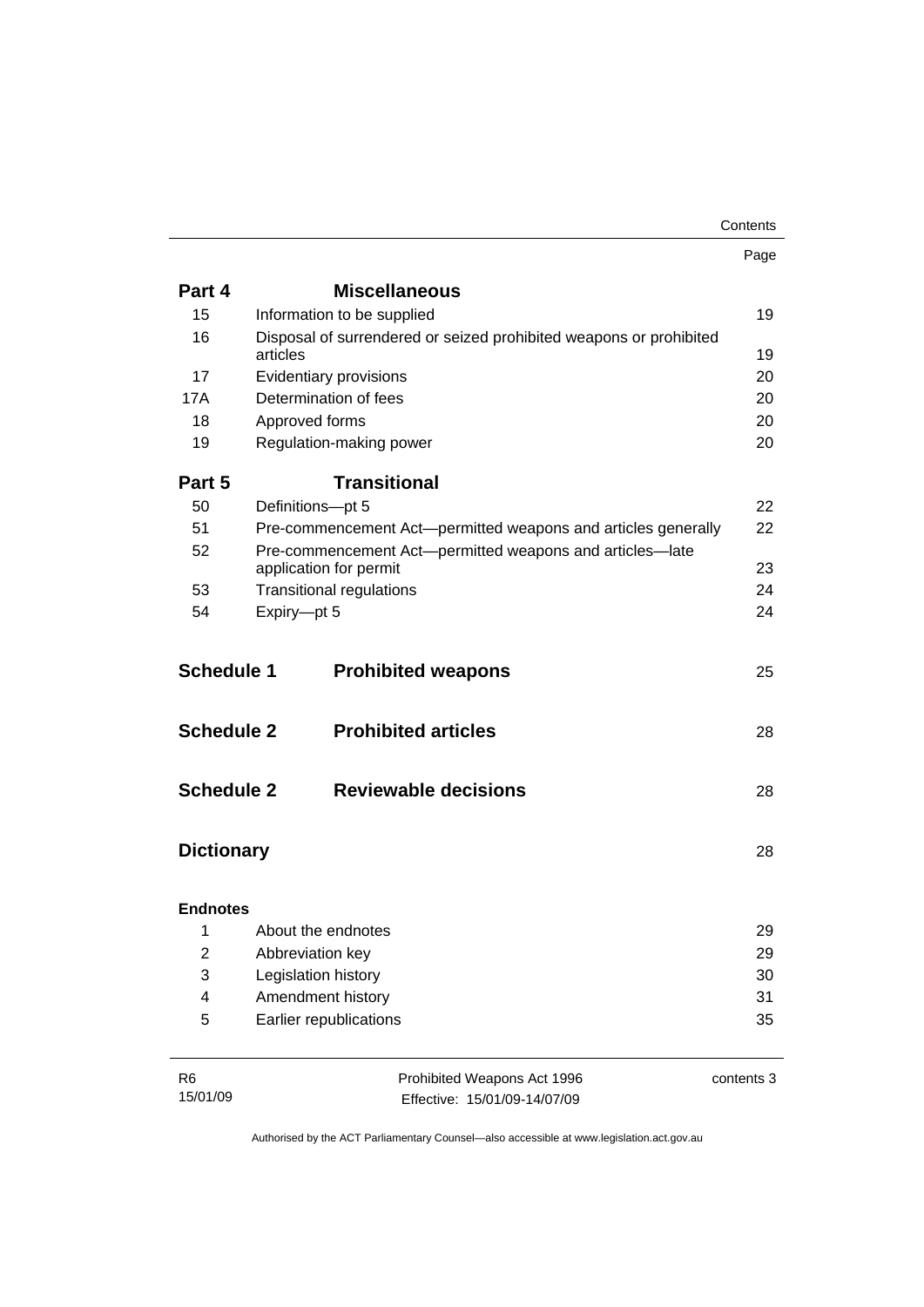**Contents** 

6 Uncommenced amendments [36](#page-41-0)

contents 4 **Prohibited Weapons Act 1996** Effective: 15/01/09-14/07/09

R6 15/01/09

Authorised by the ACT Parliamentary Counsel—also accessible at www.legislation.act.gov.au

Page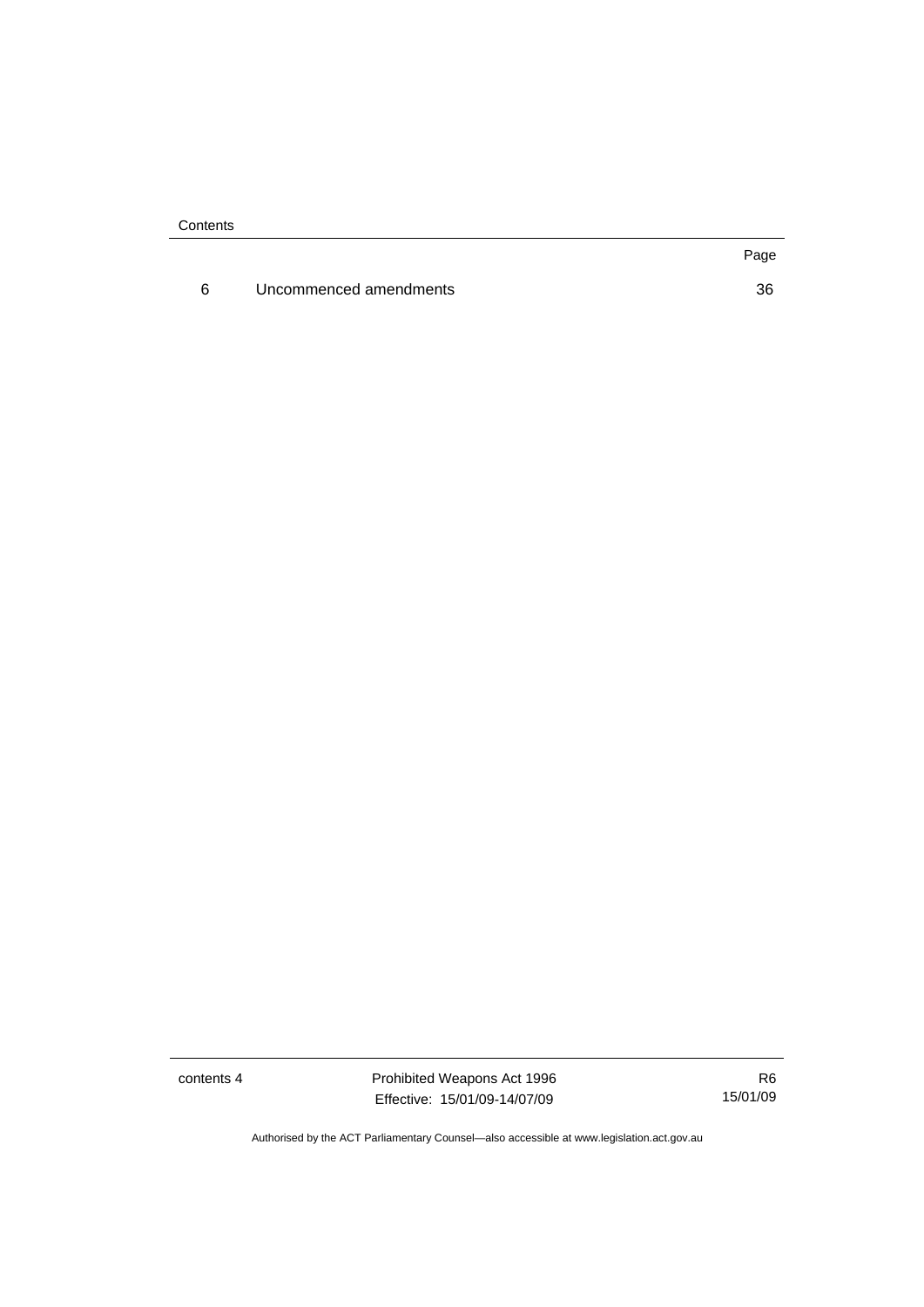<span id="page-6-0"></span>

# **Prohibited Weapons Act 1996**

An Act to prohibit the possession of certain dangerous weapons and other articles, and for related purposes

R6 15/01/09

֖֚֚֚֬

Prohibited Weapons Act 1996 Effective: 15/01/09-14/07/09

page 1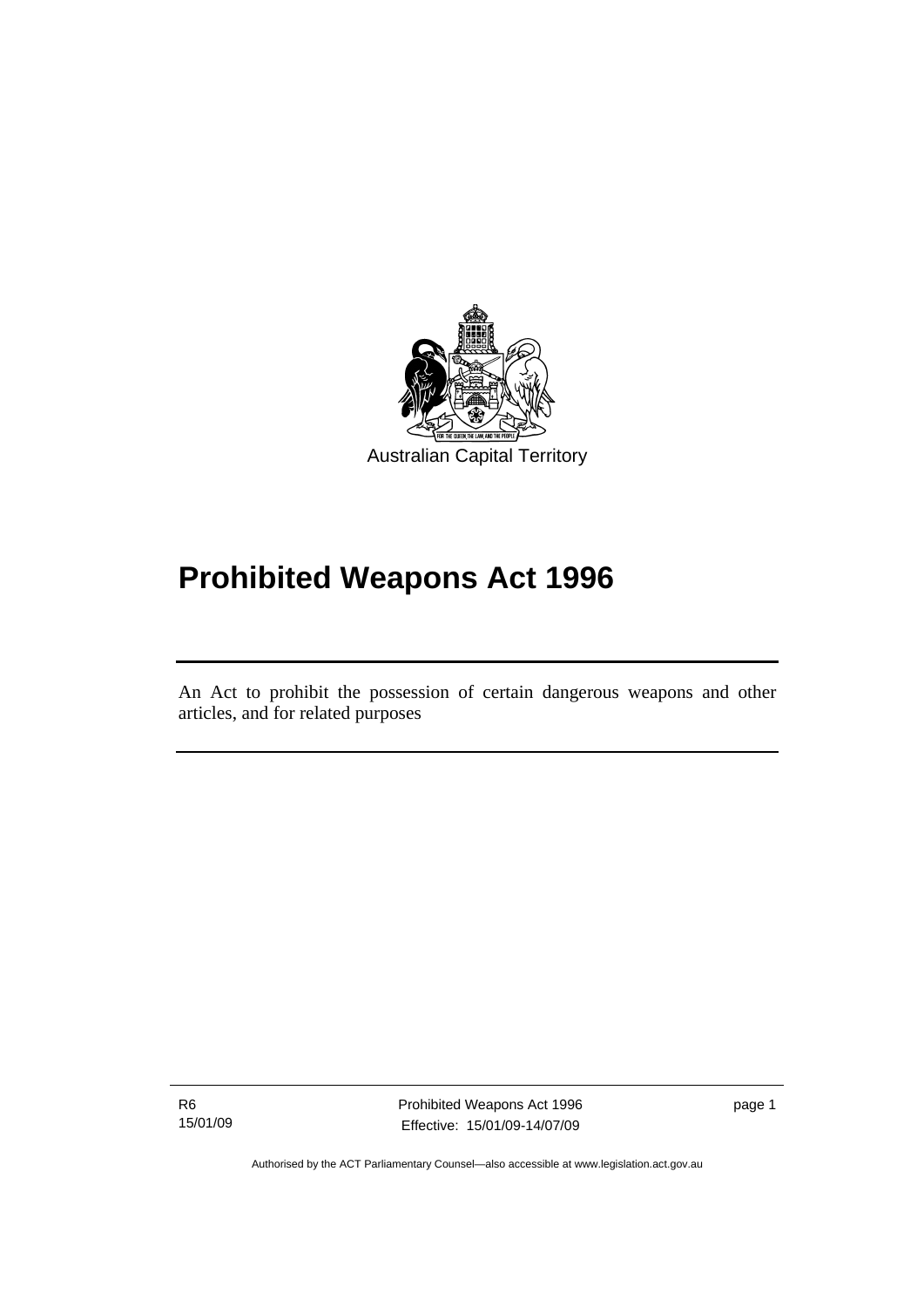#### <span id="page-7-0"></span>Part 1 **Preliminary**

Section 1

## **Part 1** Preliminary

#### **1 Name of Act**

This Act is the *Prohibited Weapons Act 1996*.

### **U 2 Dictionary**

#### **2A Notes**

A note included in this Act is explanatory and is not part of this Act.

*Note* See the Legislation Act, s 127 (1), (4) and (5) for the legal status of notes.

### **2B Offences against Act—application of Criminal Code etc**

Other legislation applies in relation to offences against this Act.

#### *Note 1 Criminal Code*

The Criminal Code, ch 2 applies to the following offences against this Act (see Code, pt 2.1):

- s 5 (Offence—unauthorised possession or use of prohibited weapons)
- s 6 (Offence—unauthorised possession or use of prohibited articles)
- s 8 (Offence—disposal of prohibited weapons and articles by unauthorised holders).

The chapter sets out the general principles of criminal responsibility (including burdens of proof and general defences), and defines terms used for offences to which the Code applies (eg *conduct*, *intention*, *recklessness* and *strict liability*).

*Note 2 Penalty units* 

The Legislation Act, s 133 deals with the meaning of offence penalties that are expressed in penalty units.

Authorised by the ACT Parliamentary Counsel—also accessible at www.legislation.act.gov.au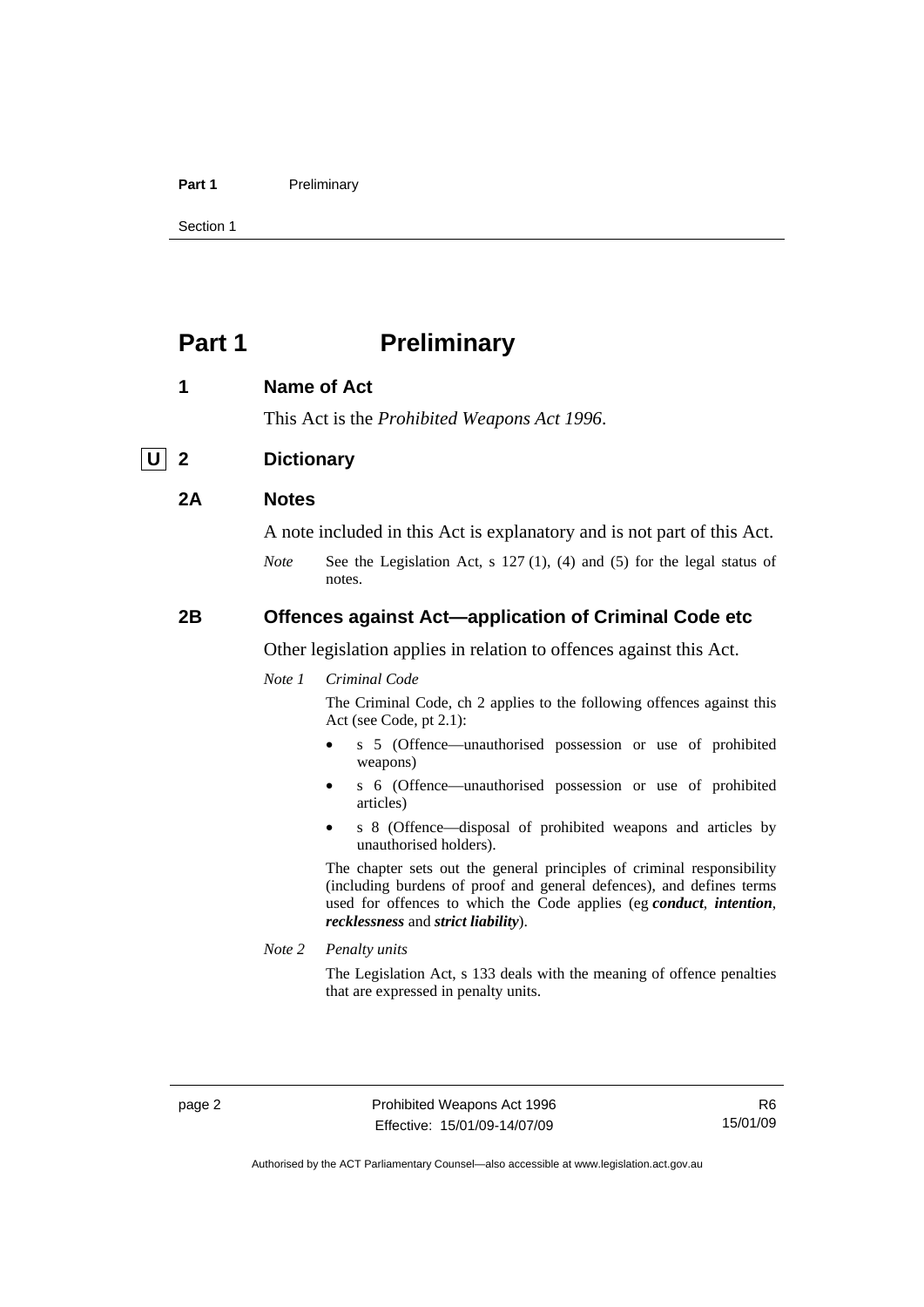### <span id="page-8-0"></span>**U** 3 Interpretation for Act

- (1) In this Act:
	- *Note* A definition applies except so far as the contrary intention appears (see *Legislation Act 2001*, s 155).

*firearm*—see the *Firearms Act 1996*.

*permit* means a permit in force under part 3.

*prohibited article* means any article that is declared by the regulations to be a prohibited article.

*prohibited weapon* means any weapon or thing specified in schedule 1.

- (2) For this Act—
	- (a) anything that would be a prohibited weapon or prohibited article if it did not have something missing from it, or a defect or obstruction in it, is to be regarded as a prohibited weapon or prohibited article; and
	- (b) if parts of a prohibited weapon or prohibited article are in the possession of, or being carried by, 2 or more persons—each of them is to be regarded as possessing or carrying the weapon or article.
- (3) For this Act, a person is to be taken to have possession of a prohibited weapon or prohibited article if the person knowingly—
	- (a) has custody of the weapon or article; or
	- (b) has the weapon or article in the custody of another person; or
	- (c) has the weapon or article in or on any premises, place, vehicle vessel or aircraft, whether or not belonging to or occupied by the person.
- (4) The Executive may make regulations amending schedule 1—
	- (a) by adding the name or a description of a weapon or article; or

page 3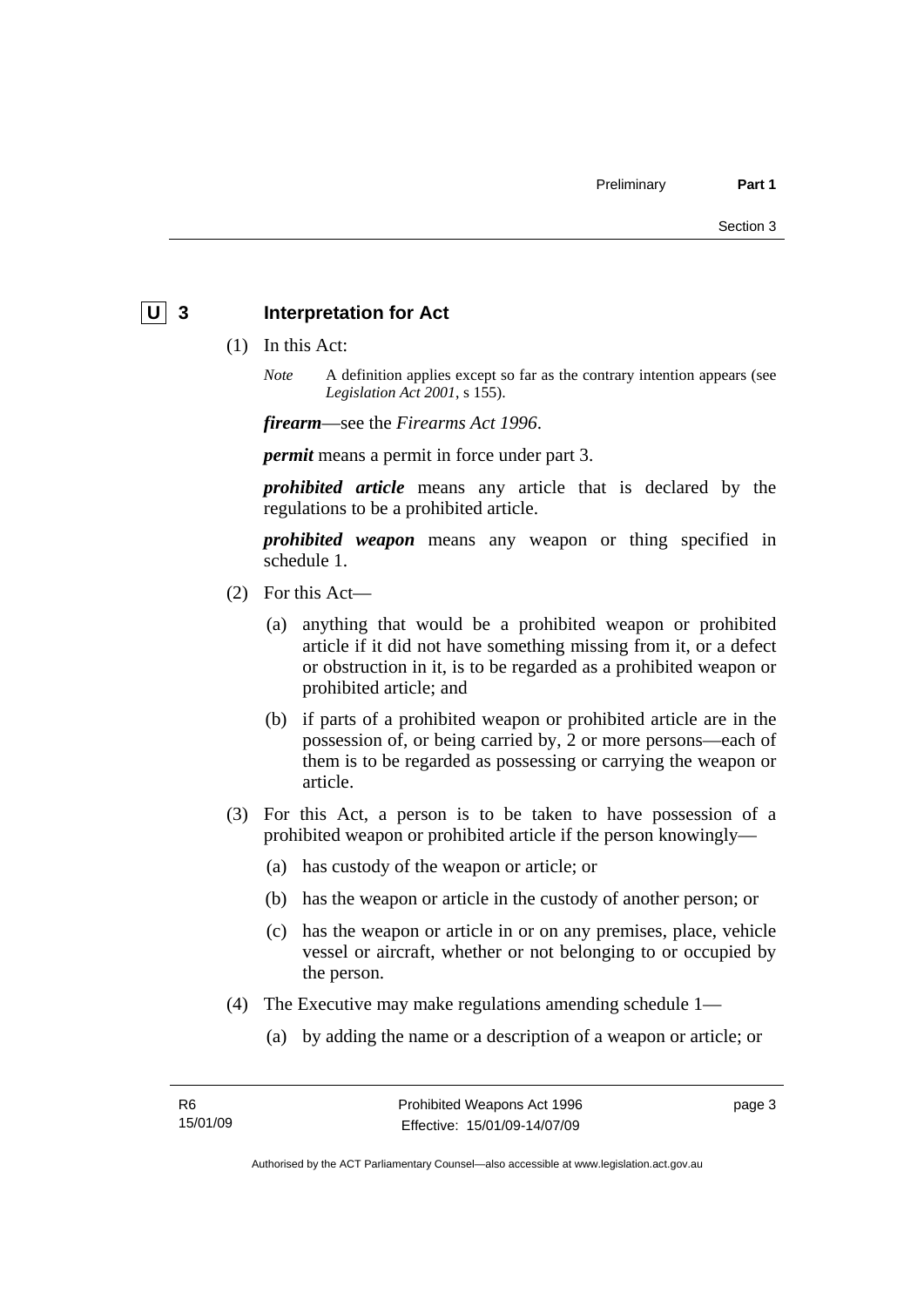<span id="page-9-0"></span> (b) by amending a name or description of a weapon or article for the purpose of more accurately describing the weapon or article concerned.

### **U 3A Evidence of possession—prohibited weapons or articles at premises**

### **U 3B Evidence of possession—care, control or management of prohibited weapon or article**

### **4 Application of Act**

- (1) A person does not commit an offence against this Act only because of something done by the person in the exercise of the person's functions as a member of—
	- (a) the Australian Federal Police or a police force of a State or another Territory; or
	- (b) the Defence Force; or
	- (c) a visiting force within the meaning of the *Defence (Visiting Forces) Act 1963* (Cwlth); or
	- (d) the Australian Cadet Corps established under the *Defence Act 1903* (Cwlth); or
	- (e) the council of the Australian War Memorial or of the staff of the memorial who, in the exercise of his or her functions and duties in accordance with the *Australian War Memorial Act 1980* (Cwlth), has in his or her possession a prohibited weapon, forming part of the memorial collection within the meaning of that Act; or

Authorised by the ACT Parliamentary Counsel—also accessible at www.legislation.act.gov.au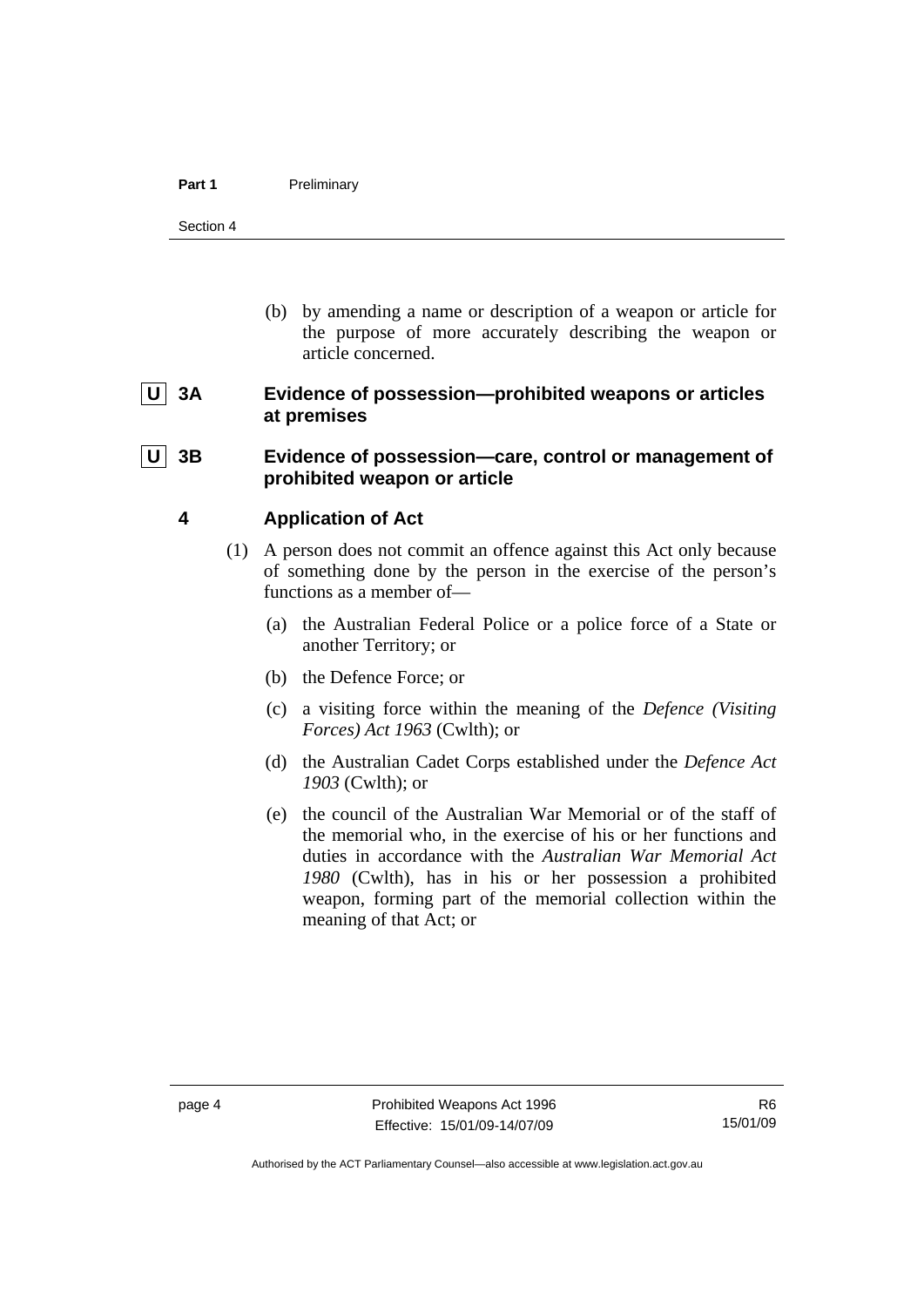- (f) the council of the National Museum of Australia or of the staff of the museum who, in the exercise of his or her functions and duties in accordance with the *National Museum of Australia Act 1980* (Cwlth), has in his or her possession a prohibited weapon forming part of the memorial collection under that Act.
- *Note* A reference to an Act includes a reference to the statutory instruments made or in force under the Act, including regulations and permits (see *Legislation Act 2001*, s 104).
- (2) A corrections officer does not commit an offence against this Act only because of something done by the officer in the exercise of the officer's functions.
	- *Note Corrections officer*, *exercise* and *function* are defined in the Legislation Act, dict, pt 1.

## *<u>U</u>* Part 1A **Important concepts**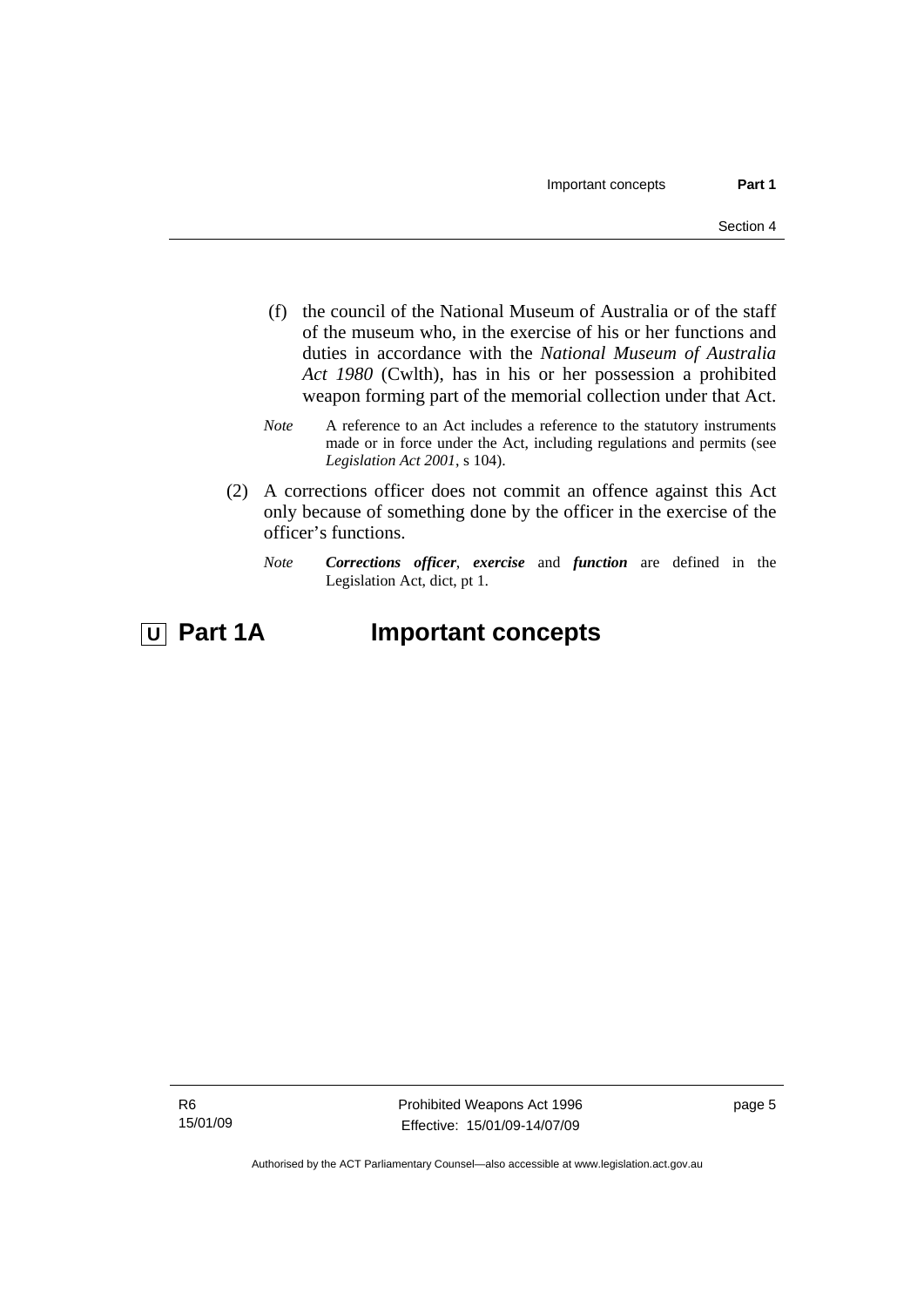#### <span id="page-11-0"></span>**Part 1B** Unregulated weapons

Section 4C

## **Part 1B Unregulated weapons**

### **4C Meaning of** *unregulated weapon***—Act**

In this Act:

### *unregulated weapon*—a thing is an *unregulated weapon* if—

- (a) the thing is designed, made or altered to be used as a weapon; and
- (b) the only practical use of the thing is as a weapon; and
- (c) the thing is not a prohibited weapon; and
- (d) the possession or use of the thing is not authorised under this Act.

### **4CA Meaning of** *connected***—pt 1B**

In this part:

*connected*—a thing is *connected* with an offence if—

- (a) the offence has been committed in relation to it; or
- (b) it will provide evidence of the commission of the offence; or
- (c) it was used, is being used, or is intended to be used, to commit the offence.

### **4D Unregulated weapons—seizure by police**

A police officer may seize a thing if the police officer believes on reasonable grounds that the thing is an unregulated weapon and that the seizure is necessary—

 (a) because the thing would pose a risk to the safety of anyone if used; and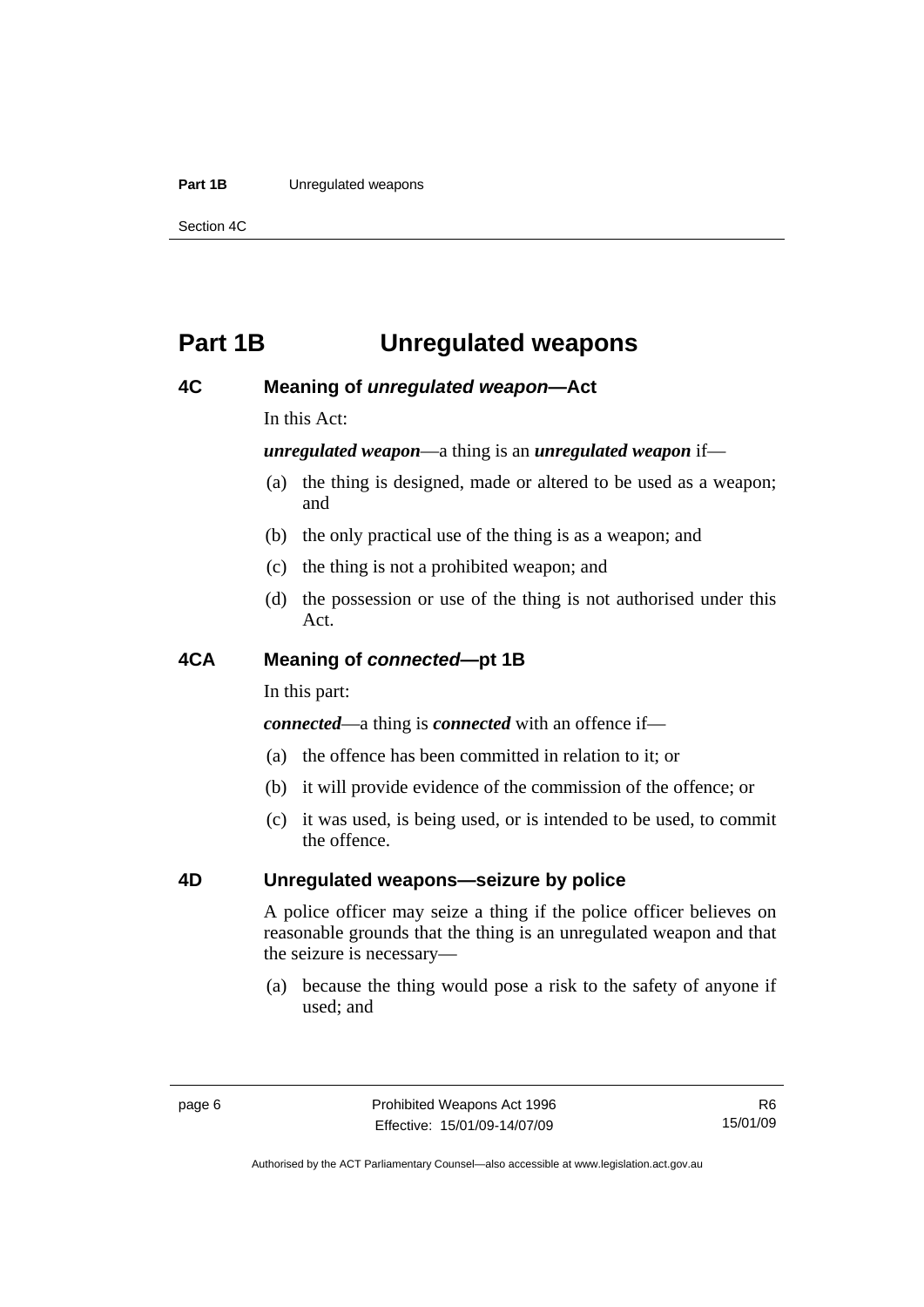<span id="page-12-0"></span> (b) to prevent the thing from being used or concealed, lost or destroyed.

### **4E Unregulated weapons—receipt for seizure**

- (1) A police officer who seizes a thing under section 4D must give a receipt for the thing to the person from whom it was seized.
- (2) If, for any reason, it is not practicable to comply with subsection (1), the police officer must leave the receipt, secured conspicuously, at the premises where it was seized (the *place of seizure*).
- (3) The receipt must include the following:
	- (a) a description of the thing seized;
	- (b) an explanation of why the thing was seized;
	- (c) the police officer's name, and how to contact the officer;
	- (d) if the thing is removed from the place of seizure under section 4F—the address of the place to which the thing is removed.

### **4F Unregulated weapons—examination**

- (1) A police officer who seizes a thing under section 4D (Unregulated weapons—seizure by police) may remove the thing from the premises where it was seized to another place for examination or processing, for not longer than 7 days (the *7-day period*).
- (2) A police officer may apply to the Magistrates Court for an extension of the 7-day period if the officer believes on reasonable grounds that the thing cannot be examined or processed within that time.
- (3) The police officer must, if practicable, give notice of the application to the person from whom the thing was seized, and the person is entitled to be heard on the application.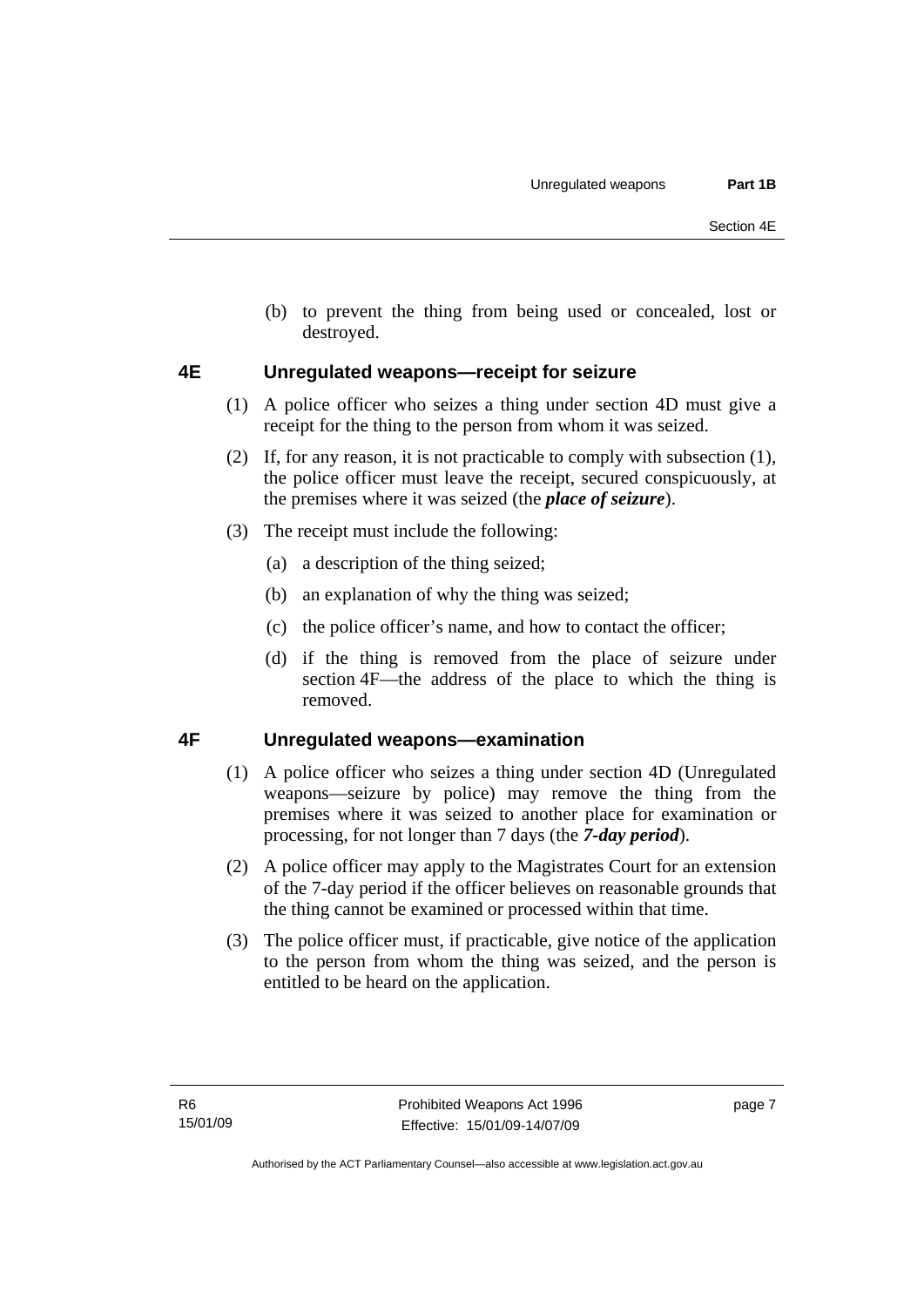#### <span id="page-13-0"></span>**Part 1B** Unregulated weapons

Section 4G

- (4) The court may order the extension if satisfied on reasonable grounds that the thing cannot be examined or processed within the 7-day period.
- (5) If a thing is moved to another place under this section, the police officer must, if practicable, tell the person from whom the thing was seized (or the person's representative) the results of the examination or processing.

#### **4G Unregulated weapons—access to things seized**

A person who would, apart from the seizure, be entitled to inspect a thing seized under section 4D (Unregulated weapons—seizure by police) may inspect it.

#### **4H Unregulated weapons—review of decision to seize**

- (1) The registrar must review each seizure under section 4D (Unregulated weapons—seizure by police) and order the return of the thing to the person from whom it was seized if—
	- (a) when seized, the thing was not—
		- (i) an unregulated weapon; or
		- (ii) a prohibited weapon; or
	- (b) within 30 days after the day of seizure, the thing is not a prohibited weapon; or
	- (c) the registrar has no reasonable grounds to believe that the thing is connected with an offence against any of the following:
		- (i) this Act;
		- (ii) the *Firearms Act 1996*;
		- (iii) the *Crimes Act 1900;*
		- (iv) the Criminal Code;
		- (v) another law prescribed by regulation.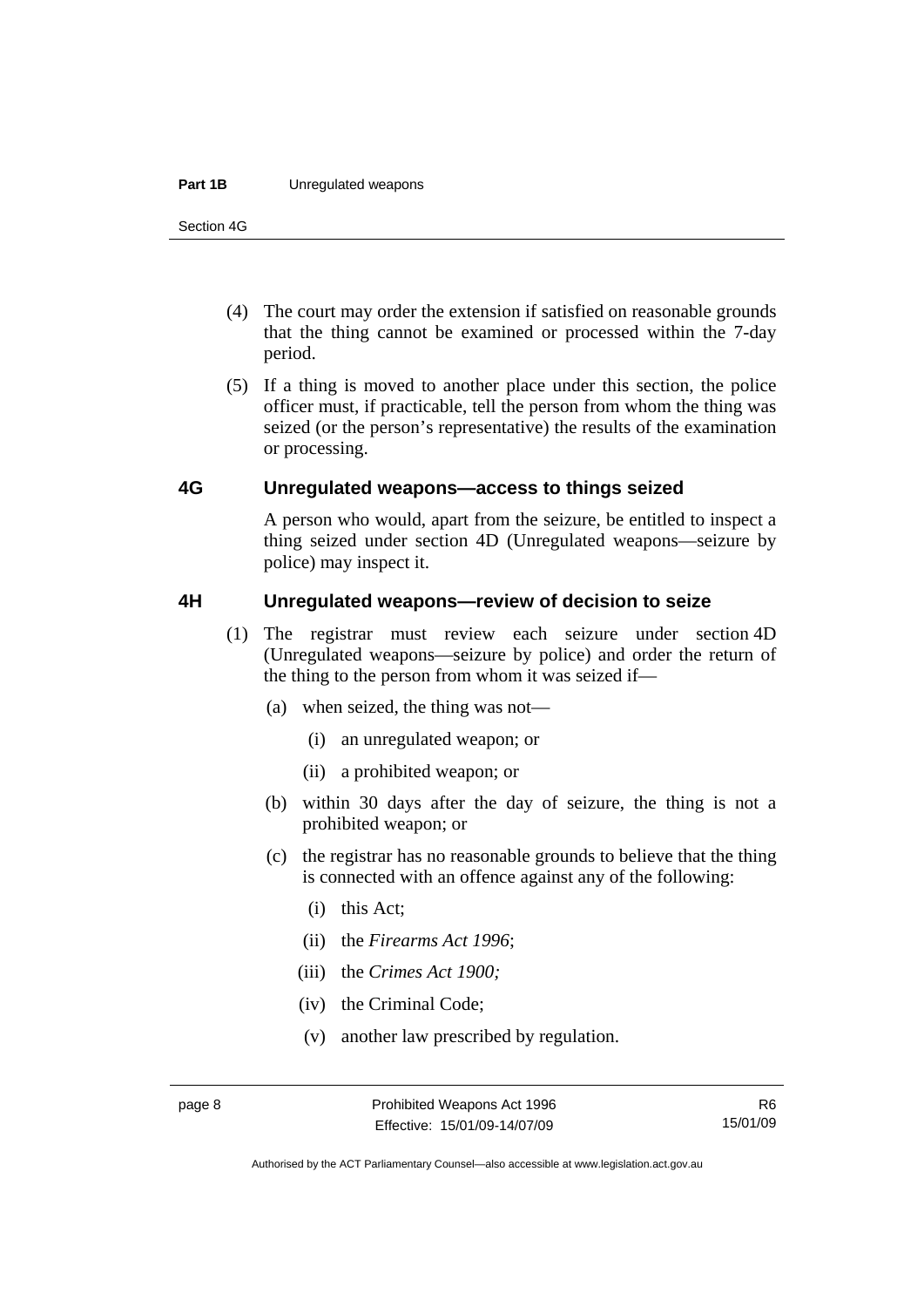- <span id="page-14-0"></span> (2) If a thing is ordered to be returned under subsection (1) to the person from whom it was seized, but it cannot be returned, the Territory must pay reasonable compensation to the owner of the thing for its loss.
- (3) In this section:

*offence* includes an offence that there are reasonable grounds for believing has been, is being or will be, committed.

### **4I Unregulated weapons—forfeiture**

- (1) A thing seized under section 4D (Unregulated weapons—seizure by police) is forfeited to the Territory if there is no requirement under section 4H—
	- (a) to return the thing to the person from whom it was seized; or
	- (b) to pay compensation for the thing.
- (2) A thing forfeited to the Territory may be destroyed or otherwise disposed of as the chief executive directs.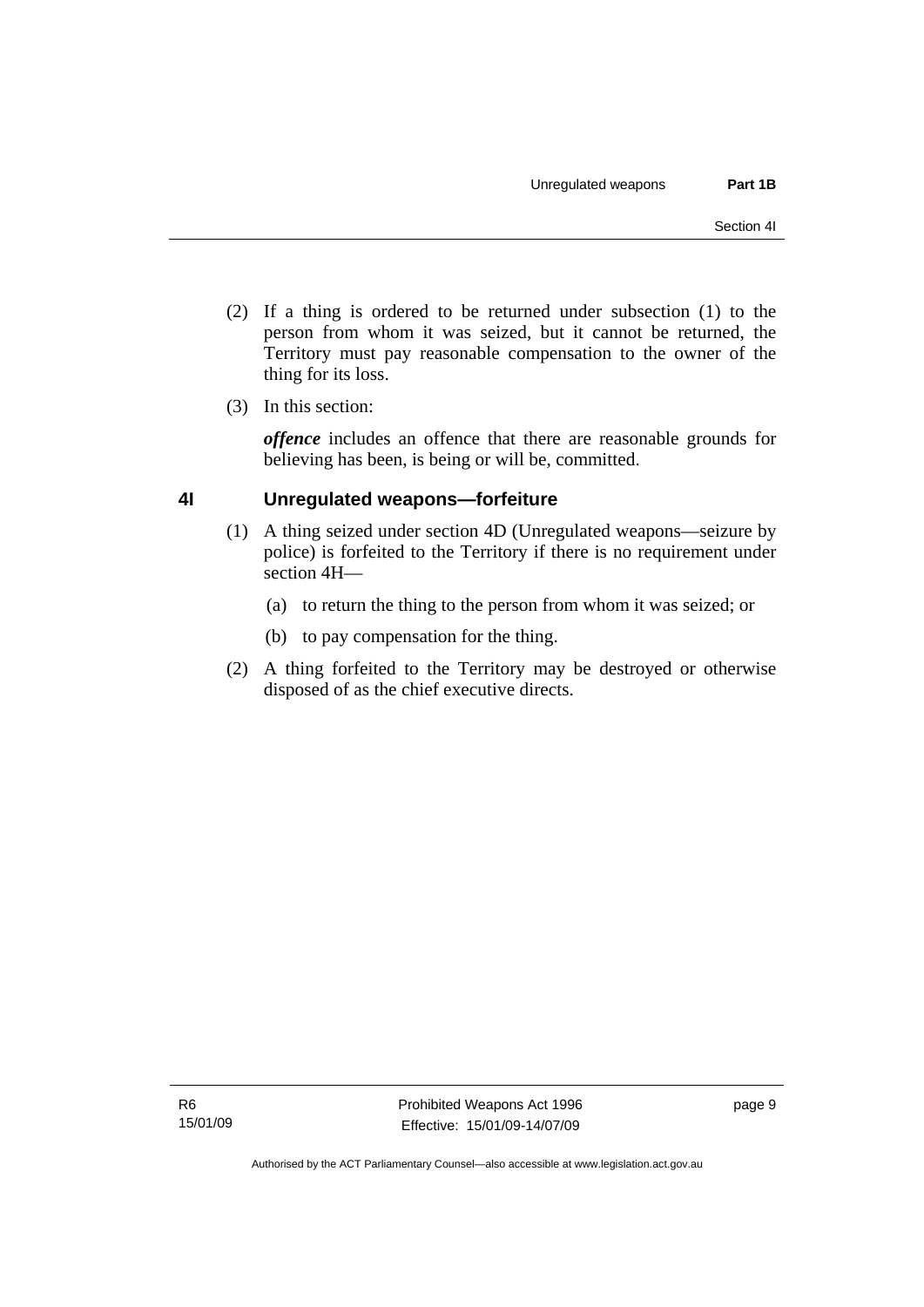#### <span id="page-15-0"></span>**Part 1C Minister's guidelines**

Section 4K

## **Part 1C Minister's guidelines**

### **4K Minister's guidelines**

- (1) The Minister may make guidelines about the making of a decision by the registrar under section 4L.
- (2) The registrar must comply with any guidelines under this section.
- (3) A guideline is a disallowable instrument.
	- *Note* A disallowable instrument must be notified, and presented to the Legislative Assembly, under the Legislation Act.

page 10 **Prohibited Weapons Act 1996** Effective: 15/01/09-14/07/09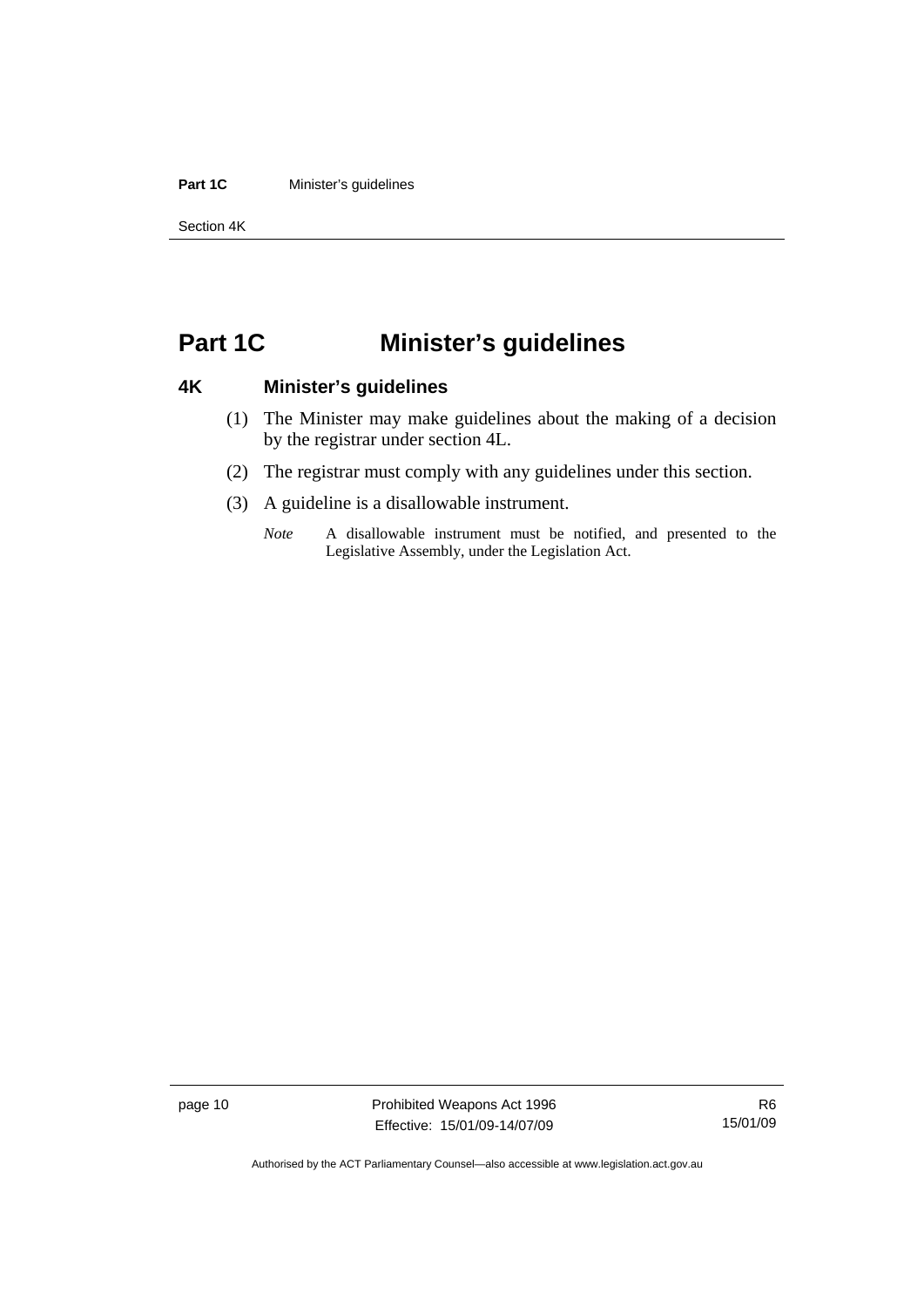## <span id="page-16-0"></span>**Part 1D Declarations about prohibited articles and weapons**

### **4L Prohibited articles and weapons declarations by registrar**

- (1) The registrar may, in accordance with any guidelines under section 4K (Minister's guidelines), do any of the following:
	- (a) declare something to be a prohibited article;
	- (b) declare an unregulated weapon to be a prohibited weapon;
	- (c) declare that something is not a prohibited article or prohibited weapon.
- (2) A declaration remains in force for 3 months beginning on the day after the day the declaration is notified under the Legislation Act.
- (3) A declaration is a disallowable instrument.
	- *Note* A disallowable instrument must be notified, and presented to the Legislative Assembly, under the Legislation Act.
- (4) The registrar must also publish the declaration in a daily newspaper circulating in the ACT.

### **4M Effect of certain declarations**

A person does not commit an offence against this Act in relation to the possession or use of a thing that is the subject of a declaration under section  $4L(1)(a)$  or (b) if the elements of the offence happen less than 2 days after the day the declaration is notified under the Legislation Act.

page 11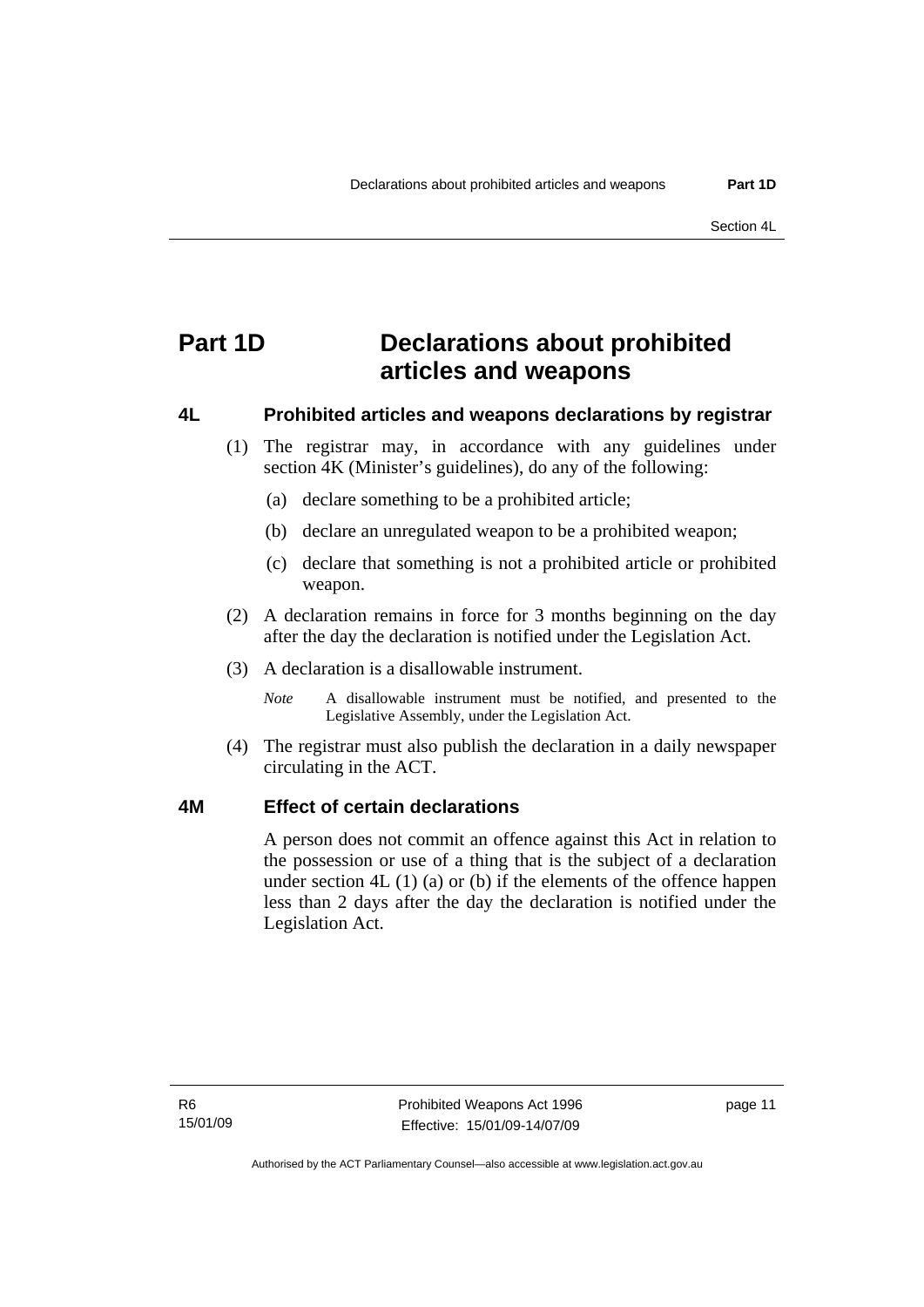#### <span id="page-17-0"></span>**Part 2** Offences

Section 5

## **Part 2 Offences**

### **5 Offence—unauthorised possession or use of prohibited weapons**

A person commits an offence if the person—

- (a) possesses or uses a prohibited weapon; and
- (b) is not authorised by a permit, or otherwise under this Act, to possess or use the weapon.

Maximum penalty: 500 penalty units, imprisonment for 5 years or both.

*Note* A reference to an Act includes a reference to the statutory instruments made or in force under the Act, including any regulation (see Legislation Act, s 104).

### **6 Offence—unauthorised possession or use of prohibited articles**

A person commits an offence if the person—

- (a) possesses or uses a prohibited article; and
- (b) is not authorised by a permit, or otherwise under this Act, to possess or use the article.

Maximum penalty: 200 penalty units, imprisonment for 2 years or both.

*Note* A reference to an Act includes a reference to the statutory instruments made or in force under the Act, including any regulation (see Legislation Act, s 104).

Authorised by the ACT Parliamentary Counsel—also accessible at www.legislation.act.gov.au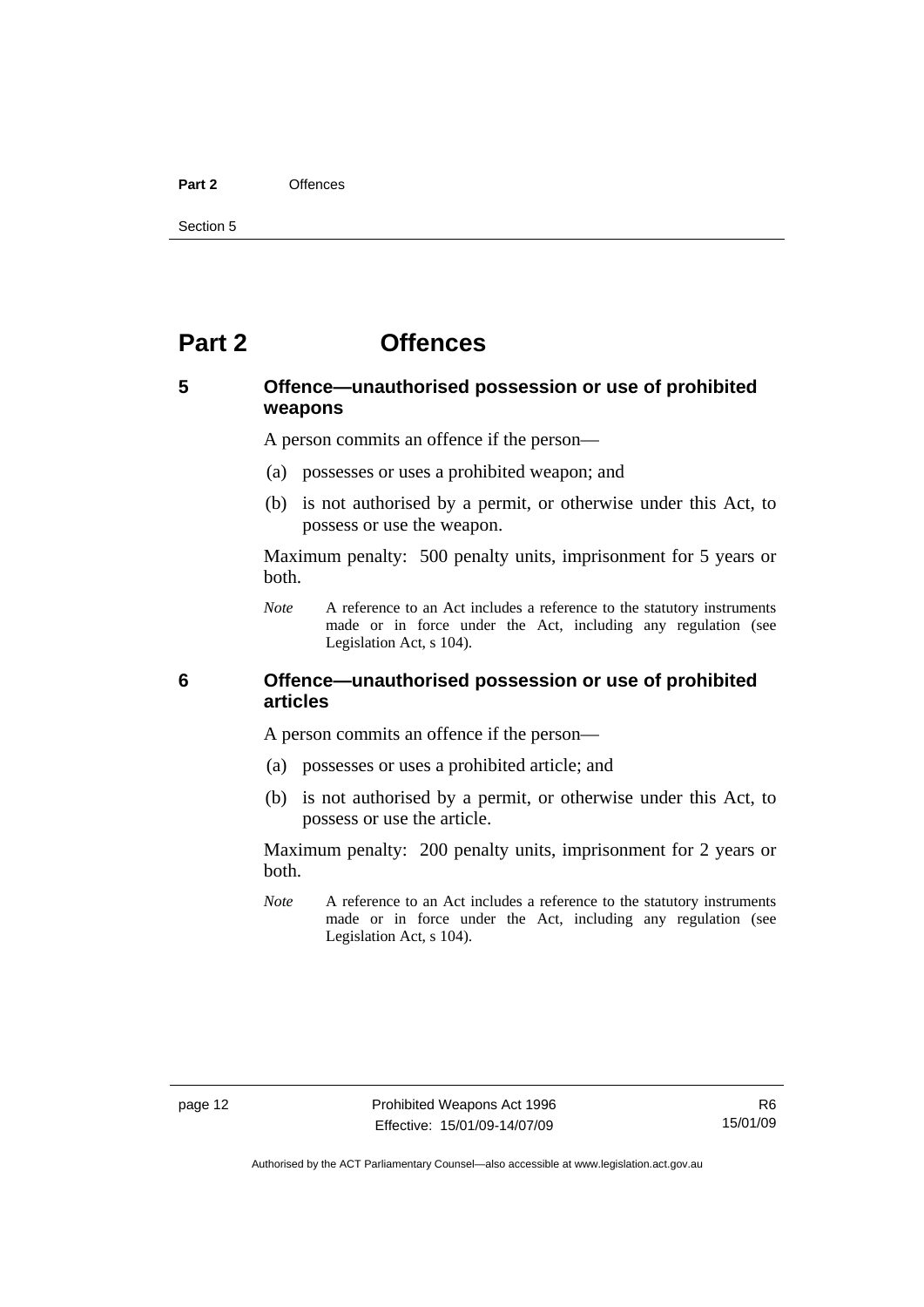### <span id="page-18-0"></span>**6A Declarations about authorised possession and use of laser pointers**

- (1) The registrar may, in accordance with any guidelines under section 6B, declare that the possession or use of a laser pointer is authorised.
	- *Note 1* A power to make a statutory instrument includes power to make different provision in relation to different matters or different classes of matters (see Legislation Act, s 48.)
	- *Note 2* A reference to an Act includes a reference to a provision of an Act (see Legislation Act, s 7 (3)).
- (2) A declaration may provide for the authorisation—
	- (a) to apply generally or in a particular case; or
	- (b) to be conditional.
- (3) A declaration is a disallowable instrument.

*Note* A disallowable instrument must be notified, and presented to the Legislative Assembly, under the Legislation Act.

(4) In this section:

*laser pointer* means a prohibited weapon that is a hand-held article, commonly known as a laser pointer, designed or adapted to emit a laser beam with an accessible emission level of greater than 1mW.

### **6B Guidelines for declarations under section 6A**

- (1) The Minister may make guidelines about the making of a declaration under section 6A.
- (2) The registrar must comply with any guidelines under this section.
- (3) A guideline is a disallowable instrument.
	- *Note* A disallowable instrument must be notified, and presented to the Legislative Assembly, under the Legislation Act.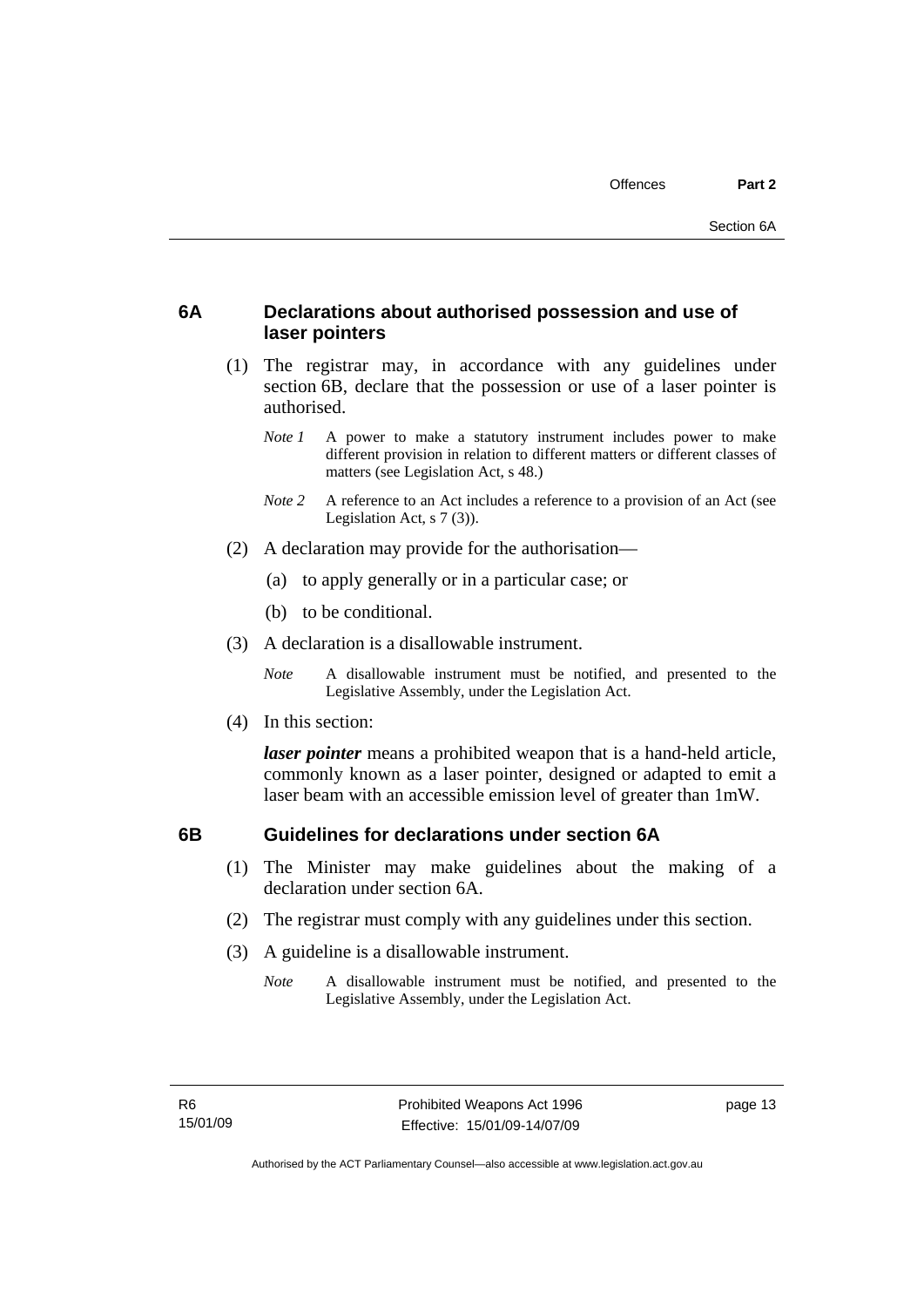#### <span id="page-19-0"></span>**7 Inspection of prohibited weapons or articles by police**

- (1) A person who possesses a prohibited weapon or prohibited article shall, on demand made by a police officer at any time, produce for inspection by that officer—
	- (a) the weapon or article; and
	- (b) any permit that authorises the person to possess the weapon or article.

Maximum penalty: 50 penalty units.

- (2) A person commits an offence against subsection (1) only if the police officer, when making the demand, explains to the person that failure to comply with the demand is an offence against this Act.
- (3) In subsection (1), a reference to a *prohibited weapon* or a *prohibited article* includes a reference to a part of a prohibited weapon or a prohibited article.

### **8 Offence—disposal of prohibited weapons and articles by unauthorised holders**

- (1) A person commits an offence if—
	- (a) the person has possession of a prohibited weapon or prohibited article; and
	- (b) the person is not, or is no longer, authorised by a permit or otherwise under this Act to possess the weapon or article; and
	- (c) within 7 days after the day the person comes into possession of, or is no longer authorised to possess, the weapon or article, the person fails—
		- (i) to surrender the weapon or article to a police officer; or

Authorised by the ACT Parliamentary Counsel—also accessible at www.legislation.act.gov.au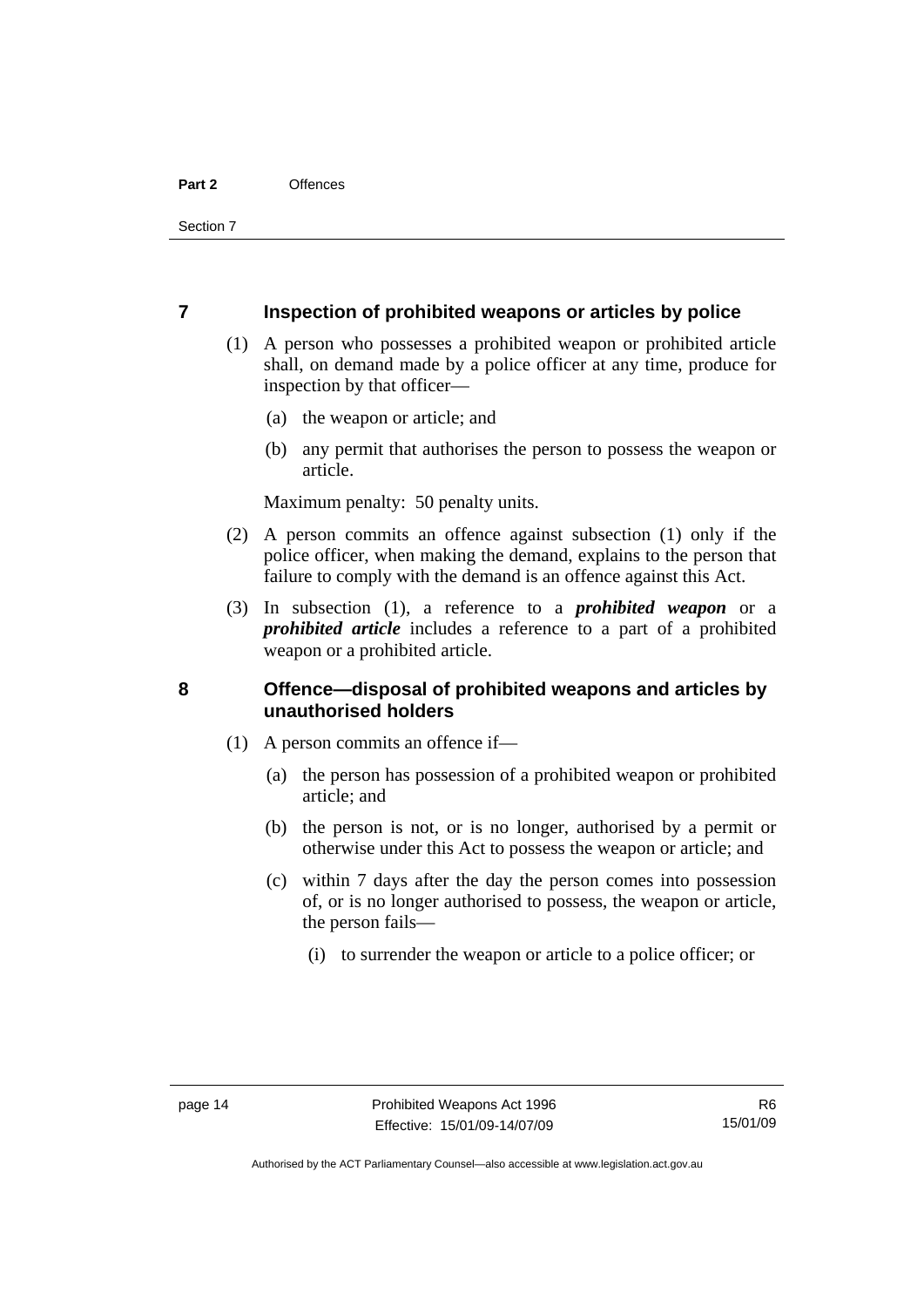(ii) to dispose of the weapon or article to someone who is authorised by a permit to possess it.

Maximum penalty: 50 penalty units, imprisonment for 6 months or both.

- (2) A person does not contravene any other provision of this Act because the person—
	- (a) disposed of or surrendered a prohibited weapon or prohibited article in accordance with this section; or
	- (b) accepted a prohibited weapon or prohibited article under this section.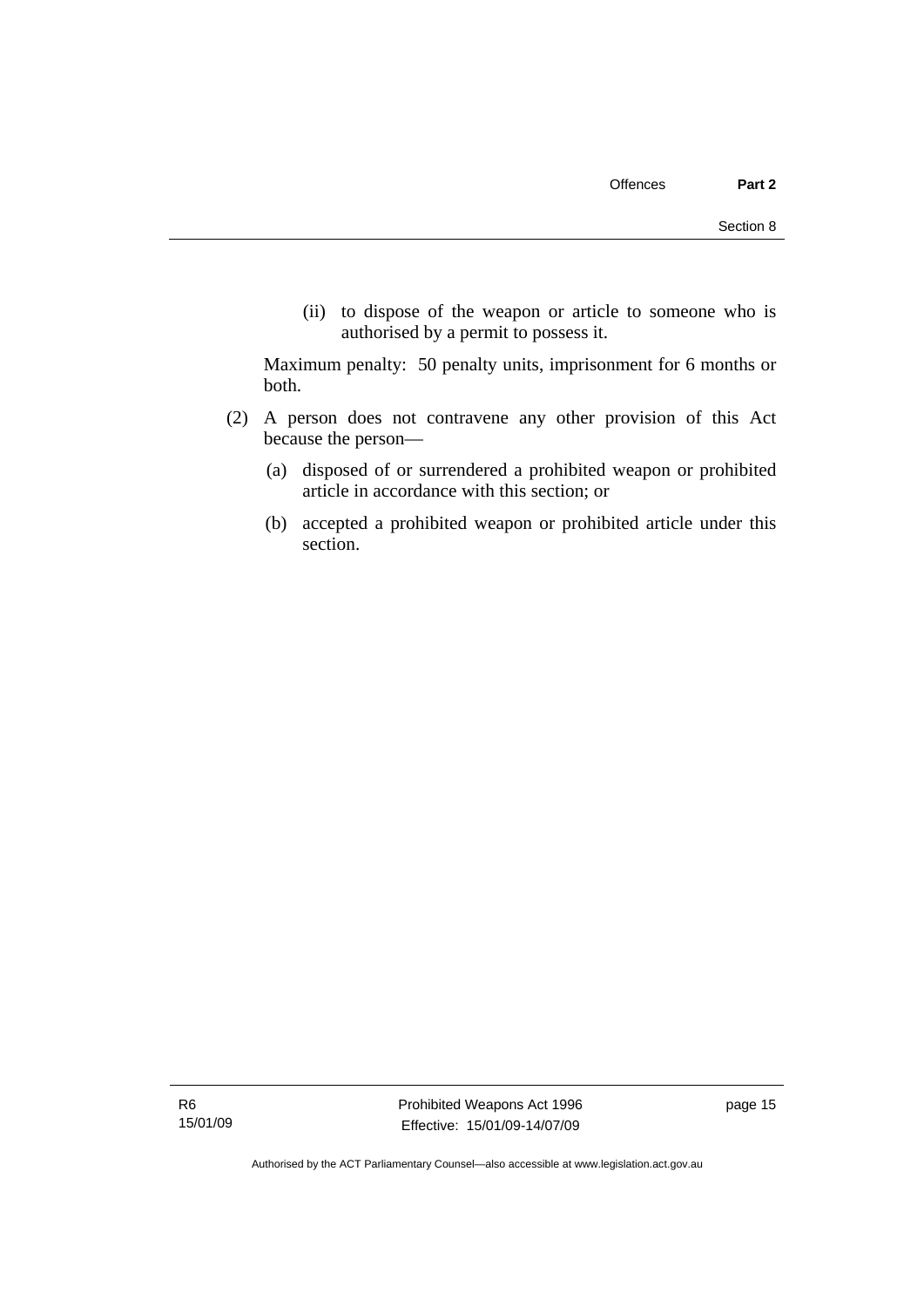#### <span id="page-21-0"></span>**Part 3** Permits

Section 9

## **Part 3 Permits**

#### **9 Permits**

- (1) The registrar may issue a permit authorising—
	- (a) the possession or the possession and use of a prohibited weapon; or
	- (b) the possession of a prohibited article.
- (2) The regulations may provide for mandatory or discretionary grounds for refusing the issue of a permit.
- (3) A permit may be issued subject to conditions.
- (4) The conditions may provide for the expiration of the permit, limit the authority it confers and impose requirements on the person to whom the permit is issued.
- (5) The registrar may, for any reason the registrar considers sufficient, cancel a permit by causing written notice of its cancellation to be served on the person to whom the permit was issued.
- (6) A person to whom a permit was issued may surrender the permit for cancellation.

### **11 Contravention of conditions**

A person to whom a permit is issued shall not contravene any requirement made by the conditions of a permit.

Maximum penalty: 50 penalty units.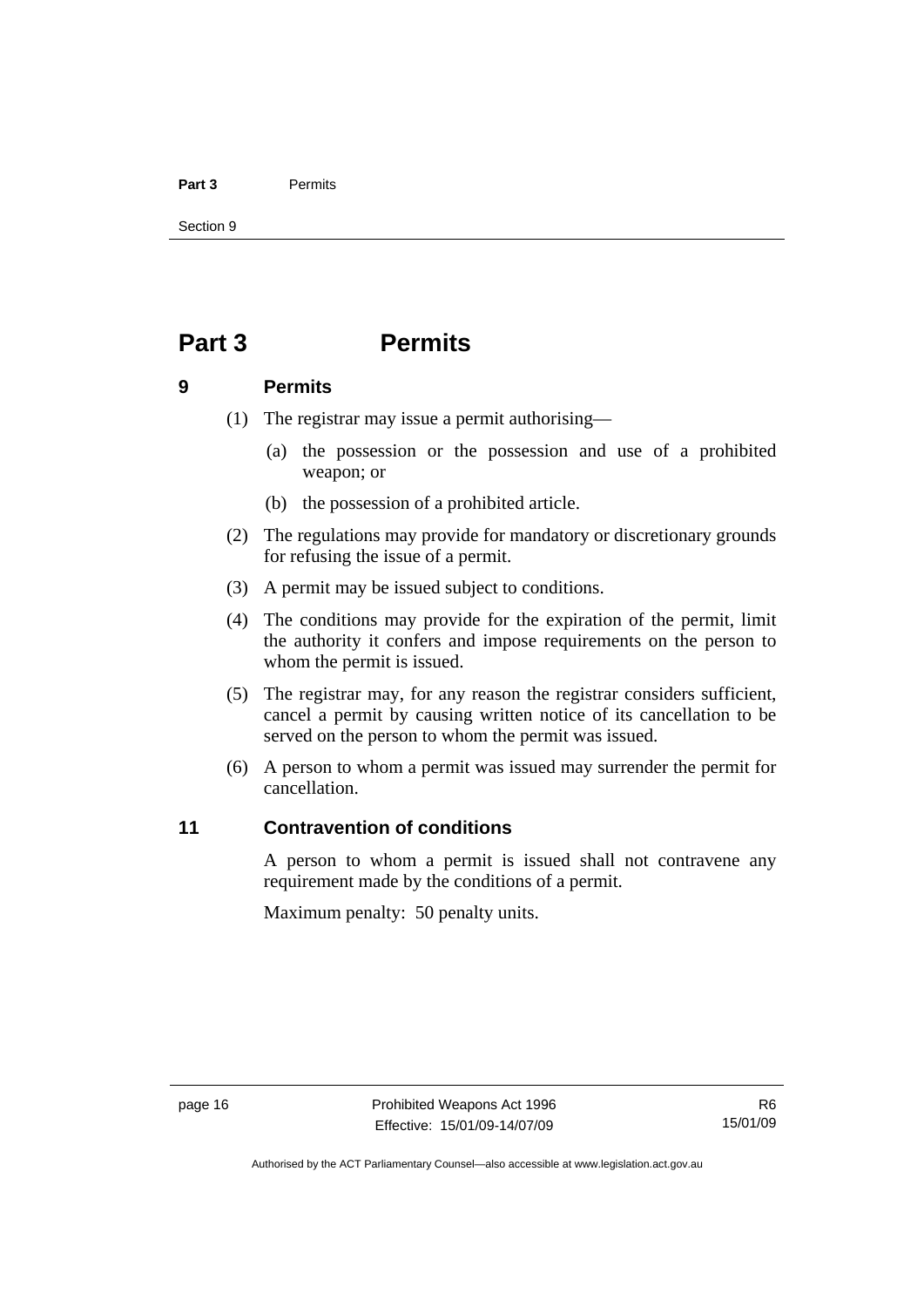### <span id="page-22-0"></span>**12 Production of permit**

- (1) A person to whom a permit is issued shall, on demand of a police officer at any time—
	- (a) produce the permit for inspection by the police officer if the person has the permit in his or her possession; or
	- (b) state the person's full name and usual place of residence to the police officer.

Maximum penalty: 50 penalty units, imprisonment for 6 months or both.

 (2) A person commits an offence against subsection (1) only if the police officer, when making the demand, explains to the person that failure to comply with the demand is an offence against this Act.

### **13 Surrender of cancelled permit**

If a permit is cancelled or expires, the person to whom it was issued shall within 7 days of that cancellation or expiry, surrender it to the registrar.

Maximum penalty: 50 penalty units, imprisonment for 6 months or both.

## **U** Part 3A **Notification and review of decisions**

### **U 14 Review of decisions**

- (1) Application may be made to the administrative appeals tribunal for a review of a decision of the registrar—
	- (a) refusing to issue a permit under section 9 (1); or
	- (b) cancelling a permit under section 9 (5).

page 17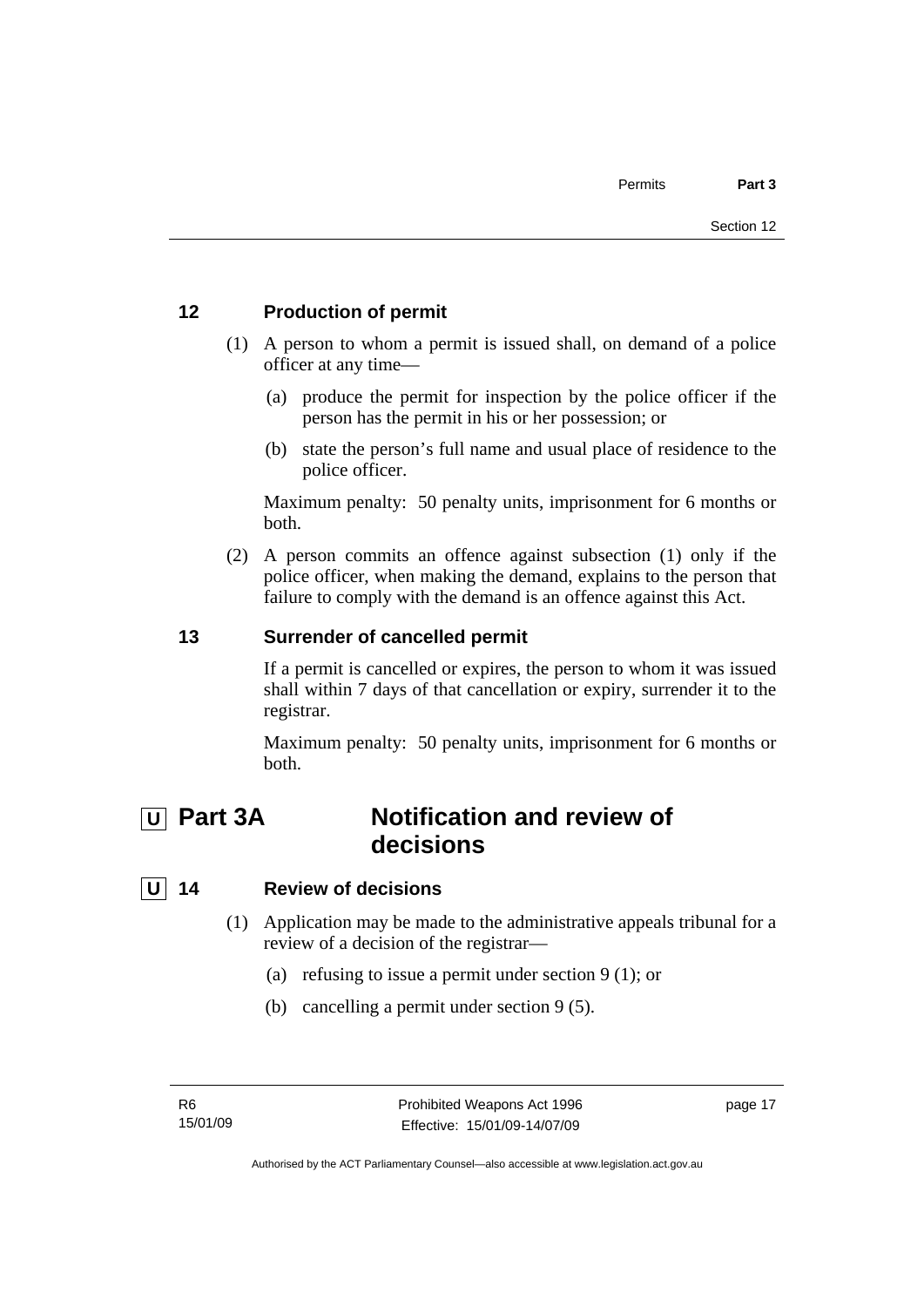- <span id="page-23-0"></span> (2) If the registrar makes a decision of the kind referred to in subsection (1), the registrar shall cause written notice of the decision to be given to the applicant or permit holder.
- (3) A notice under subsection (2) shall be in accordance with the requirements of the code of practice in force under the *Administrative Appeals Tribunal Act 1989*, section 25B (1).
- **U** 14A Reviewable decision notices
- **U 14B Applications for review**

page 18 **Prohibited Weapons Act 1996** Effective: 15/01/09-14/07/09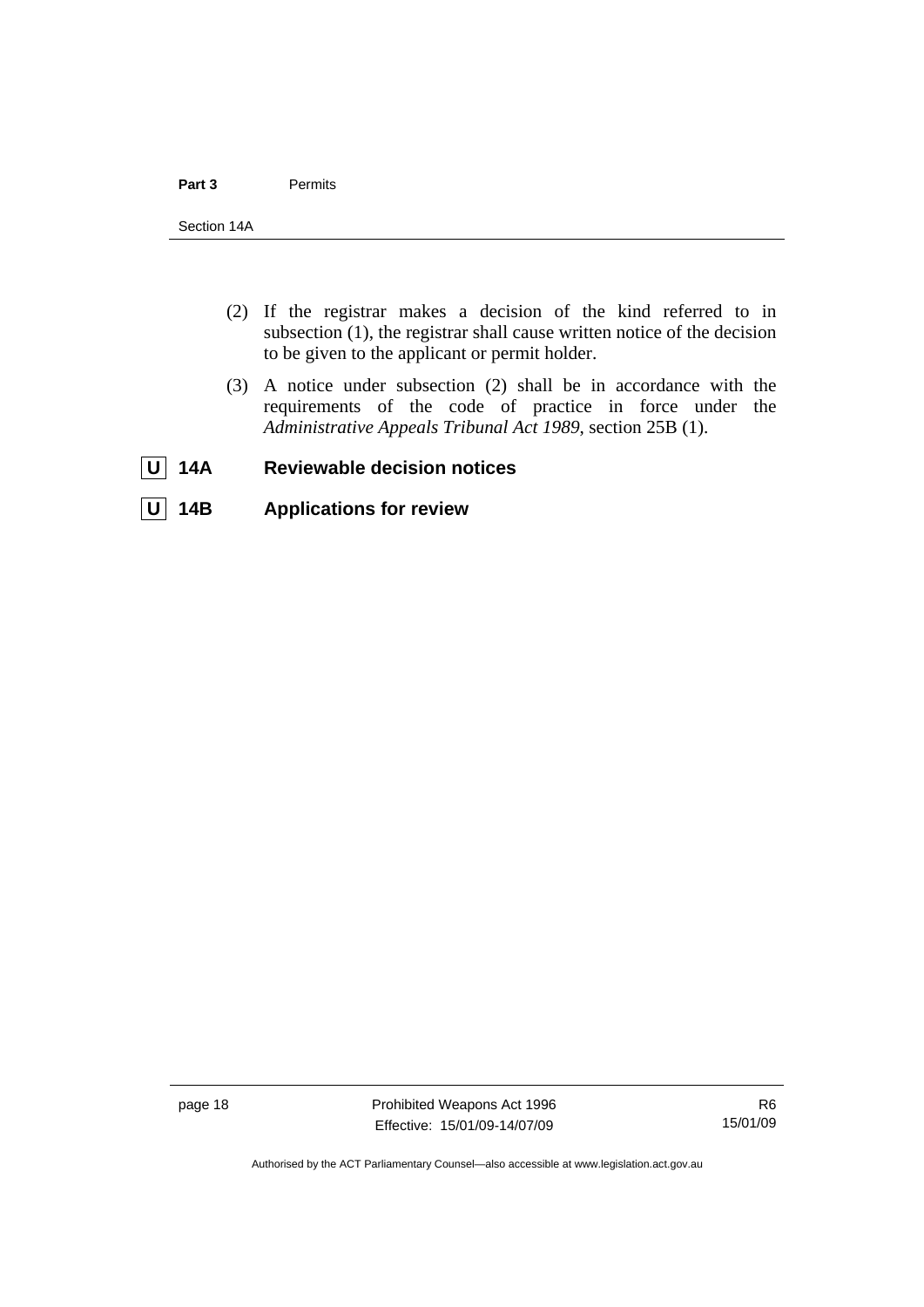## <span id="page-24-0"></span>**Part 4 Miscellaneous**

### **15 Information to be supplied**

A person who has possession of a prohibited weapon or prohibited article acquired from another person shall, on demand made by a police officer at any time, inform the police officer of—

- (a) the name and address of the person from whom the weapon or article was acquired; and
- (b) the date on which it was acquired.

Maximum penalty: 50 penalty units.

### **16 Disposal of surrendered or seized prohibited weapons or prohibited articles**

- (1) A magistrate may, on application by a police officer or by any person who claims to be the owner of a prohibited weapon or prohibited article surrendered to or seized by a police officer in accordance with this Act, order that the weapon or article—
	- (a) be forfeited to the Territory; or
	- (b) be returned to the person claiming to be the owner of the weapon or article; or
	- (c) be otherwise disposed of in such manner as the court thinks fit.
- (2) If a person is found guilty of an offence against this Act and a weapon or article has been seized by a police officer in connection with the offence, the court which makes the finding of guilt is taken to have ordered that the weapon or article be forfeited to the Territory.
- (3) A weapon or article forfeited under subsection (2) may be destroyed.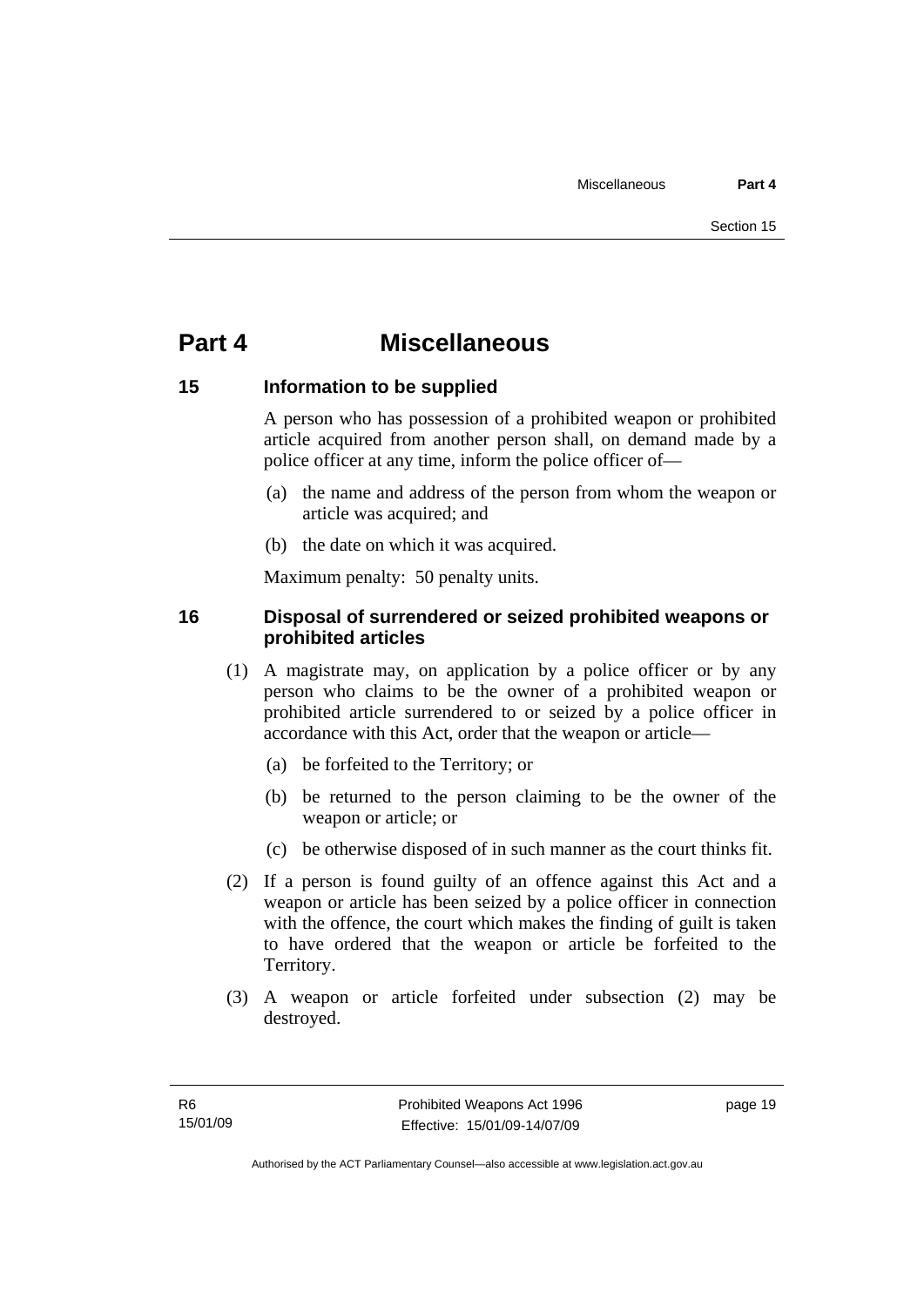#### <span id="page-25-0"></span>**Part 4** Miscellaneous

Section 17

#### **17 Evidentiary provisions**

A certificate signed by the registrar stating the following is evidence of the matter stated:

- (a) at a stated time or during a stated period, a stated person was, or was not, the holder of a stated permit (or of a permit for a stated prohibited weapon or prohibited article);
- (b) a permit was or was not, on a day or during a stated period, subject to a stated condition.

### **17A Determination of fees**

- (1) The Minister may determine fees for this Act.
	- *Note* The Legislation Act contains provisions about the making of determinations and regulations relating to fees (see pt 6.3).
- (2) A determination is a disallowable instrument.
	- *Note* A disallowable instrument must be notified, and presented to the Legislative Assembly, under the Legislation Act.

### **18 Approved forms**

- (1) The registrar may, in writing, approve forms for this Act.
- (2) If the registrar approves a form for a particular purpose, the approved form must be used for that purpose.
- (3) An approved form is a notifiable instrument.

*Note* A notifiable instrument must be notified under the *Legislation Act 2001*.

### **19 Regulation-making power**

- (1) The Executive may make regulations for this Act.
	- *Note* Regulations must be notified, and presented to the Legislative Assembly, under the *Legislation Act 2001*.

Authorised by the ACT Parliamentary Counsel—also accessible at www.legislation.act.gov.au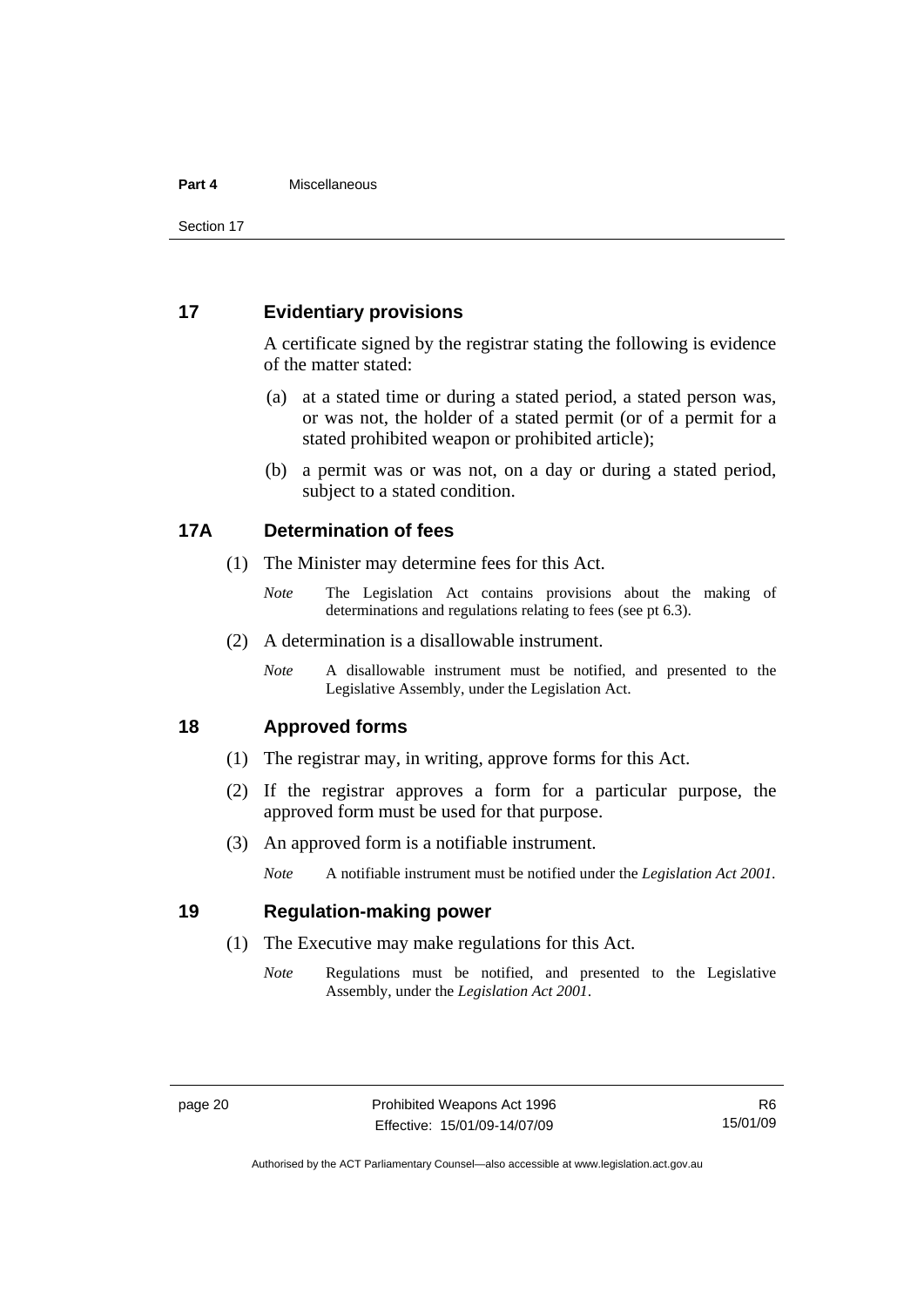(2) The regulations may prescribe offences for contraventions of the regulations and prescribe maximum penalties of not more than 10 penalty units for offences against the regulations.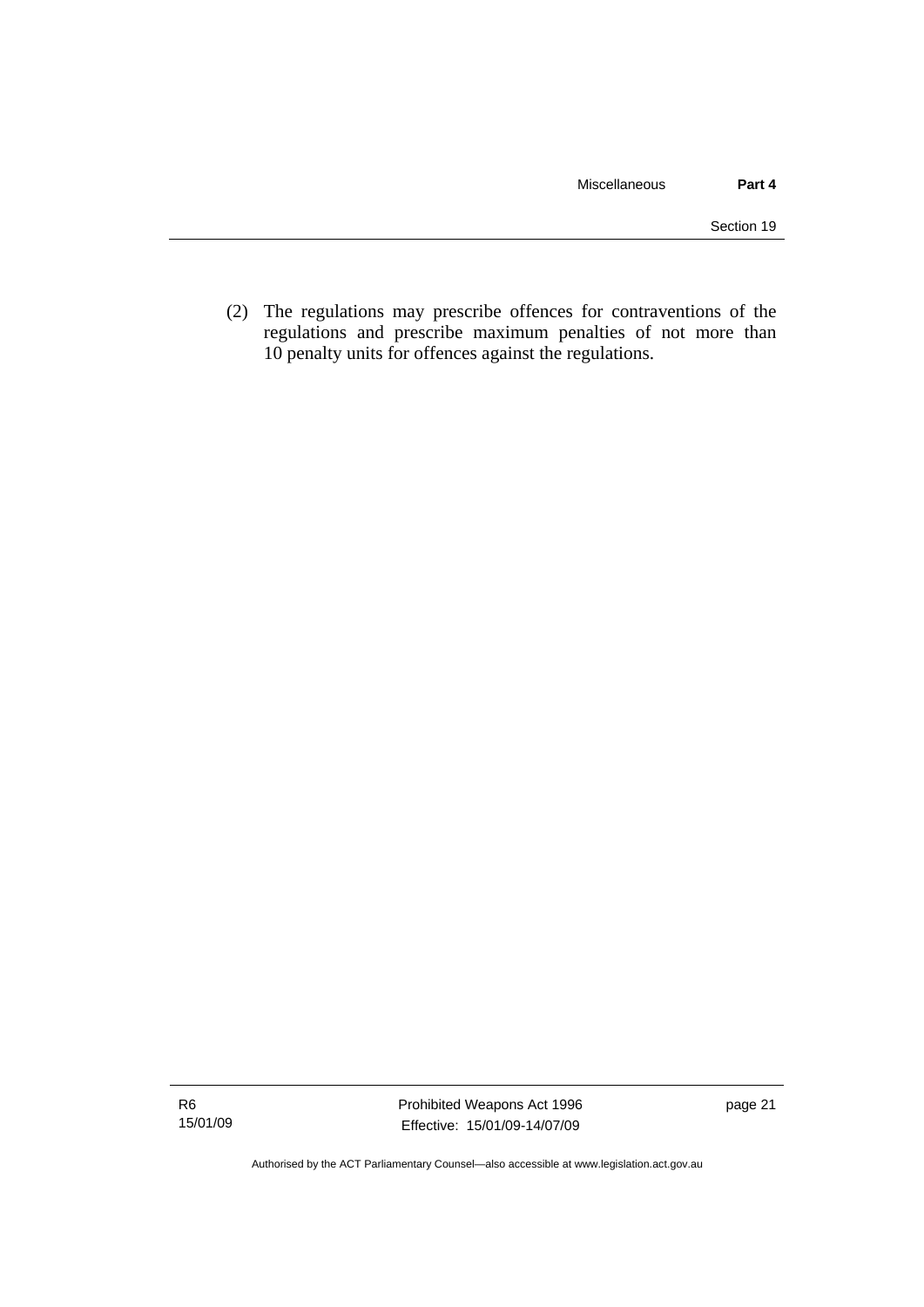#### <span id="page-27-0"></span>**Part 5** Transitional

Section 50

## **Part 5 Transitional**

#### **50 Definitions—pt 5**

In this part:

*commencement day* means the day 1 year after the day the *Firearms Amendment Act 2008* is notified.

*dispose*, of a prohibited weapon or article, means sell, give away or otherwise transfer possession of the weapon or article.

*pre-commencement Act* means this Act as in force at any time before the commencement day.

### **51 Pre-commencement Act—permitted weapons and articles generally**

- (1) This section applies to a weapon or article that—
	- (a) is not, before the commencement day, a prohibited weapon or prohibited article; and
	- (b) will be, on the commencement day, a prohibited weapon or prohibited article.
- (2) A person may apply to the registrar for a permit for the weapon or article at any time before the commencement day.
- (3) For an application mentioned in subsection (2), section 9 (Permits), section 13 (Surrender of cancelled permit) and section 14 (Review of decisions) apply as if the weapon or article were a prohibited weapon or prohibited article.
- (4) The person is exempt from any fee that would otherwise be payable to the registrar for—
	- (a) the application; and
	- (b) if a permit is issued to the person—the issue of the permit.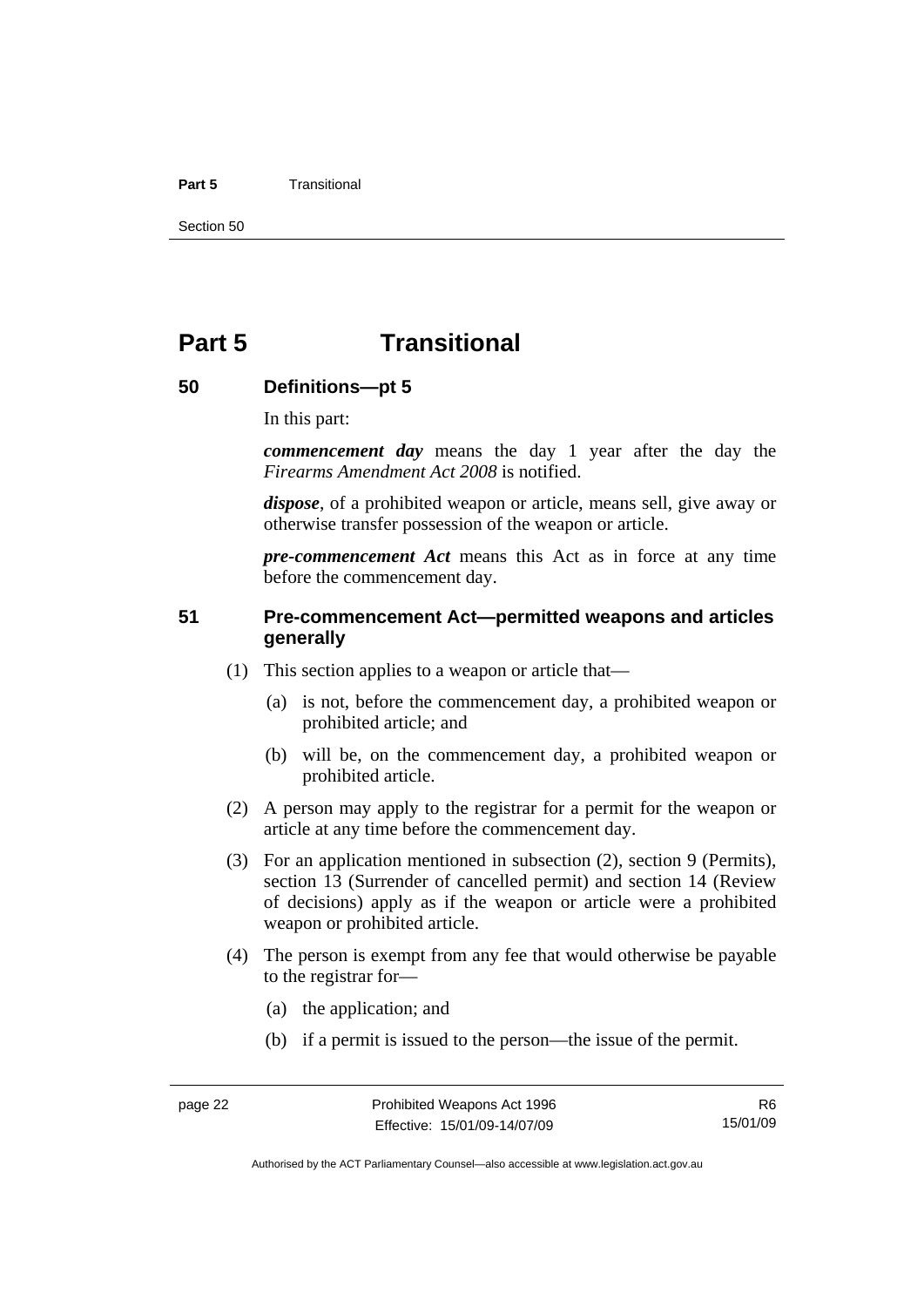- <span id="page-28-0"></span> (5) A person may before the commencement day—
	- (a) surrender the weapon or article to a police officer; or
	- (b) dispose of the weapon or article to someone who is authorised by a permit to possess it.
- (6) A weapon or article surrendered under this section—
	- (a) is forfeited to the Territory; and
	- (b) may be destroyed or otherwise disposed of as the chief executive directs.

### **52 Pre-commencement Act—permitted weapons and articles—late application for permit**

- (1) This section applies if—
	- (a) a person applies under section 51 for a permit for a weapon or article during the period beginning 30 days before the commencement day; and
	- (b) the registrar has not decided whether to issue or refuse to issue the permit before the commencement day.
- (2) The person does not commit an offence against this Act in relation to the possession or use of the weapon or article if the elements of the offence happen—
	- (a) during the period the registrar is deciding; and
	- (b) if the registrar decides to refuse to issue the permit—during the period of 7 days (the *7-day period*) beginning on the day after the day the person receives notice of the registrar's decision.
- (3) A person mentioned in subsection (2) (b) may, during the 7-day period—
	- (a) surrender the weapon or article to a police officer; or
	- (b) dispose of the weapon or article to someone who is authorised by a permit to possess it; or

page 23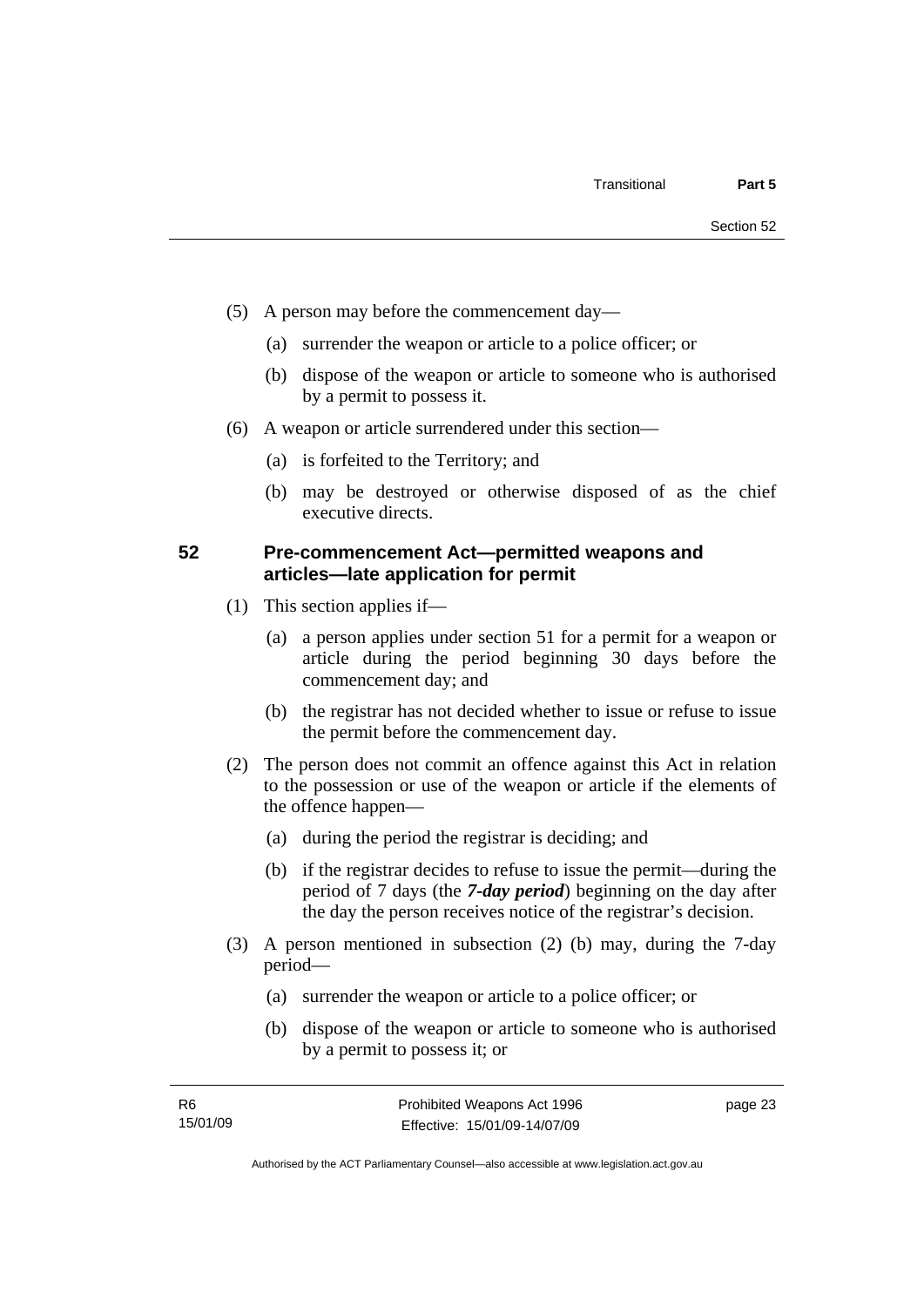- <span id="page-29-0"></span> (c) if the person decides to apply to the AAT for a review of the decision of the registrar to refuse to issue the permit—ask the registrar to store the weapon or article until the application, and any subsequent appeal, are finally decided.
- (4) If the person's application or appeal is successful, the weapon or article must be returned to the person.
- (5) If the person's application or appeal is not successful, the weapon or article is taken to be surrendered to the registrar.
- (6) A weapon or article surrendered under this section—
	- (a) is forfeited to the Territory; and
	- (b) may be destroyed or otherwise disposed of as the chief executive directs.

### **53 Transitional regulations**

- (1) A regulation may prescribe transitional matters necessary or convenient to be prescribed because of the enactment of the *Firearms Amendment Act 2008*.
- (2) A regulation may modify this part to make provision in relation to anything that, in the Executive's opinion, is not, or is not adequately or appropriately, dealt with in this part.
- (3) A regulation under subsection (2) has effect despite anything else in this Act or another territory law.

### **54 Expiry—pt 5**

This part expires 1 year after the commencement day.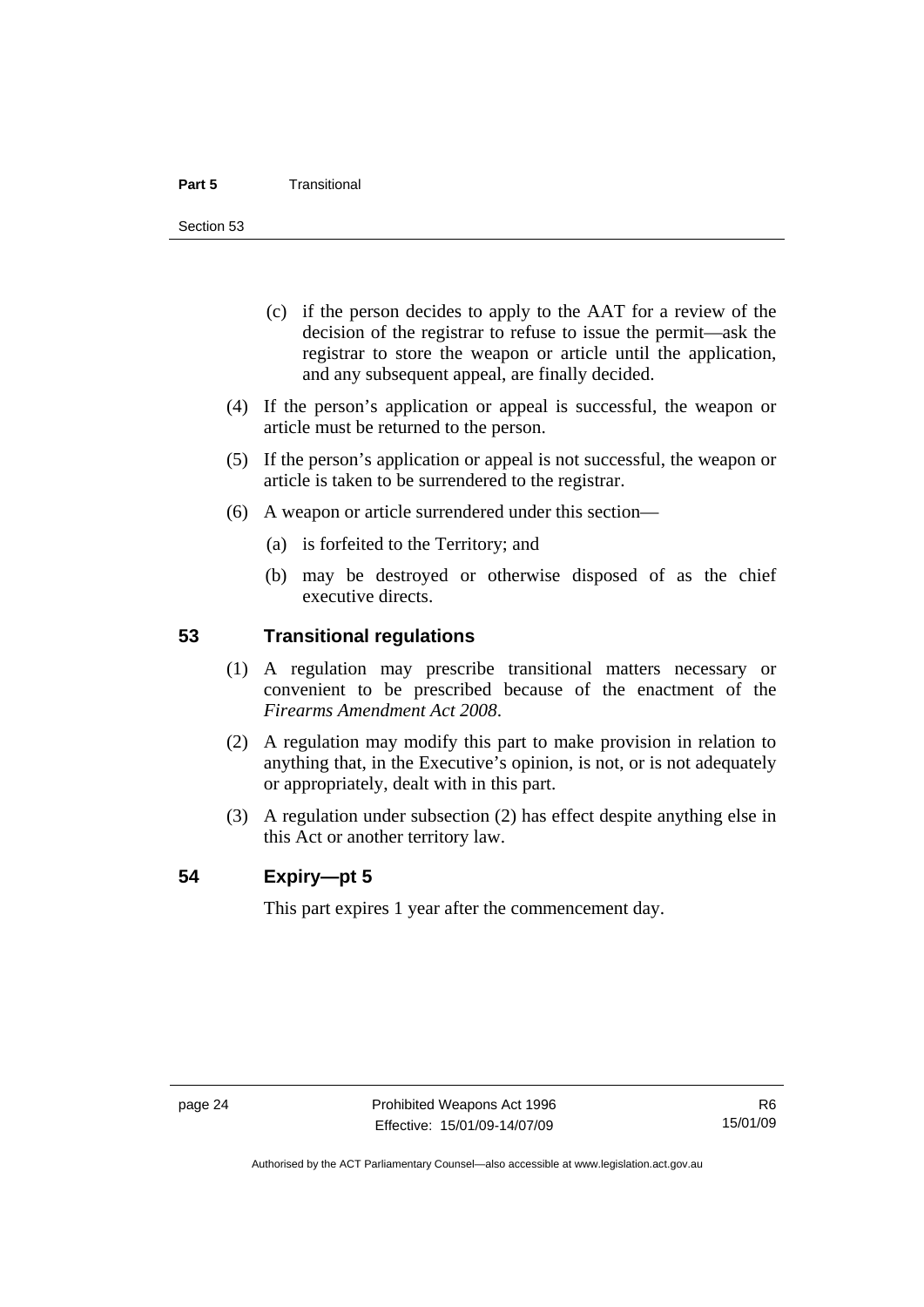# <span id="page-30-0"></span> **U Schedule 1 Prohibited weapons**

(see s 3)

| column 1<br>item | column <sub>2</sub><br>description                                                                                    |
|------------------|-----------------------------------------------------------------------------------------------------------------------|
| 1                | Any explosive, incendiary, irritant or poison gas—                                                                    |
|                  | bomb; or<br>(a)                                                                                                       |
|                  | (b)<br>grenade; or                                                                                                    |
|                  | rocket having a propellant charge of more than<br>(c)<br>$100g$ ; or                                                  |
|                  | (d)<br>missile having an explosive or incendiary charge of<br>more than 7g; or                                        |
|                  | (e)<br>mine;                                                                                                          |
|                  | or a similar device.                                                                                                  |
| $\overline{2}$   | An article being-                                                                                                     |
|                  | a rimfire magazine with a capacity of more than 15<br>(a)<br>rounds; or                                               |
|                  | a centre-fire self-loading rifle magazine, or shotgun<br>(b)<br>magazine, with a capacity of more than 5 rounds; or   |
|                  | a shotgun tubular magazine extension to extend the<br>(c)<br>capacity of a shotgun magazine to more than 5<br>rounds. |
| 3                | A spear gun having an overall length of less than 45cm.                                                               |
| 4                | A crossbow other than a crossbow manufactured before<br>1 January 1900.                                               |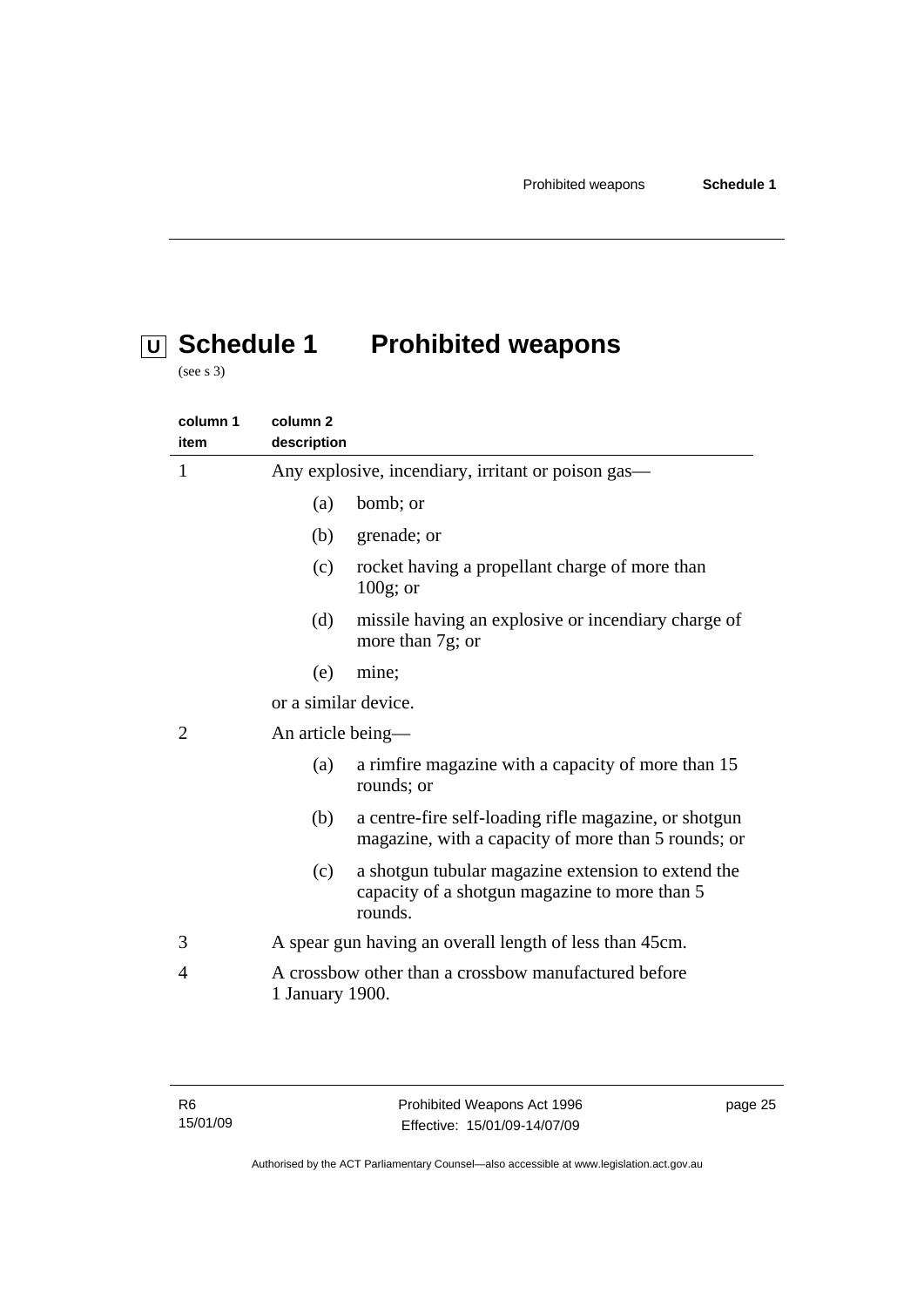| column 1<br>item | column <sub>2</sub><br>description                                                                                                                                                                                                                  |
|------------------|-----------------------------------------------------------------------------------------------------------------------------------------------------------------------------------------------------------------------------------------------------|
| 5                | A knife commonly known as a flick knife that has a blade that<br>opens automatically by gravity or centrifugal force or by any<br>pressure applied to a button, spring or device in or attached to<br>the handle of the knife.                      |
| 6                | A sheath knife that has a sheath that withdraws into its handle<br>by gravity or centrifugal force or if pressure is applied to a<br>button, spring or device attached to or forming part of the<br>sheath, handle or blade of the knife.           |
| 7                | A walking stick or walking cane containing a sword.                                                                                                                                                                                                 |
| 8                | A riding crop containing a knife or stiletto.                                                                                                                                                                                                       |
| 9                | A device known as a Taser Self-Defence weapon or any<br>similar device.                                                                                                                                                                             |
| 10               | A device known as an Urban Skinner push dagger or any<br>similar device.                                                                                                                                                                            |
| 11               | A butterfly knife or any similar device.                                                                                                                                                                                                            |
| 12               | A knife commonly known as a star knife or any similar device.                                                                                                                                                                                       |
| 13               | A flame thrower of military design or similar device.                                                                                                                                                                                               |
| 14               | A device known as a Farallon Shark Dart or any similar device<br>that is designed to expel, on contact, any gas or other substance<br>capable of causing bodily harm and that is reasonably capable<br>of being carried concealed about the person. |
| 15               | A device known as a Saunders 'Falcon' Hunting Sling or any<br>other article or device in the nature of a hunting sling, catapult<br>or slingshot that is designed for use with, or a component part<br>of which is, a brace that—                   |
|                  | fits or rests on the forearm or on another part of the<br>(a)<br>body of the user; and                                                                                                                                                              |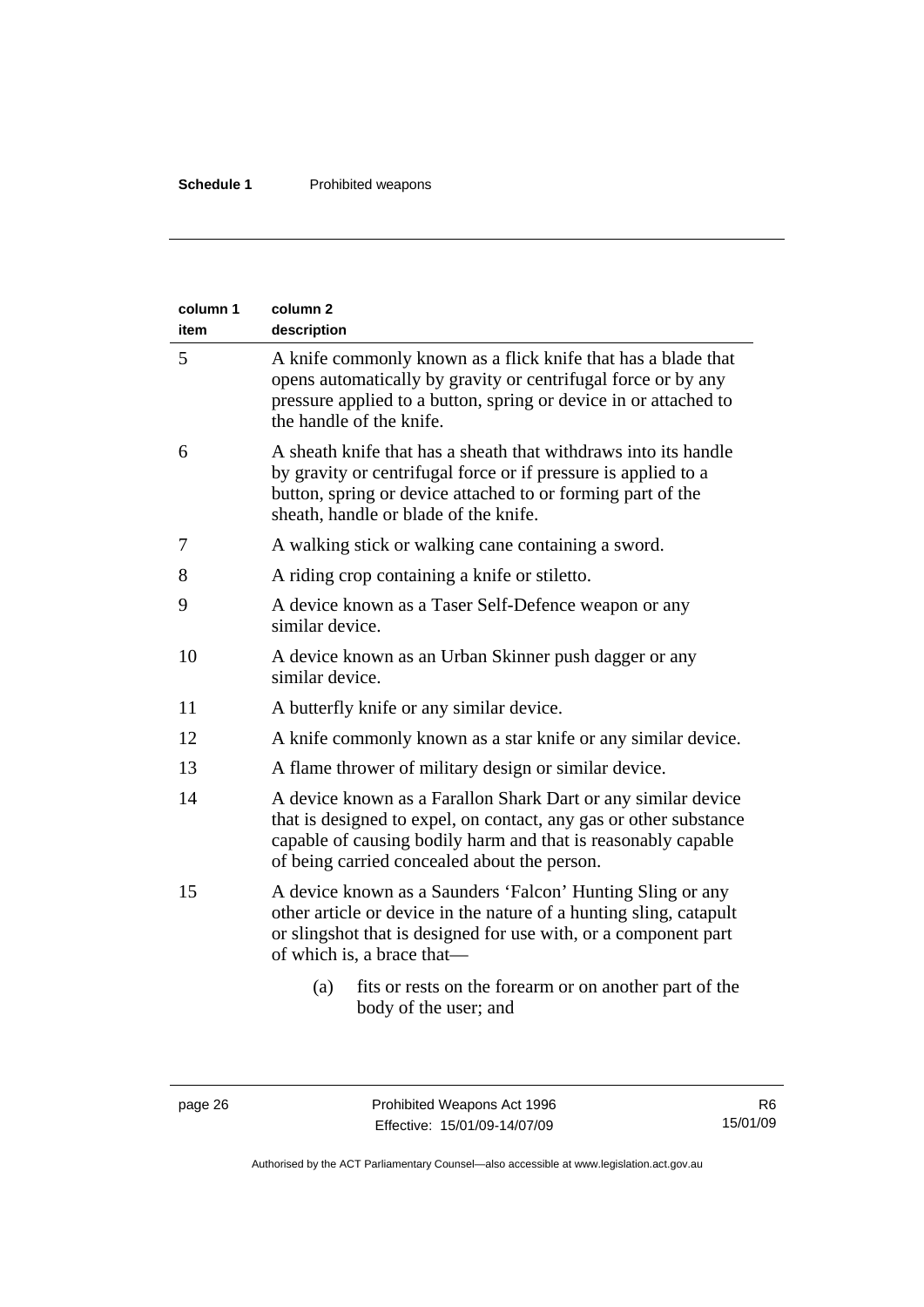| column 1<br>item | column <sub>2</sub><br>description                                                                                                                  |
|------------------|-----------------------------------------------------------------------------------------------------------------------------------------------------|
|                  | (b)<br>supports the wrist against the tension of elastic<br>material used to propel a projectile.                                                   |
| 16               | An article known as the 'Bowen Knife Belt' or any article of<br>similar design capable of concealing or disguising a knife or<br>any like article.  |
| 17               | Any article or device of a type commonly known as a<br>knuckleduster or metal knuckles or any article or device made<br>or adapted for use as such. |
| 18               | A sap glove.                                                                                                                                        |
| 19               | A studded glove.                                                                                                                                    |
| 20               | Any blowgun capable of projecting a dart.                                                                                                           |
| 21               | Any dart capable of being projected from a blowgun.                                                                                                 |
| 22               | A mace or any similar article other than a ceremonial mace<br>made for and used solely as a symbol of authority on<br>ceremonial occasions.         |
| 23               | Any article or device in the form of a flail in which the striking<br>part is armed with spikes or studded with any protruding<br>matter.           |
| 24               | A whip the lash of which is comprised wholly or partly of any<br>form of metal.                                                                     |
| 25               | A cat-o'-nine-tails or any similar article or device whether or<br>not it has nine lashes.                                                          |
| 26               | An article commonly known as kung fu sticks, otherwise<br>known as a nunchaku, or any similar article.                                              |
| 27               | A side-handled baton or any similar device.                                                                                                         |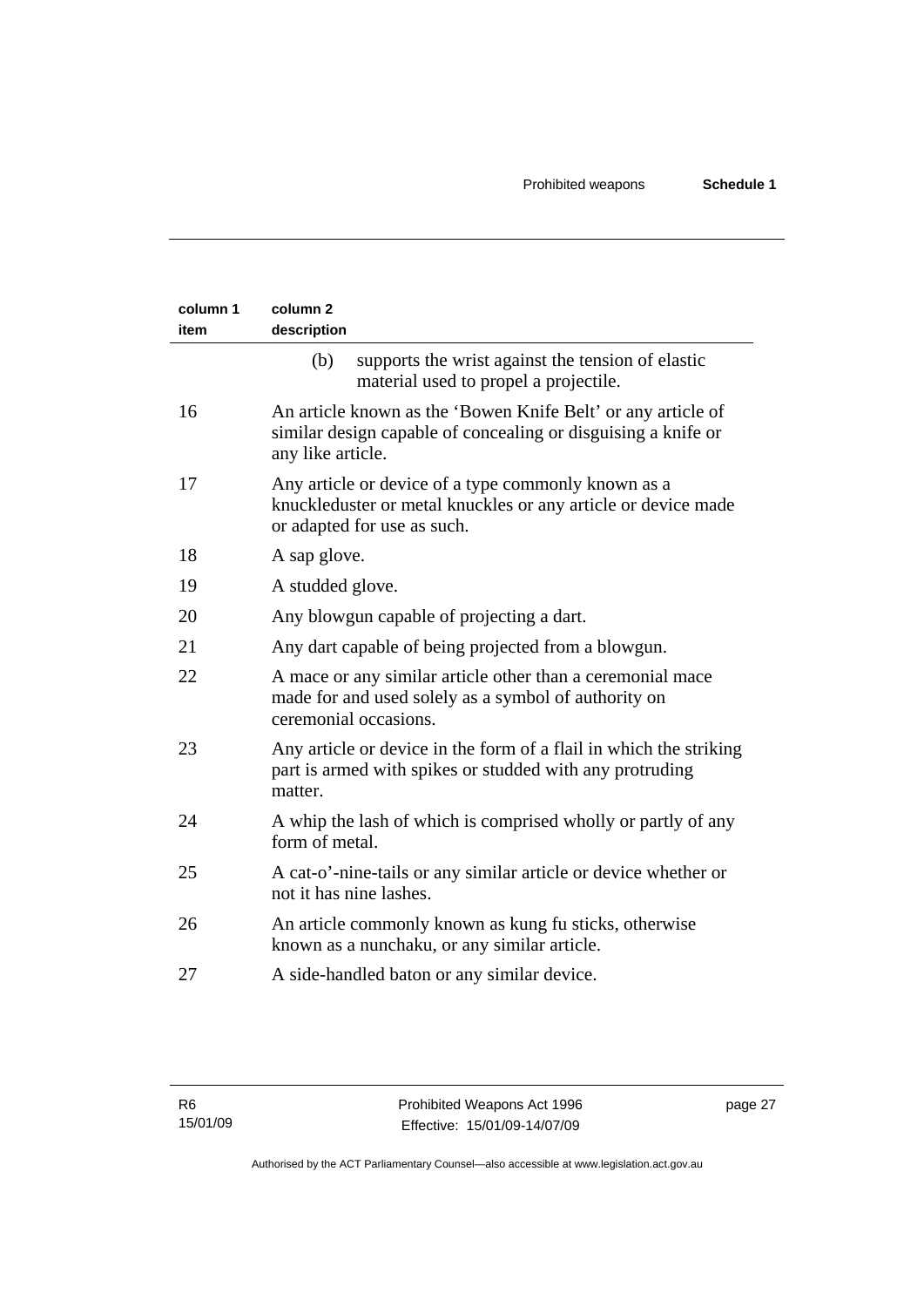<span id="page-33-0"></span>

| column 1<br>item          | column <sub>2</sub><br>description |                                                                                                                                                                                                                                                        |
|---------------------------|------------------------------------|--------------------------------------------------------------------------------------------------------------------------------------------------------------------------------------------------------------------------------------------------------|
| 28                        |                                    | Anything designed or intended as a defence or antipersonnel<br>spray that is capable of discharging by any means any irritant<br>matter (not being an irritant matter referred to in item 29) in<br>liquid, powder, gas or chemical form.              |
| 29                        |                                    | Anything designed or intended as a defence or antipersonnel<br>spray that is capable of discharging by any means any irritant<br>matter comprising or containing any 1 or more of the following<br>substances in liquid, powder, gas or chemical form: |
|                           | (a)                                | chloroacetophenone, known as CN;                                                                                                                                                                                                                       |
|                           | (b)                                | orthochlorobenzalmalononitrile, known as CS;                                                                                                                                                                                                           |
|                           | (c)                                | dypenylaminechloroarsone, known as DM or<br>Adamsite;                                                                                                                                                                                                  |
|                           | (d)                                | oleoresin capsicum, known as OC.                                                                                                                                                                                                                       |
| 30                        |                                    | A ballistic knife (other than a ballistic knife that propels a<br>projectile by means of an explosive) or any similar device.                                                                                                                          |
| 31                        |                                    | Hand-held articles, commonly known as laser pointers,<br>designed or adapted to emit a laser beam with an accessible<br>emission level of greater than 1mW.                                                                                            |
| $\overline{U}$ Schedule 2 |                                    | <b>Prohibited articles</b>                                                                                                                                                                                                                             |
| $\overline{U}$ Schedule 2 |                                    | <b>Reviewable decisions</b>                                                                                                                                                                                                                            |

 **U Dictionary**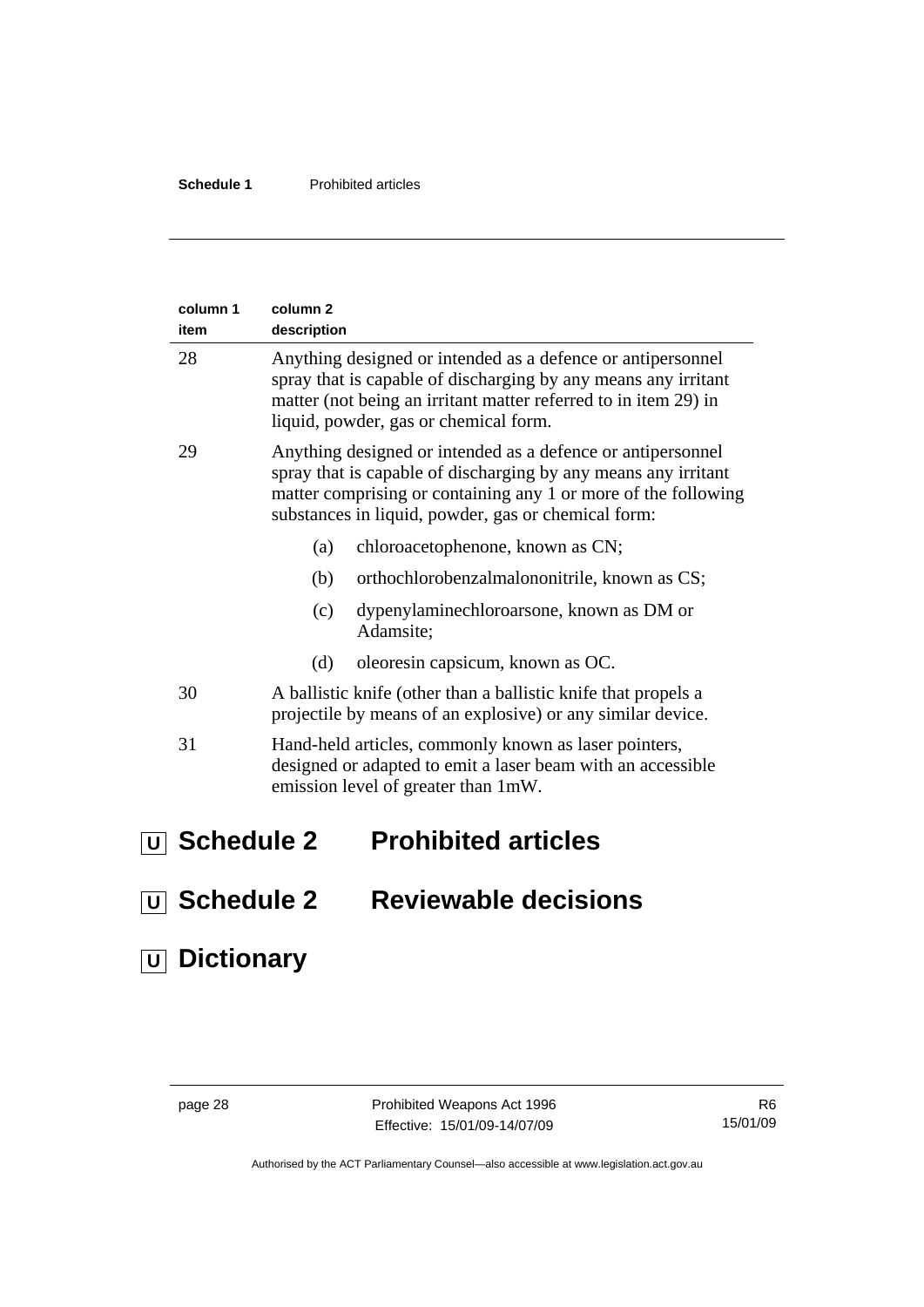### <span id="page-34-0"></span>**Endnotes**

### **1 About the endnotes**

Amending and modifying laws are annotated in the legislation history and the amendment history. Current modifications are not included in the republished law but are set out in the endnotes.

Not all editorial amendments made under the *Legislation Act 2001*, part 11.3 are annotated in the amendment history. Full details of any amendments can be obtained from the Parliamentary Counsel's Office.

Uncommenced amending laws and expiries are listed in the legislation history and the amendment history. These details are underlined. Uncommenced provisions and amendments are not included in the republished law but are set out in the last endnote.

If all the provisions of the law have been renumbered, a table of renumbered provisions gives details of previous and current numbering.

The endnotes also include a table of earlier republications.

| $am = amended$<br>$amdt = amendment$<br>$ch = chapter$<br>$def = definition$<br>$dict = dictionary$<br>$disallowed = disallowed by the Legislative$<br>Assembly<br>$div = division$<br>$exp = expires/expired$<br>$Gaz = qazette$<br>$hdg =$ heading<br>$IA = Interpretation Act 1967$<br>$ins = inserted/added$<br>$LA =$ Legislation Act 2001<br>$LR =$ legislation register<br>$LRA =$ Legislation (Republication) Act 1996<br>$mod = modified/modification$<br>$o = order$ | $ord = ordinance$<br>$orig = original$<br>par = paragraph/subparagraph<br>$pres = present$<br>$prev = previous$<br>$(\text{prev}) = \text{previously}$<br>$pt = part$<br>$r = rule/subrule$<br>$renum = renumbered$<br>$reloc = relocated$<br>$R[X]$ = Republication No<br>$RI = reissue$<br>$s = section/subsection$<br>$sch = schedule$<br>$sdiv = subdivision$<br>$sub =$ substituted<br>$SL = Subordinate$ Law<br>underlining = whole or part not commenced |
|--------------------------------------------------------------------------------------------------------------------------------------------------------------------------------------------------------------------------------------------------------------------------------------------------------------------------------------------------------------------------------------------------------------------------------------------------------------------------------|-----------------------------------------------------------------------------------------------------------------------------------------------------------------------------------------------------------------------------------------------------------------------------------------------------------------------------------------------------------------------------------------------------------------------------------------------------------------|
| $om = omitted/repealed$                                                                                                                                                                                                                                                                                                                                                                                                                                                        | or to be expired                                                                                                                                                                                                                                                                                                                                                                                                                                                |
|                                                                                                                                                                                                                                                                                                                                                                                                                                                                                |                                                                                                                                                                                                                                                                                                                                                                                                                                                                 |

#### **2 Abbreviation key**

R6 15/01/09 Prohibited Weapons Act 1996 Effective: 15/01/09-14/07/09

page 29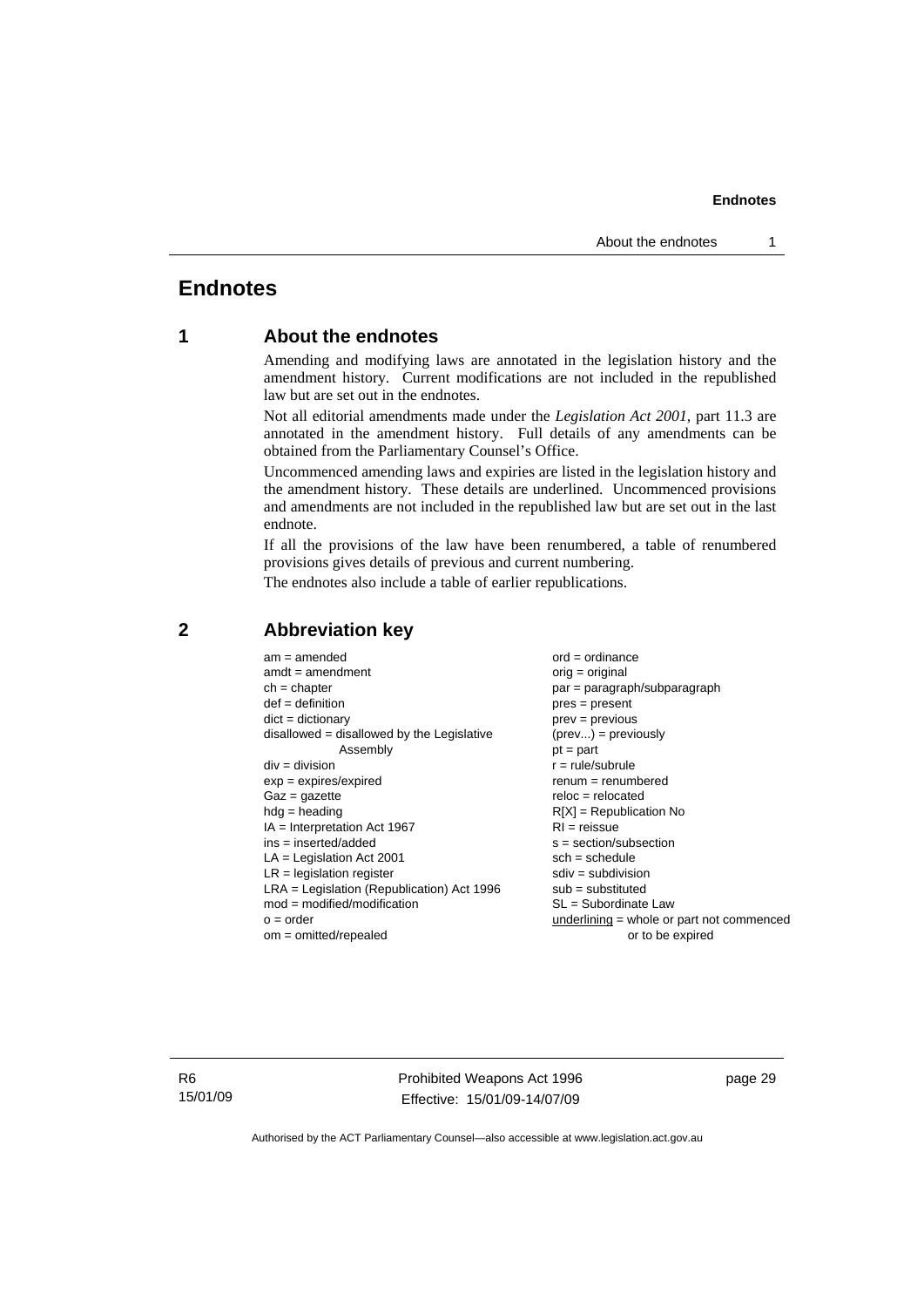<span id="page-35-0"></span>3 Legislation history

## **3 Legislation history**

| Prohibited Weapons Act 1996 No 75<br>notified 20 December 1996 (Gaz 1998 No S328)<br>s 1, s 2 commenced 20 December 1996 (s 2 (1))<br>remainder commenced 22 May 1997 (s 2 (2) and Gaz 1997 No S140)                                                                                                                                                               |  |
|--------------------------------------------------------------------------------------------------------------------------------------------------------------------------------------------------------------------------------------------------------------------------------------------------------------------------------------------------------------------|--|
| as amended by                                                                                                                                                                                                                                                                                                                                                      |  |
| Prohibited Weapons Regulations 1997 SL No 12<br>notified 19 May 1997 (Gaz 1997 No S137)<br>commenced 22 May 1997 (s 2)                                                                                                                                                                                                                                             |  |
| Legislation (Consequential Amendments) Act 2001 No 44 pt 301<br>notified 26 July 2001 (Gaz 2001 No 30)<br>s 1, s 2 commenced 26 July 2001 (IA s 10B)<br>pt 301 commenced 12 September 2001 (s 2 and see Gaz 2001<br>No S65)                                                                                                                                        |  |
| <b>Criminal Code (Theft, Fraud, Bribery and Related Offences)</b><br>Amendment Act 2004 A2004-15 sch 2 pt 2.71<br>notified LR 26 March 2004<br>s 1, s 2 commenced 26 March 2004 (LA s 75 (1))<br>sch 2 pt 2.71 commenced 9 April 2004 (s 2 (1))                                                                                                                    |  |
| Sentencing Legislation Amendment Act 2006 A2006-23 sch 1 pt 1.29<br>notified LR 18 May 2006<br>s 1, s 2 commenced 18 May 2006 (LA s 75 (1))<br>sch 1 pt 1.29 commenced 2 June 2006 (s 2 (1) and see Crimes<br>(Sentence Administration) Act 2005 A2005-59 s 2, Crimes<br>(Sentencing) Act 2005 A2005-58, s 2 and LA s 79)                                          |  |
| Firearms Amendment Act 2008 A2008-25 pt 3, sch 1 pt 1.2<br>notified LR 15 July 2008<br>s 1, s 2 commenced 15 July 2008 (LA s 75 (1))<br>s 76, s 81 commenced 16 July 2008 (s 2 (2))<br>s 71, s 72, s 82, sch 1 amdt 1.14, amdt 1.16 commence 15 July 2009<br>(s 2(3))<br>pt 3 remainder, sch 1 pt 1.2 remainder commenced 15 January 2009<br>(s 2 (1) and LA s 79) |  |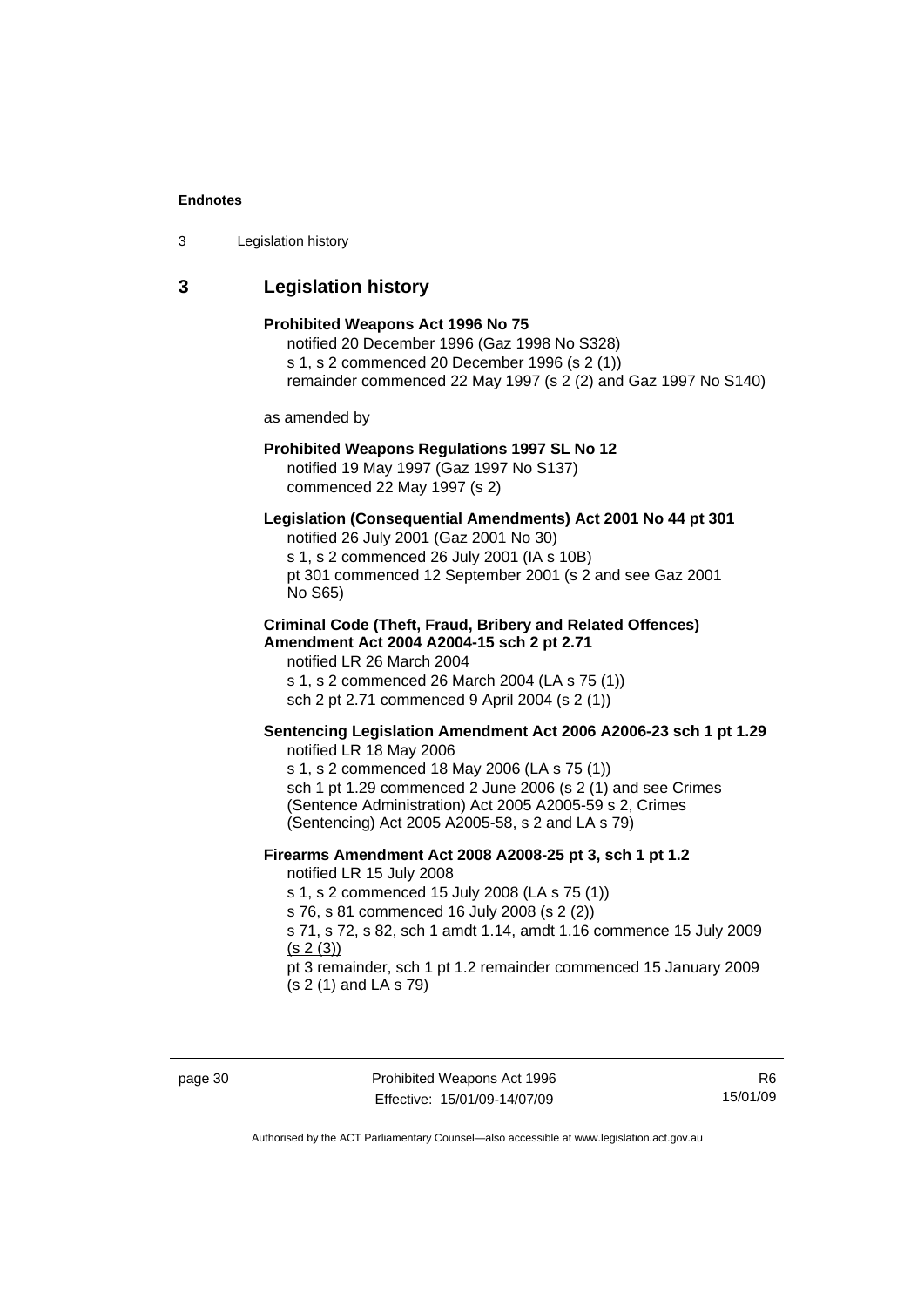#### <span id="page-36-0"></span>**ACT Civil and Administrative Tribunal Legislation Amendment Act 2008 A2008-36 sch 1 pt 1.41**

notified LR 4 September 2008

s 1, s 2 commenced 4 September 2008 (LA s 75 (1)) sch 1 pt 1.41 commences on the later of the commencement of ACT Civil and Administrative Tribunal Act 2008 A2008-35 s 6 and immediately after the commencement of Firearms Amendment Act 2008 A2008-25 sch 1 amdt 1.14 (s 2 (4)) *Note* default commencement under A2008-25: 15 July 2009

default commencement under A2008-35: 4 September 2010

#### **4 Amendment history**

#### **Name of Act**

s 1 sub A2008-25 amdt 1.13

**Dictionary**

s 2 **cm 2001 No 44 amdt 1.3294** 

**Notes** 

s 2A ins A2008-25 amdt 1.15

**Offences against Act—application of Criminal Code etc**  s 2B ins A2008-25 amdt 1.15

ins A2008-25 amdt 1.14

**Meaning of** *possession***—Act**  $\overline{\text{s}3}$   $\overline{\text{s}1}$   $\overline{\text{s}1}$   $\overline{\text{s}1}$ 

**Evidence of possession—prohibited weapons or articles at premises** s 3A ins A2008-25 s 71

**Evidence of possession—care, control or management of prohibited weapon or article**

s 3B ins A2008-25 s 71

**Application of Act** 

s 4 am 2001 No 44 amdt 1.3295, amdt 1.3296; A2006-23 amdts 1.272-1.275

**Important concepts**

pt 1A hdg ins A2008-25 s 72

**Meaning of** *prohibited weapon***—Act** s 4A ins A2008-25 s 72

**Meaning of** *prohibited article***—Act** s 4B ins A2008-25 s 72

R6 15/01/09 Prohibited Weapons Act 1996 Effective: 15/01/09-14/07/09

page 31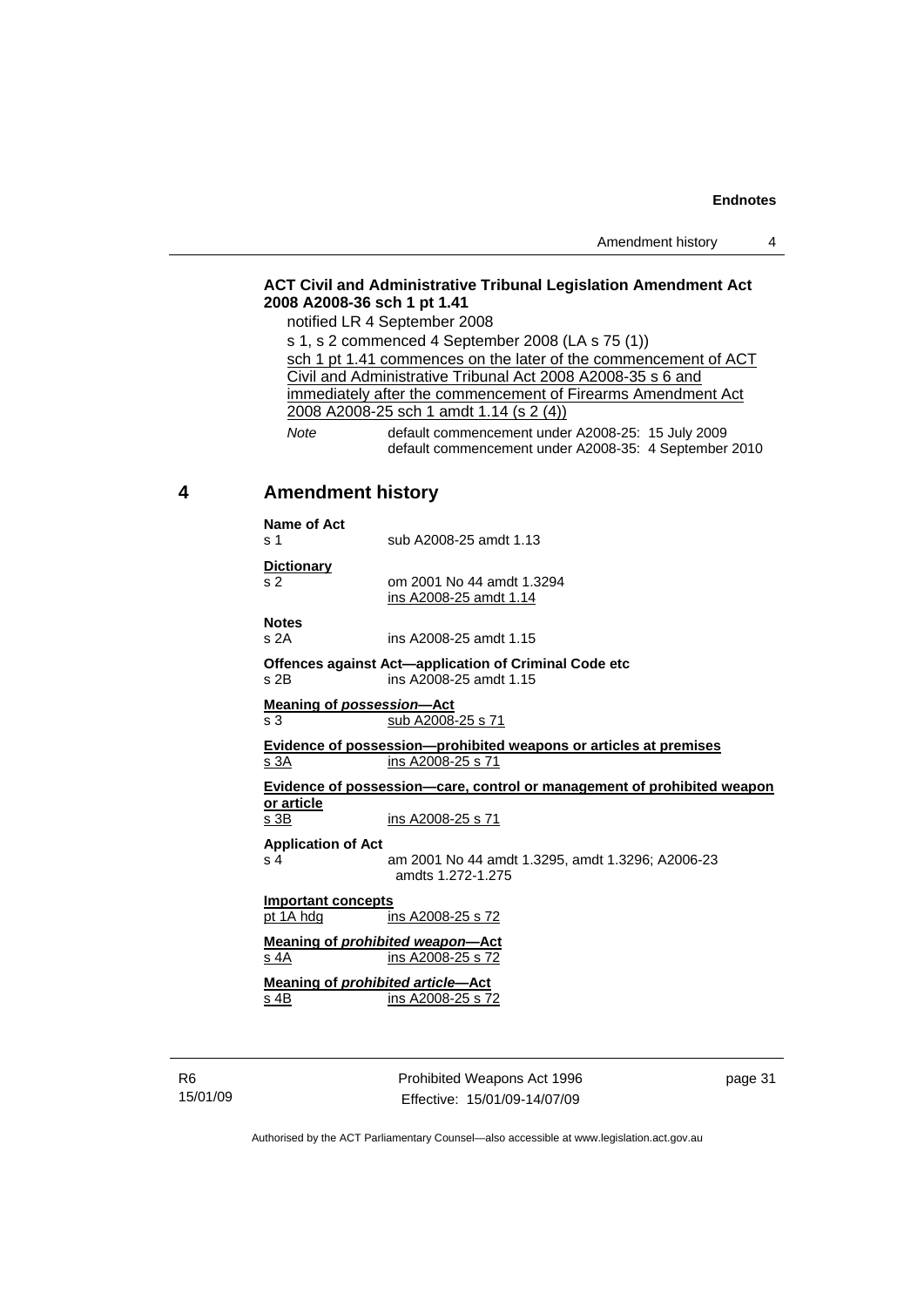4 Amendment history

|         | <b>Unregulated weapons</b><br>pt 1B hdg       | ins A2008-25 s 73                                                                                               |          |
|---------|-----------------------------------------------|-----------------------------------------------------------------------------------------------------------------|----------|
|         | s 4C                                          | Meaning of unregulated weapon-Act<br>ins A2008-25 s 73                                                          |          |
|         | Meaning of connected-pt 1B<br>s 4CA           | ins A2008-25 s 73                                                                                               |          |
|         | $s$ 4D                                        | Unregulated weapons-seizure by police<br>ins A2008-25 s 73                                                      |          |
|         | s 4E                                          | Unregulated weapons-receipt for seizure<br>ins A2008-25 s 73                                                    |          |
|         | s 4F                                          | Unregulated weapons-examination<br>ins A2008-25 s 73                                                            |          |
|         | s 4G                                          | Unregulated weapons-access to things seized<br>ins A2008-25 s 73                                                |          |
|         | s 4H                                          | Unregulated weapons-review of decision to seize<br>ins A2008-25 s 73                                            |          |
|         | Unregulated weapons-forfeiture<br>s 4l        | ins A2008-25 s 73                                                                                               |          |
|         | Minister's guidelines<br>pt 1C hdg            | ins A2008-25 s 73                                                                                               |          |
|         | Minister's guidelines<br>s 4K                 | ins A2008-25 s 73                                                                                               |          |
|         | pt 1D hdg                                     | Declarations about prohibited articles and weapons<br>ins A2008-25 s 73                                         |          |
|         | s 4L                                          | Prohibited articles and weapons declarations by registrar<br>ins A2008-25 s 73                                  |          |
|         | <b>Effect of certain declarations</b><br>s 4M | ins A2008-25 s 73                                                                                               |          |
|         | <b>Offences</b><br>pt 2 hdg                   | sub A2008-25 s 74                                                                                               |          |
|         | s 5                                           | Offence—unauthorised possession or use of prohibited weapons<br>am 2001 No 44 amdt 1.3297<br>sub A2008-25 s 75  |          |
|         | s 6                                           | Offence-unauthorised possession or use of prohibited articles<br>am 2001 No 44 amdt 1.3298<br>sub A2008-25 s 75 |          |
|         | s 6A                                          | Declarations about authorised possession and use of laser pointers<br>ins A2008-25 s 76                         |          |
| page 32 |                                               | Prohibited Weapons Act 1996                                                                                     | R6       |
|         |                                               | Effective: 15/01/09-14/07/09                                                                                    | 15/01/09 |

Authorised by the ACT Parliamentary Counsel—also accessible at www.legislation.act.gov.au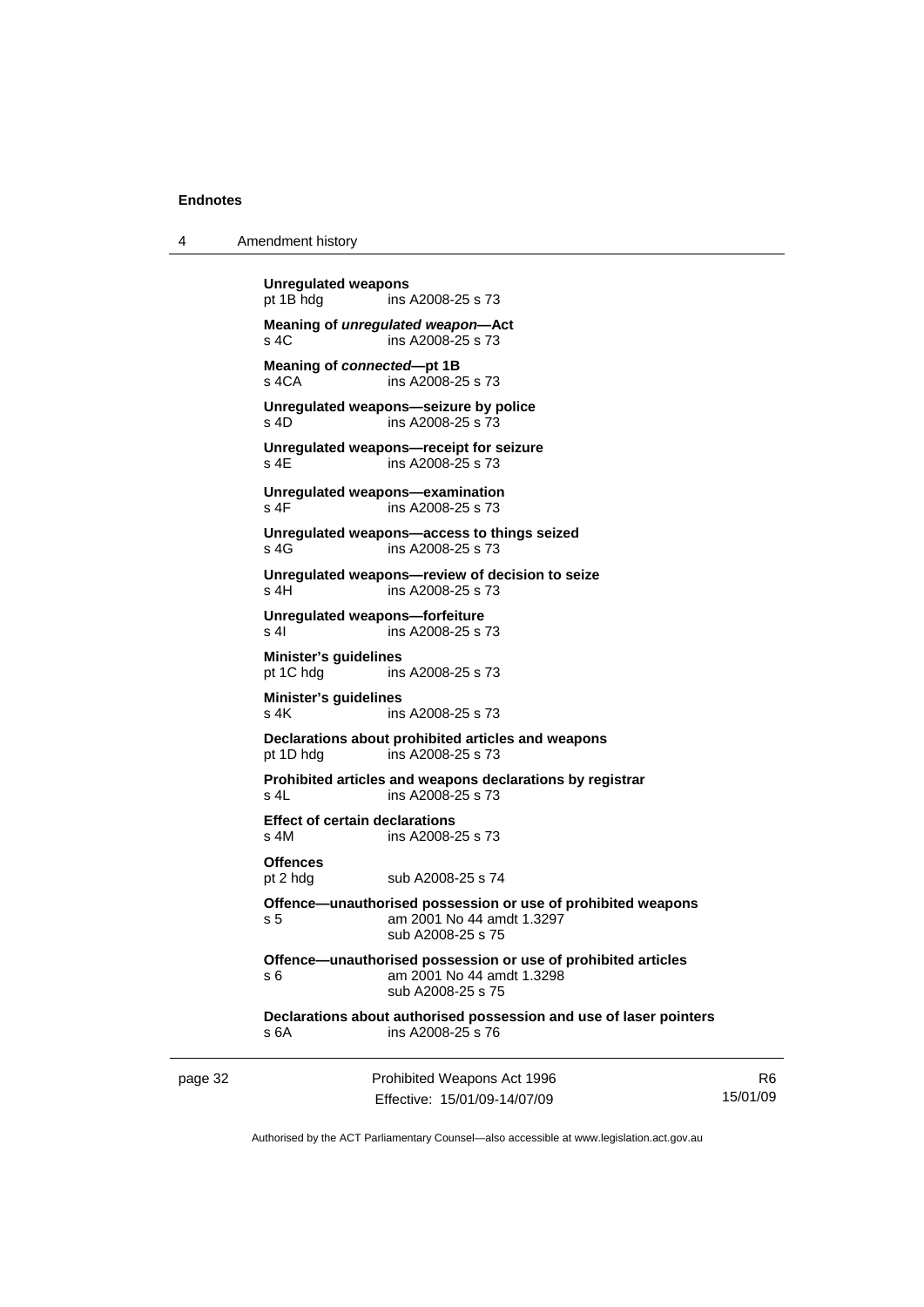**Guidelines for declarations under section 6A**  s 6B ins A2008-25 s 76 **Offence—disposal of prohibited weapons and articles by unauthorised holders**  s 8 sub A2008-25 s 77 **Notification and review of decisions** pt 3A hdg ins A2008-36 amdt 1.571 **Meaning of** *reviewable decision—***pt 3A** s 14 sub A2008-36 amdt 1.571 **Reviewable decision notices** s 14A **ins A2008-36 amdt 1.571 Applications for review** s 14B ins A2008-36 amdt 1.571 **Applications—false or misleading particulars**  s 10 om A2004-15 amdt 2.148 **Evidentiary provisions**  s 17 sub A2008-25 s 78 **Determination of fees**  s 17A ins A2008-25 s 78 **Approved forms**  sub 2001 No 44 amdt 1.3299 (4)-(7) exp 12 September 2002 (s 18 (7)) am A2008-25 s 79 **Regulation-making power**   $\sin$  2001 No 44 amdt 1.3299 **Transitional**  pt 5 hdg ins A2008-25 s 80 exp 15 July 2010 (s 54) **Definitions—pt 5**  ins A2008-25 s 80 exp 15 July 2010 (s 54) def *commencement day* ins A2008-25 s 80 def *dispose* ins A2008-25 s 80 def *pre*-*commencement day* ins A2008-25 s 80 **Pre-commencement Act—permitted weapons and articles generally**  s 51 ins A2008-25 s 80 exp 15 July 2010 (s 54)

R6 15/01/09 Prohibited Weapons Act 1996 Effective: 15/01/09-14/07/09

page 33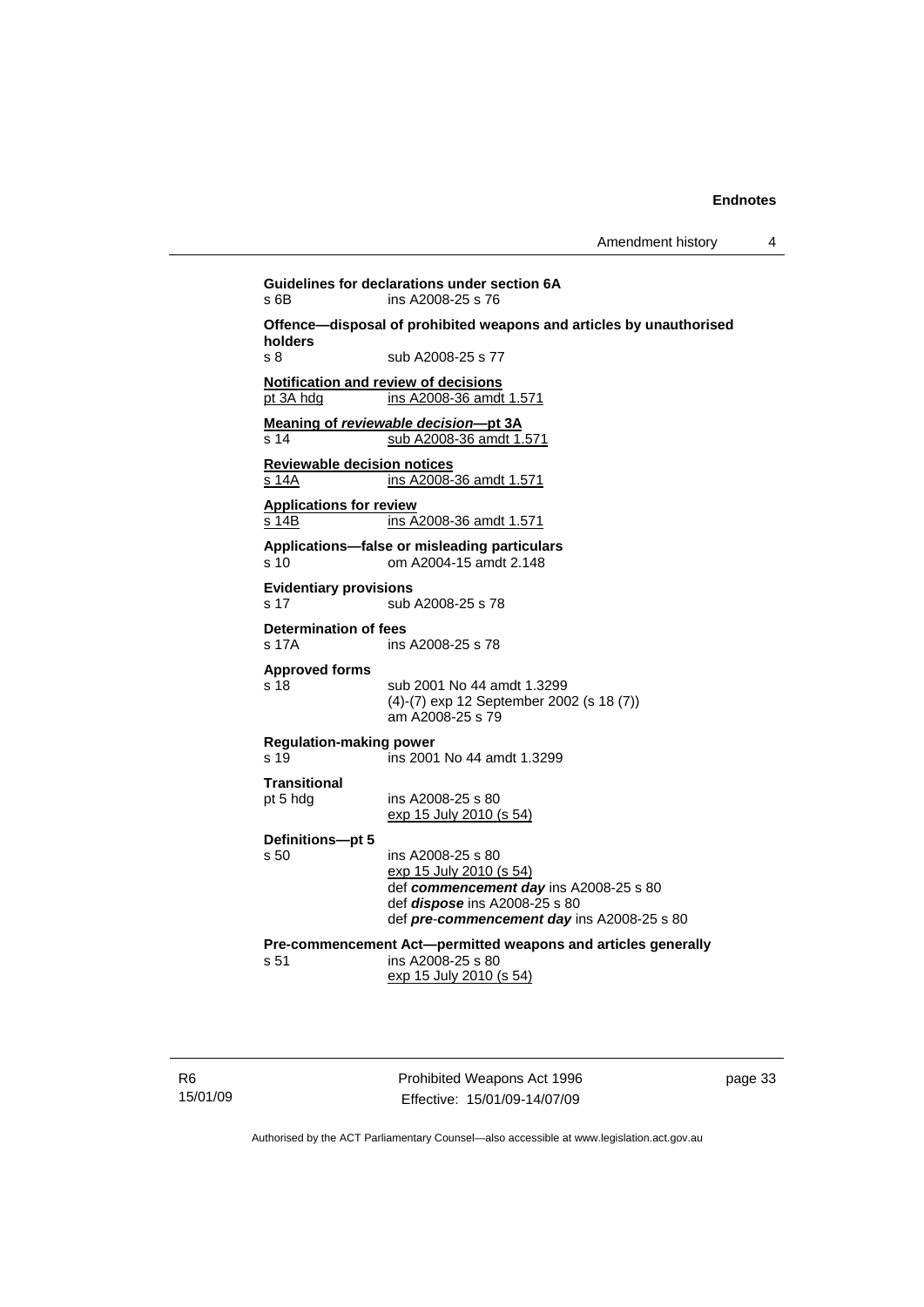| 4 | Amendment history |
|---|-------------------|
|---|-------------------|

| for permit<br>s 52              | ins A2008-25 s 80                                   |
|---------------------------------|-----------------------------------------------------|
|                                 | exp 15 July 2010 (s 54)                             |
|                                 |                                                     |
| <b>Transitional regulations</b> |                                                     |
| s <sub>53</sub>                 | ins A2008-25 s 80                                   |
|                                 | exp 15 July 2010 (s 54)                             |
| Expiry-pt 5                     |                                                     |
| s 54                            | ins A2008-25 s 80                                   |
|                                 | exp 15 July 2010 (s 54)                             |
| <b>Prohibited weapons</b>       |                                                     |
| sch 1 hdg                       | (prev sch hdg) am SL 1997 No 12 reg 15              |
|                                 | renum R1 LA                                         |
| sch 1                           | am A2008-25 s 81                                    |
|                                 | sub A2008-25 s 82                                   |
| <b>Prohibited articles</b>      |                                                     |
| sch 2                           | ins A2008-25 s 82                                   |
| <b>Reviewable decisions</b>     |                                                     |
| sch 2                           | also ins A2008-36 amdt 1.572                        |
| <b>Dictionary</b>               |                                                     |
| dict                            | ins A2008-25 amdt 1.16                              |
|                                 | am A2008-36 amdt 1.573, amdt 1.574                  |
|                                 | def connected ins A2008-25 amdt 1.16                |
|                                 | def <i>dispose</i> ins A2008-25 amdt 1.16           |
|                                 | def <i>firearm</i> ins A2008-25 amdt 1.16           |
|                                 | def <i>permit</i> ins A2008-25 amdt 1.16            |
|                                 | def possession ins A2008-25 amdt 1.16               |
|                                 | def <i>premises</i> ins A2008-25 amdt 1.16          |
|                                 | def prohibited article ins A2008-25 amdt 1.16       |
|                                 | def <b>prohibited weapon</b> ins A2008-25 amdt 1.16 |
|                                 | def <i>registrar</i> ins A2008-25 amdt 1.16         |
|                                 | def reviewable decision ins A2008-36 amdt 1.575     |

page 34 **Prohibited Weapons Act 1996** Effective: 15/01/09-14/07/09

R6 15/01/09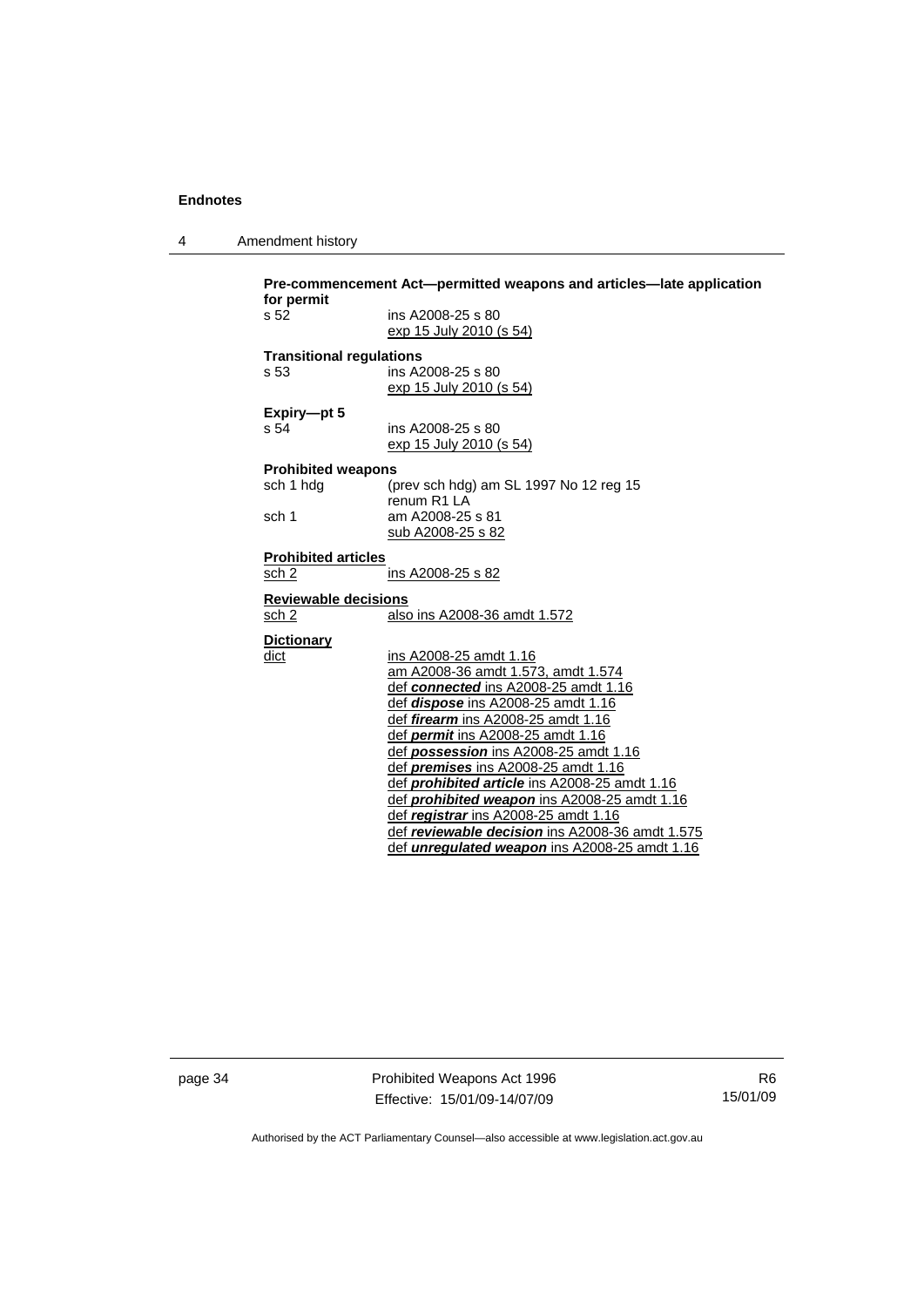### <span id="page-40-0"></span>**5 Earlier republications**

Some earlier republications were not numbered. The number in column 1 refers to the publication order.

Since 12 September 2001 every authorised republication has been published in electronic pdf format on the ACT legislation register. A selection of authorised republications have also been published in printed format. These republications are marked with an asterisk (\*) in column 1. Electronic and printed versions of an authorised republication are identical.

| <b>Republication</b><br>No and date | <b>Effective</b>            | Last<br>amendment<br>made by | <b>Republication</b><br>for |
|-------------------------------------|-----------------------------|------------------------------|-----------------------------|
| R <sub>0</sub> A                    | 22 May 1997-                | SL1997-12                    | amendments by               |
| 30 July 2003                        | 11 Sept 2001                |                              | SL1997-12                   |
| R1                                  | 12 Sept 2001-               | A2001-44                     | amendments by               |
| 18 Feb 2002                         | 12 Sept 2002                |                              | A2001-44                    |
| R <sub>2</sub><br>13 Sept 2002      | 13 Sept 2002-<br>8 Apr 2004 | A2001-44                     | commenced expiry            |
| R3                                  | 9 Apr 2004-                 | A2004-15                     | amendments by               |
| 9 Apr 2004                          | 1 June 2006                 |                              | A2004-15                    |
| R4                                  | 2 June 2006-                | A2006-23                     | amendments by               |
| 2 June 2006                         | 15 July 2008                |                              | A2006-23                    |
| R5                                  | 16 July 2008-               | A2008-25                     | amendments by               |
| 16 July 2008                        | 14 Jan 2009                 |                              | A2008-25                    |

R6 15/01/09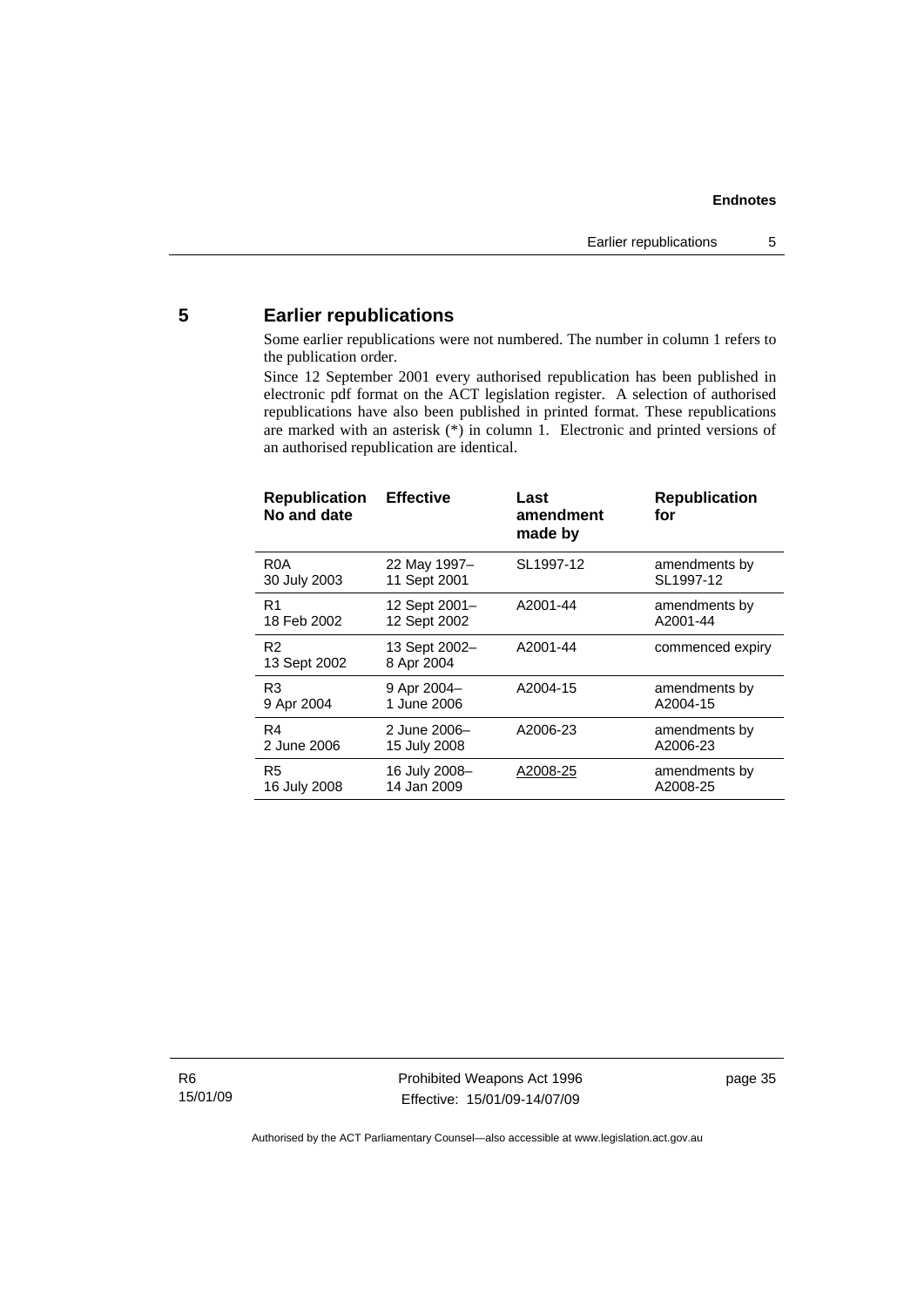<span id="page-41-0"></span>6 Uncommenced amendments

#### **6 Uncommenced amendments**

The following amendments have not been included in this republication because they were uncommenced at the republication date:

### **Firearms Amendment Act 2008 A2008-25 s 71, s 72, s 82, sch 1 amdt 1.14, amdt 1.16**

#### **71 Section 3**

*substitute* 

### **3 Meaning of** *possession***—Act**

- (1) For this Act, a person has *possession* of a prohibited weapon or prohibited article if the person—
	- (a) has the weapon or article on his or her person, including in something carried or worn by the person (*physical possession*); or
	- (b) has the weapon or article at premises owned, leased or occupied by the person; or
	- (c) otherwise has the care, control or management of the firearm.
- (2) Also, for this Act, a person has *possession* of a prohibited weapon or prohibited article if—
	- (a) part of the weapon or article is in the person's possession; and
	- (b) other parts of the weapon or article are in the possession of 1 or more other people; and
	- (c) at least 1 of the other people is in possession of the other part or parts for an agreed purpose with the person; and
	- (d) the parts would make up the weapon or article if fitted together.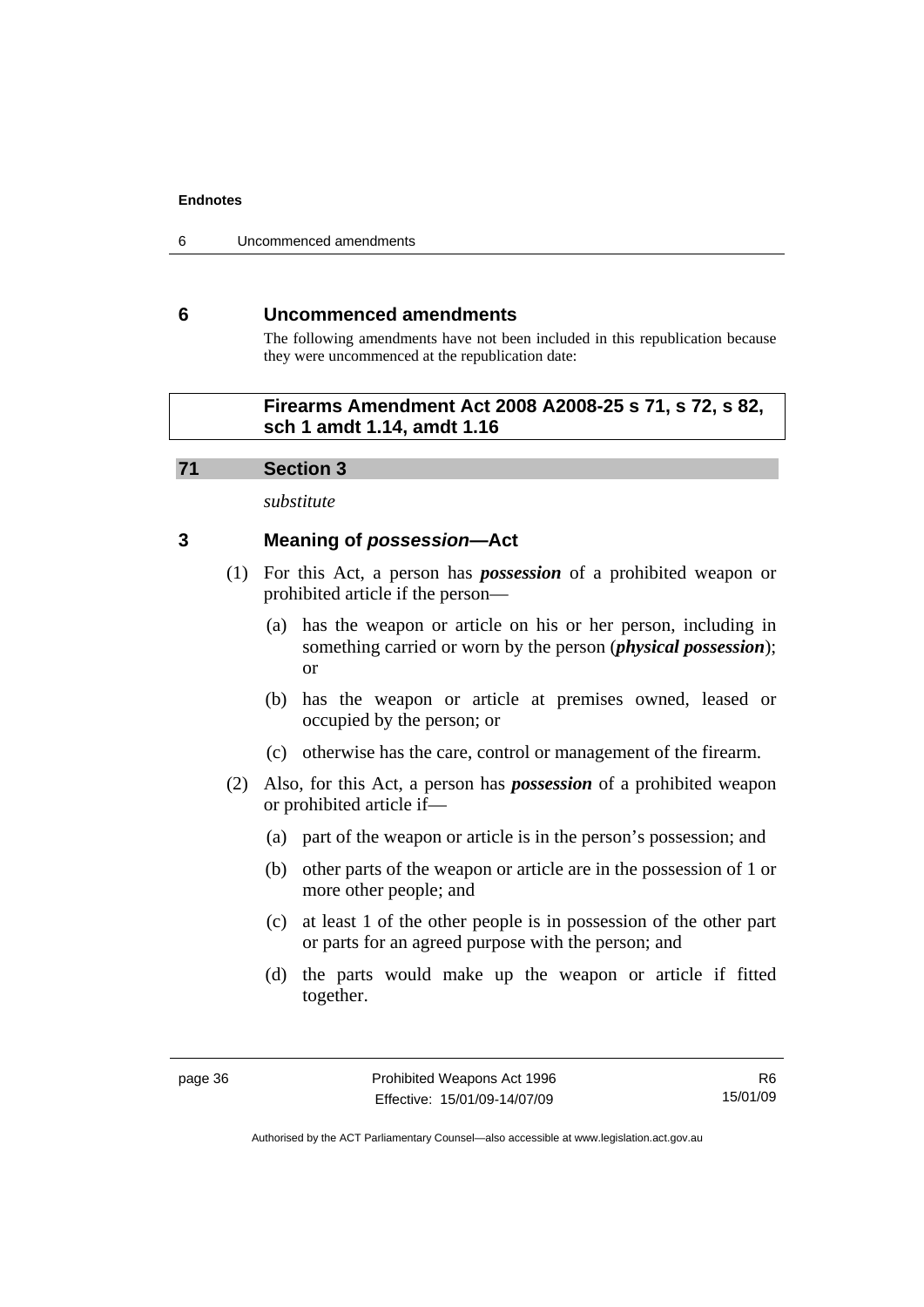### **3A Evidence of possession—prohibited weapons or articles at premises**

- (1) For this Act, a person is not taken to have possession of a prohibited weapon or prohibited article only because the weapon or article is at premises owned, leased or occupied by the person if—
	- (a) the person does not know that the weapon or article is at the premises; or
	- (b) someone else who is authorised to possess the weapon or article—
		- (i) is also at the premises; or
		- (ii) has the care, control or management of the weapon or article; or
	- (c) someone else who is not authorised to possess the weapon or article has the care, control or management of the weapon or article; or
	- (d) the trier of fact is otherwise satisfied that the person was not in possession of the weapon or article.
- (2) To remove any doubt, a defendant to a prosecution for an offence against this Act who wishes to rely on a matter mentioned in subsection (1) has the evidential burden in relation to the matter.

### **3B Evidence of possession—care, control or management of prohibited weapon or article**

- (1) To work out whether a person has the care, control or management of a prohibited weapon or prohibited article for this Act, each of the following must be considered:
	- (a) whether the person knows about the weapon or article;
	- (b) whether the person can use or dispose of the weapon or article;
	- (c) whether the person can control or prevent someone else from using or having physical possession of the weapon or article.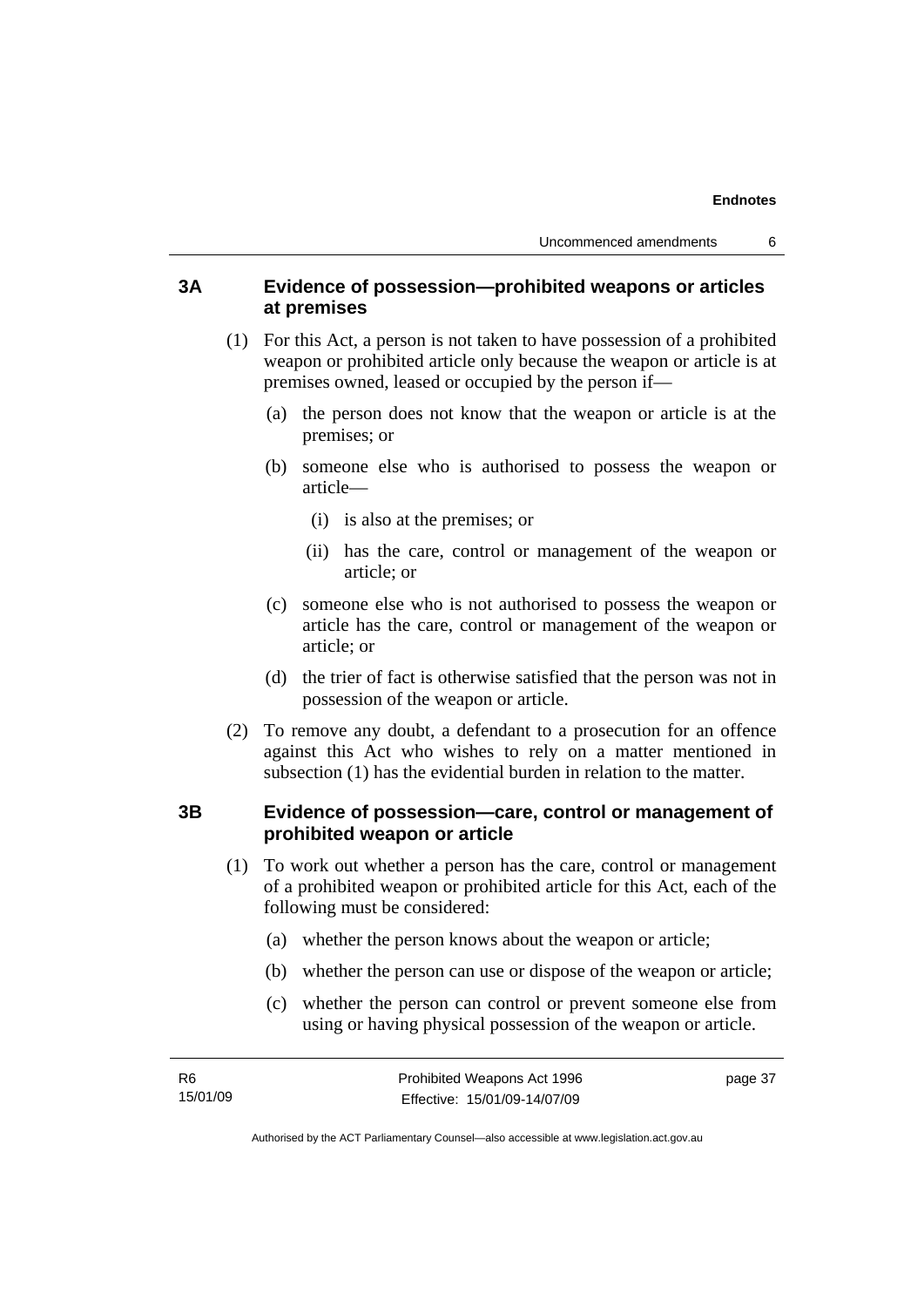|  | Uncommenced amendments |
|--|------------------------|
|--|------------------------|

(2) In this section:

*physical possession*—see section 3 (1) (a).

#### **72 New part 1A**

*insert* 

## **Part 1A Important concepts**

**4A Meaning of** *prohibited weapon***—Act** 

(1) In this Act:

#### *prohibited weapon*—

- (a) means—
	- (i) a weapon or thing described in schedule 1; and
	- (ii) a weapon or thing prescribed by regulation; and
	- (iii) something declared to be a prohibited weapon under section 4L; and
- (b) includes a modified prohibited weapon.
- (2) However, *prohibited weapon* does not include something declared not to be a prohibited weapon under section 4L.
- (3) A regulation may amend schedule 1—
	- (a) by adding the name or description of a weapon or thing; or
	- (b) by amending a name or description of a prohibited weapon to more accurately describe the weapon; or
	- (c) by omitting the name and description of a prohibited weapon.
- (4) In this section:

*modified prohibited weapon* means a weapon or thing that would be a prohibited weapon if—

R6 15/01/09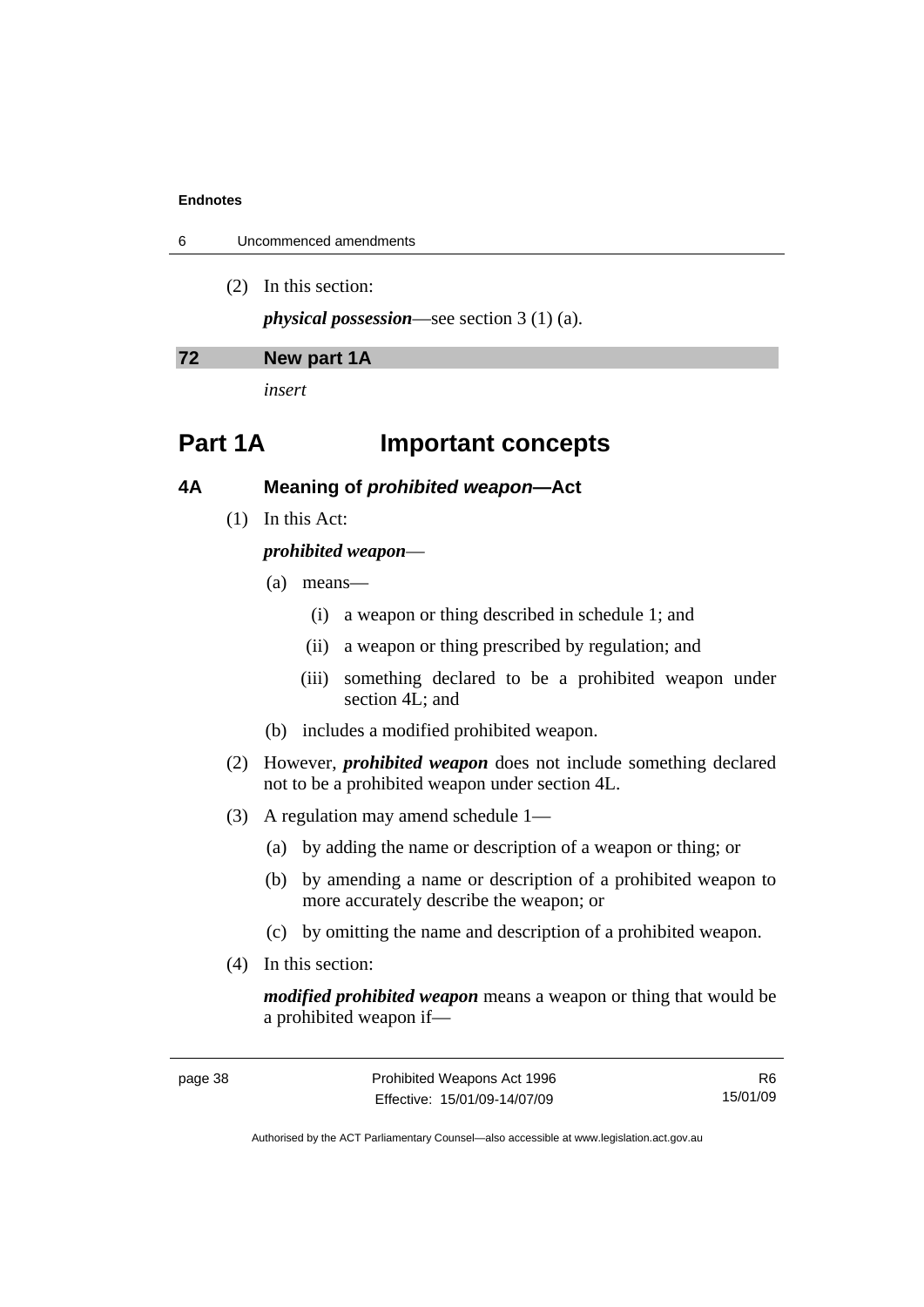- (a) it did not have something missing from it, or a defect or obstruction; or
- (b) something had not been added to it.

### **4B Meaning of** *prohibited article***—Act**

(1) In this Act:

### *prohibited article*—

- (a) means—
	- (i) an article described in schedule 2; and
	- (ii) an article prescribed by regulation; and
	- (iii) something declared to be a prohibited article under section 4L; and
- (b) includes a modified prohibited article.
- (2) However, *prohibited article* does not include something declared not to be a prohibited article under section 4L.
- (3) A regulation may amend schedule 2—
	- (a) by adding the name or description of an article; or
	- (b) by amending a name or description of a prohibited article to more accurately describe the article; or
	- (c) by omitting the name and description of a prohibited article.
- (4) In this section:

*modified prohibited article* means an article that would be a prohibited article if—

- (a) it did not have something missing from it, or a defect or obstruction; or
- (b) something had not been added to it.

page 39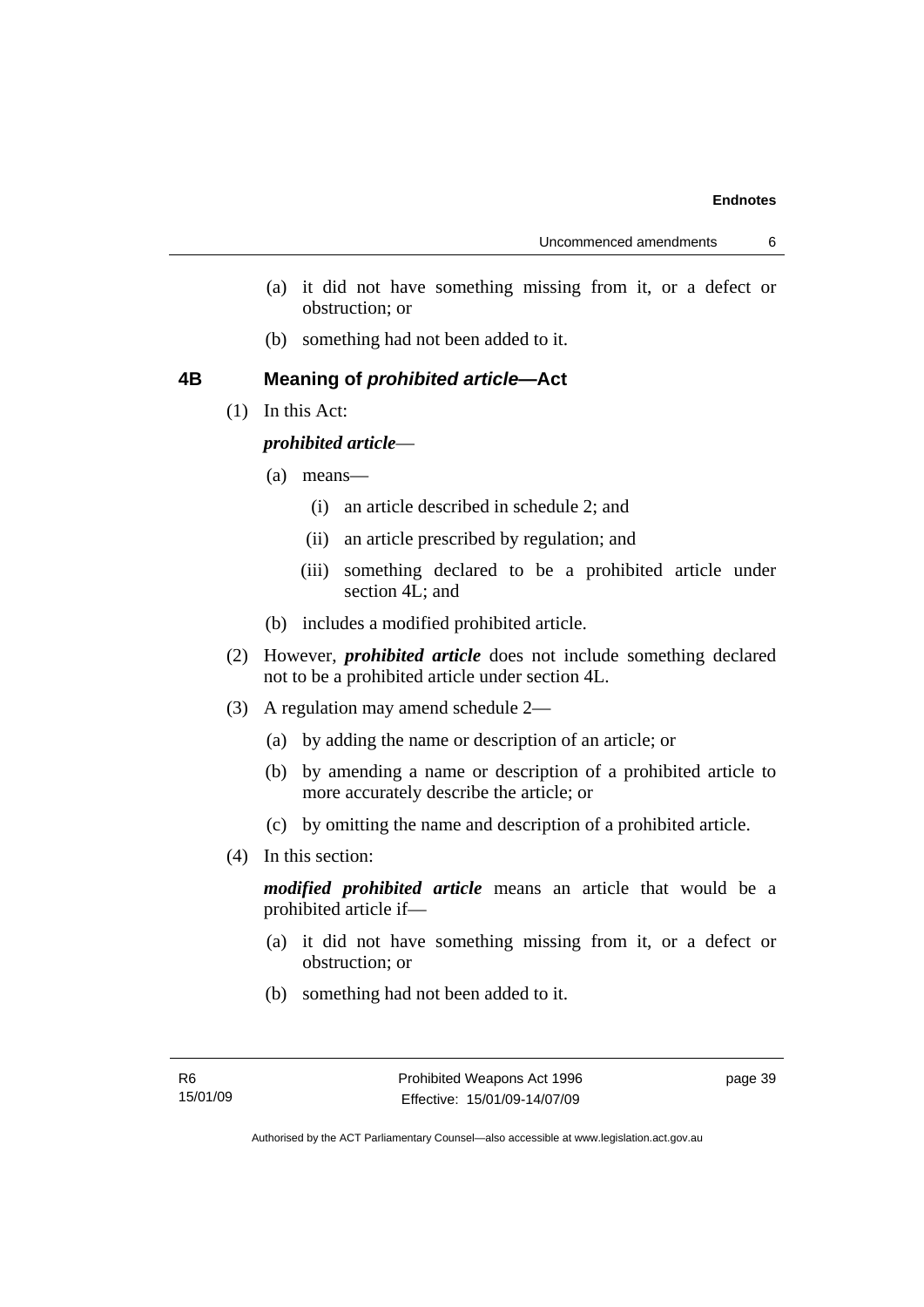6 Uncommenced amendments

**82 Schedule 1** 

*substitute* 

# **Schedule 1 Prohibited weapons**

(see s 4A)

## **Part 1.1** Prohibited bladed weapons

| column 1<br>item | column 2<br>description                                                                                                    |  |
|------------------|----------------------------------------------------------------------------------------------------------------------------|--|
|                  | a flick knife or other similar device that has a blade folded or<br>recessed into the handle which opens automatically by— |  |
|                  | gravity or centrifugal force; or<br>(a)                                                                                    |  |
|                  | pressure applied to a button, spring or device in or attached<br>(b)<br>to the handle of the device                        |  |
|                  | a sheath knife or other similar device that has a sheath that<br>withdraws into the handle by—                             |  |
|                  | gravity or centrifugal force; or<br>(a)                                                                                    |  |
|                  | pressure applied to a button, spring or device in or attached<br>(b)<br>to the handle of the device                        |  |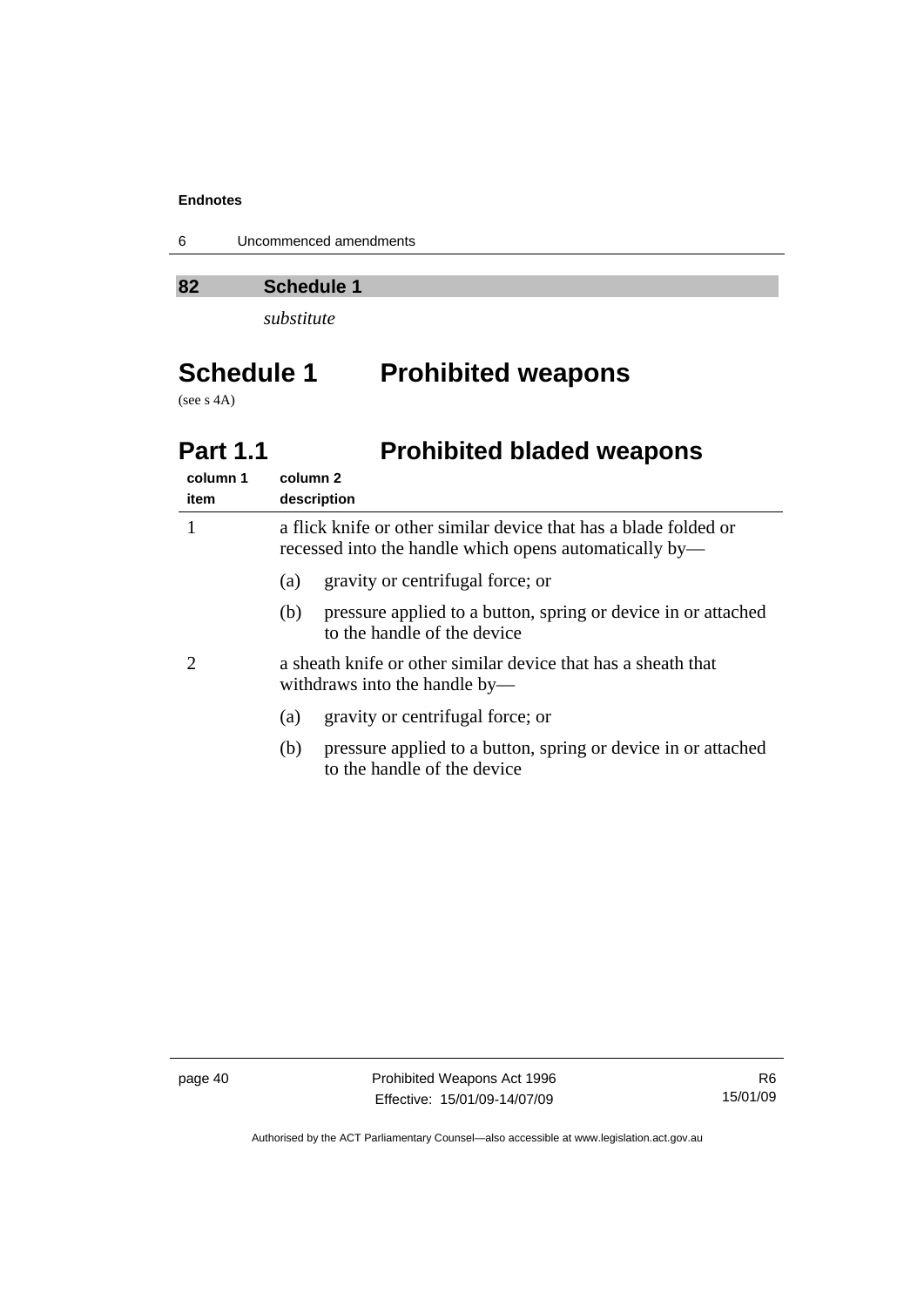| column 1<br>item | column <sub>2</sub> | description                                                                                                                          |                                                                                                                                                                                     |  |
|------------------|---------------------|--------------------------------------------------------------------------------------------------------------------------------------|-------------------------------------------------------------------------------------------------------------------------------------------------------------------------------------|--|
| 3                |                     | a dagger or other similar device, that has a sharp-pointed stabbing<br>instrument-                                                   |                                                                                                                                                                                     |  |
|                  | (a)                 |                                                                                                                                      | that can be concealed on the person; and                                                                                                                                            |  |
|                  | (b)                 | $that$ —                                                                                                                             |                                                                                                                                                                                     |  |
|                  |                     | (i)                                                                                                                                  | has a flat blade with cutting edges (whether serrated<br>or non-serrated) along the length of both sides; or                                                                        |  |
|                  |                     | (ii)                                                                                                                                 | has a needle-like blade, the cross section of which is<br>elliptical or has three or more sides; and                                                                                |  |
|                  |                     | (iii)                                                                                                                                | is not a sword or bayonet                                                                                                                                                           |  |
|                  | <b>Example</b>      |                                                                                                                                      |                                                                                                                                                                                     |  |
|                  |                     |                                                                                                                                      | Urban Skinner push dagger                                                                                                                                                           |  |
|                  | <b>Note</b>         |                                                                                                                                      | An example is part of the Act, is not exhaustive and may extend, but<br>does not limit, the meaning of the provision in which it appears (see<br>Legislation Act, s 126 and s 132). |  |
| 4                |                     | a butterfly knife, balisong or other similar device that consists of a<br>blade (whether single-edged or multi-edged) or spike that— |                                                                                                                                                                                     |  |
|                  | (a)                 | fits within 2 handles attached to the blade or spike by<br>transverse pivot points; and                                              |                                                                                                                                                                                     |  |
|                  | (b)                 |                                                                                                                                      | can be opened by gravity or centrifugal force                                                                                                                                       |  |
| 5                |                     |                                                                                                                                      | a star knife or other similar device that—                                                                                                                                          |  |
|                  | (a)                 |                                                                                                                                      | consists of 2 or more angular points, blades or spikes that<br>spreads out about a central axis point; and                                                                          |  |
|                  | (b)                 |                                                                                                                                      | is designed to spin around the knife's central axis point in<br>flight when thrown at a target                                                                                      |  |
|                  |                     |                                                                                                                                      |                                                                                                                                                                                     |  |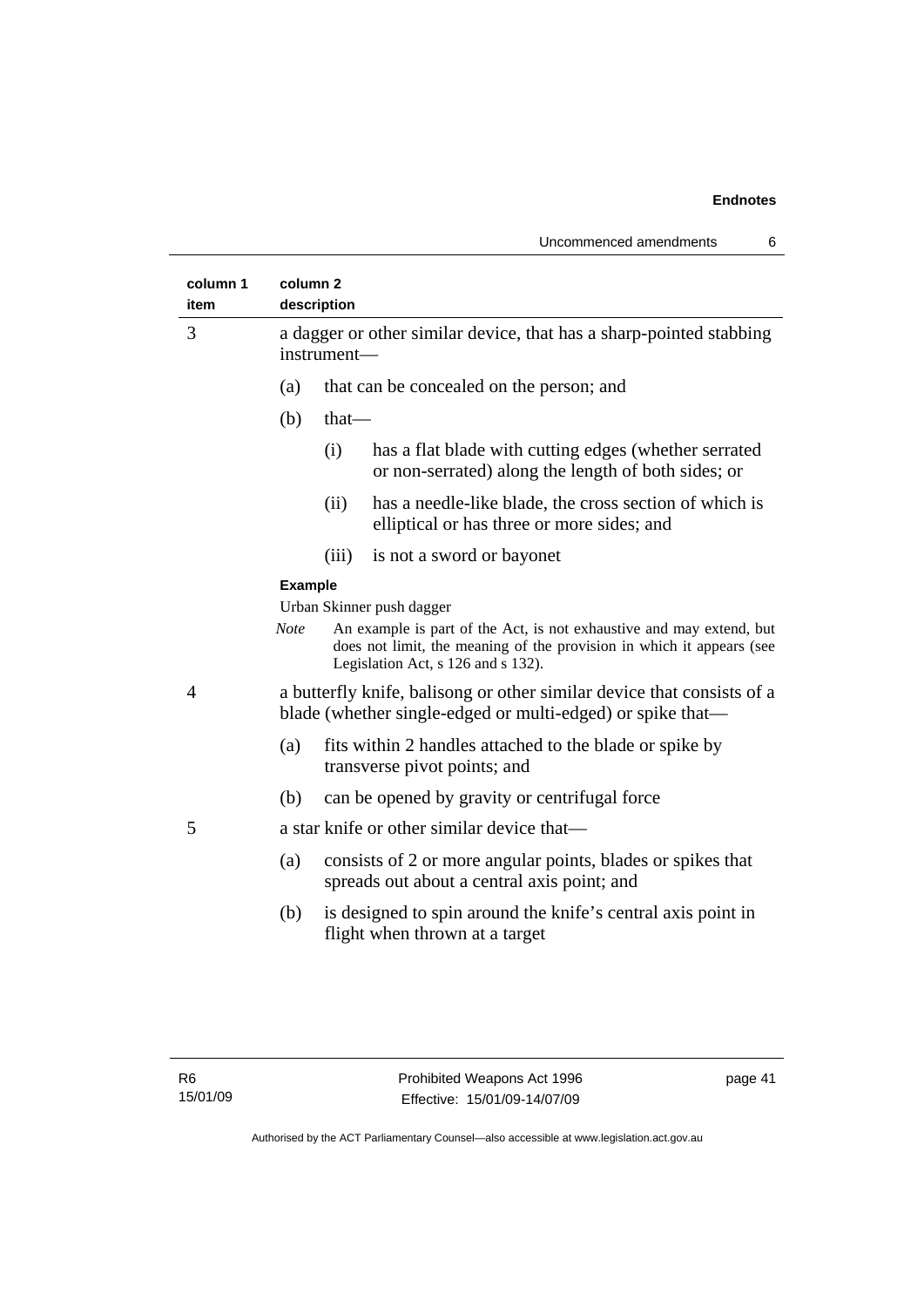6 Uncommenced amendments

| column 1<br>item | column 2<br>description                                                                                                                    |
|------------------|--------------------------------------------------------------------------------------------------------------------------------------------|
| 6                | a trench knife or other similar device that—                                                                                               |
|                  | consists of a blade (whether single-edged or multi-edged) or<br>(a)<br>spike; and                                                          |
|                  | is fitted with a handle made of a hard substance; and<br>(b)                                                                               |
|                  | is either made or modified to be fitted over the knuckles of<br>(c)<br>the hand of the user—                                               |
|                  | to protect the knuckles; and<br>(i)                                                                                                        |
|                  | to increase the effect of a punch or blow<br>(ii)                                                                                          |
| 7                | a knife that can discharge a blade as a projectile by a spring<br>mechanism or other means (known as a ballistic knife)                    |
| 8                | a blade, knife or axe that is either made or modified to be thrown                                                                         |
| 9                | a claw (known as a hand or foot claw) made or modified to be<br>attached to or worn on the hand or foot to cause injury to<br>someone else |

# **Part 1.2 Prohibited hand weapons**

| column 1<br>item | column 2<br>description                                                                                                   |
|------------------|---------------------------------------------------------------------------------------------------------------------------|
|                  | a knuckle-duster or other similar device, made or modified to be<br>fitted over the knuckles of the hand of the user—     |
|                  | to protect the knuckles; and<br>(a)                                                                                       |
|                  | to increase the effect of a punch or other blow<br>(b)                                                                    |
|                  | a sap glove or other weighted glove (including a fingerless glove)<br>made or modified to be used as a weapon             |
|                  | a studded glove, or other similar hand covering, that incorporates<br>protrusions designed to puncture or bruise the skin |

| page 42 |  |
|---------|--|
|---------|--|

page 42 **Prohibited Weapons Act 1996** Effective: 15/01/09-14/07/09

R6 15/01/09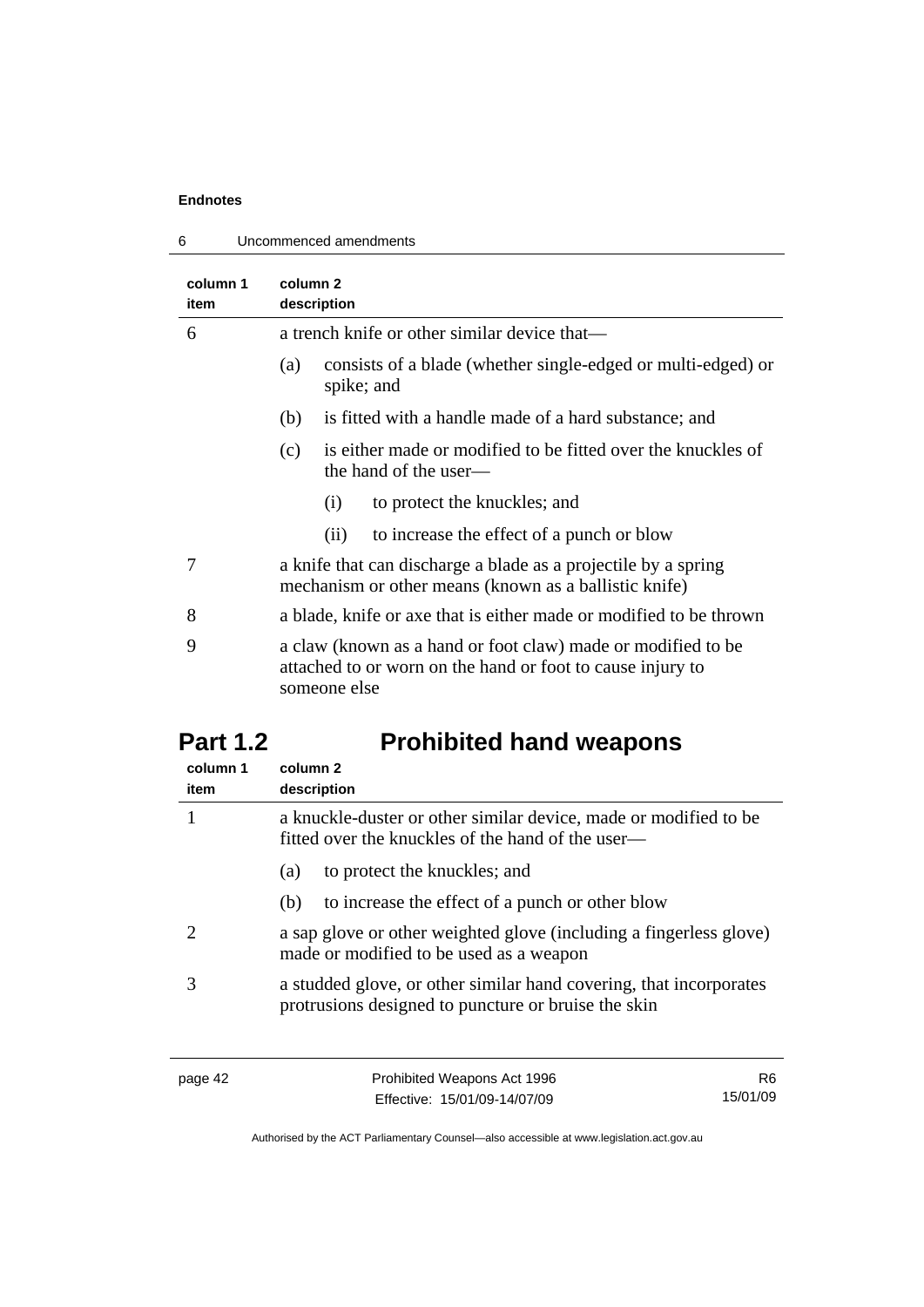| column 1<br>item | column <sub>2</sub><br>description                                                                                                                                                           |  |  |
|------------------|----------------------------------------------------------------------------------------------------------------------------------------------------------------------------------------------|--|--|
| 4                | a mace or other similar device (other than a ceremonial mace<br>made for use solely as a symbol of authority on ceremonial<br>occasions) that-                                               |  |  |
|                  | (a)<br>can cause injury; and                                                                                                                                                                 |  |  |
|                  | (b)<br>consists of a club or staff fitted with a flanged or spiked<br>head                                                                                                                   |  |  |
| 5                | a flail or other similar device consisting of a staff or handle that<br>has fitted to 1 end, by any means, a freely swinging part armed<br>with spikes or studded with any protruding matter |  |  |
| 6                | a whip, the lash of which is comprised completely or partly of<br>metal                                                                                                                      |  |  |
| 7                | a cat-o'-nine-tails or other similar device whether or not it has<br>9 lashes                                                                                                                |  |  |
| 8                | nunchakus or kung-fu sticks or other similar device                                                                                                                                          |  |  |
| 9                | a side-handled baton or other similar device that-                                                                                                                                           |  |  |
|                  | consists of a baton, staff or rod; and<br>(a)                                                                                                                                                |  |  |
|                  | is made of a hard substance; and<br>(b)                                                                                                                                                      |  |  |
|                  | has fitted to 1 side a handle (whether or not permanently<br>(c)<br>fixed)                                                                                                                   |  |  |
| 10               | an extendable or telescopic baton, made or modified so that the<br>length of the baton extends by—                                                                                           |  |  |
|                  | (a)<br>gravity; or                                                                                                                                                                           |  |  |
|                  | centrifugal force; or<br>(b)                                                                                                                                                                 |  |  |
|                  | pressure applied to a button, spring or device in or attached<br>(c)<br>to the handle of the baton                                                                                           |  |  |
|                  |                                                                                                                                                                                              |  |  |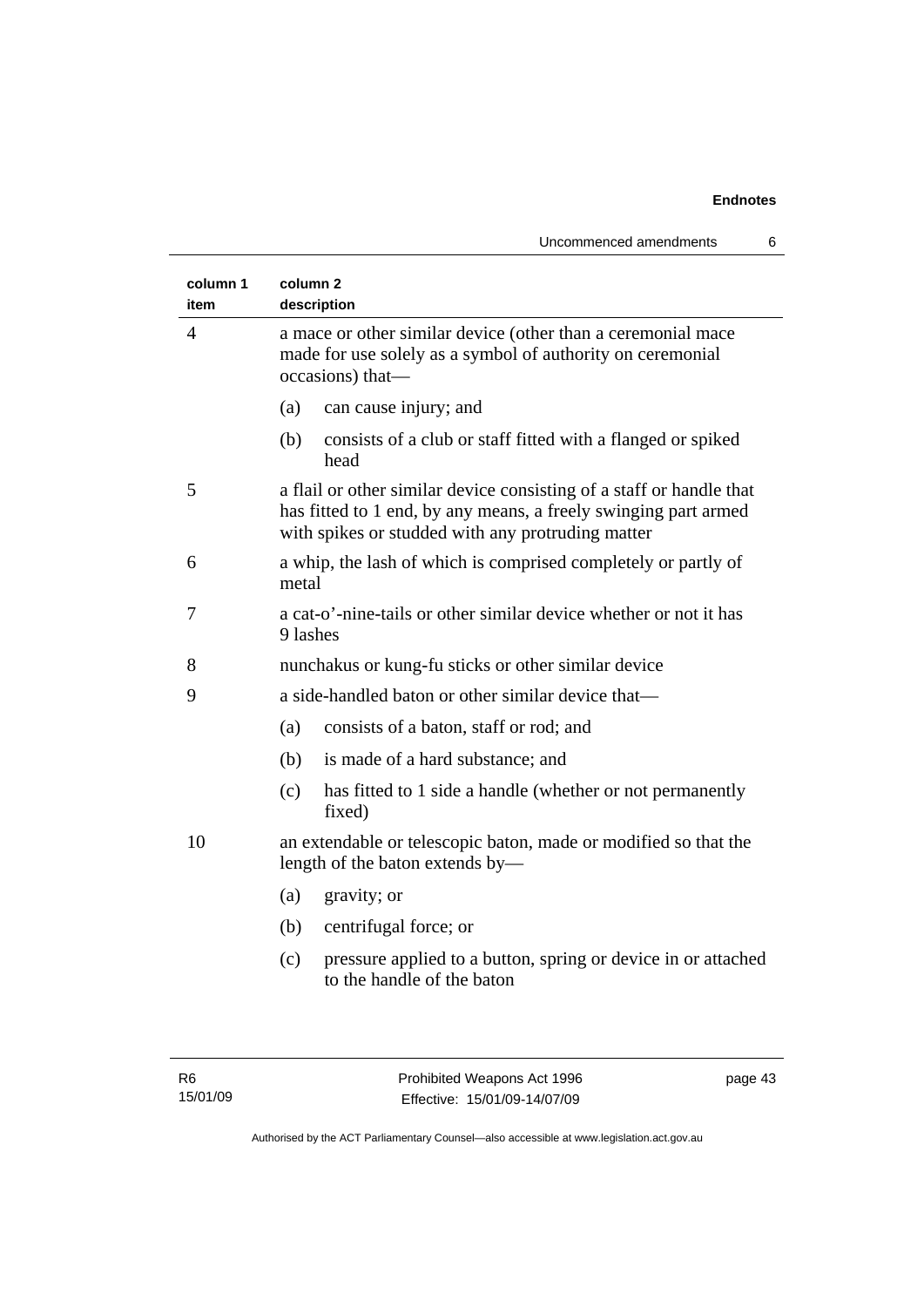6 Uncommenced amendments

# Part 1.3 **Prohibited missile weapons**

| column 1<br>item | column <sub>2</sub><br>description                                                                                                                                                                 |  |
|------------------|----------------------------------------------------------------------------------------------------------------------------------------------------------------------------------------------------|--|
| $\mathbf{1}$     | a spear gun with an overall length of less than 45cm when<br>unloaded                                                                                                                              |  |
| 2                | a hunting sling, catapult or sling shot made or modified for use<br>with, or a component part of which is, a brace that—                                                                           |  |
|                  | (a)<br>fits or rests on the forearm or other part of the body; and                                                                                                                                 |  |
|                  | supports the wrist or forearm against the tension of the<br>(b)<br>material used to propel a projectile                                                                                            |  |
|                  | <b>Example</b>                                                                                                                                                                                     |  |
|                  | a Saunders 'falcon' hunting sling                                                                                                                                                                  |  |
|                  | An example is part of the Act, is not exhaustive and may extend, but<br><b>Note</b><br>does not limit, the meaning of the provision in which it appears (see<br>Legislation Act, s 126 and s 132). |  |
| 3                | a crossbow or other similar device manufactured on or after<br>1 January 1900                                                                                                                      |  |
| 4                | a blow gun, blow-pipe or dart projector that consists of a pipe or<br>tube through which a dart or other device can be projected by—                                                               |  |
|                  | the exhaled breath of the user; or<br>(a)                                                                                                                                                          |  |
|                  | the use of an elasticised band; or<br>(b)                                                                                                                                                          |  |
|                  | means other than by an explosive<br>(c)                                                                                                                                                            |  |
| 5                | a shark dart or other similar device designed to expel, on or after<br>contact, a gas or other substance that can cause bodily harm                                                                |  |
|                  | <b>Example</b><br>a Farallon shark dart                                                                                                                                                            |  |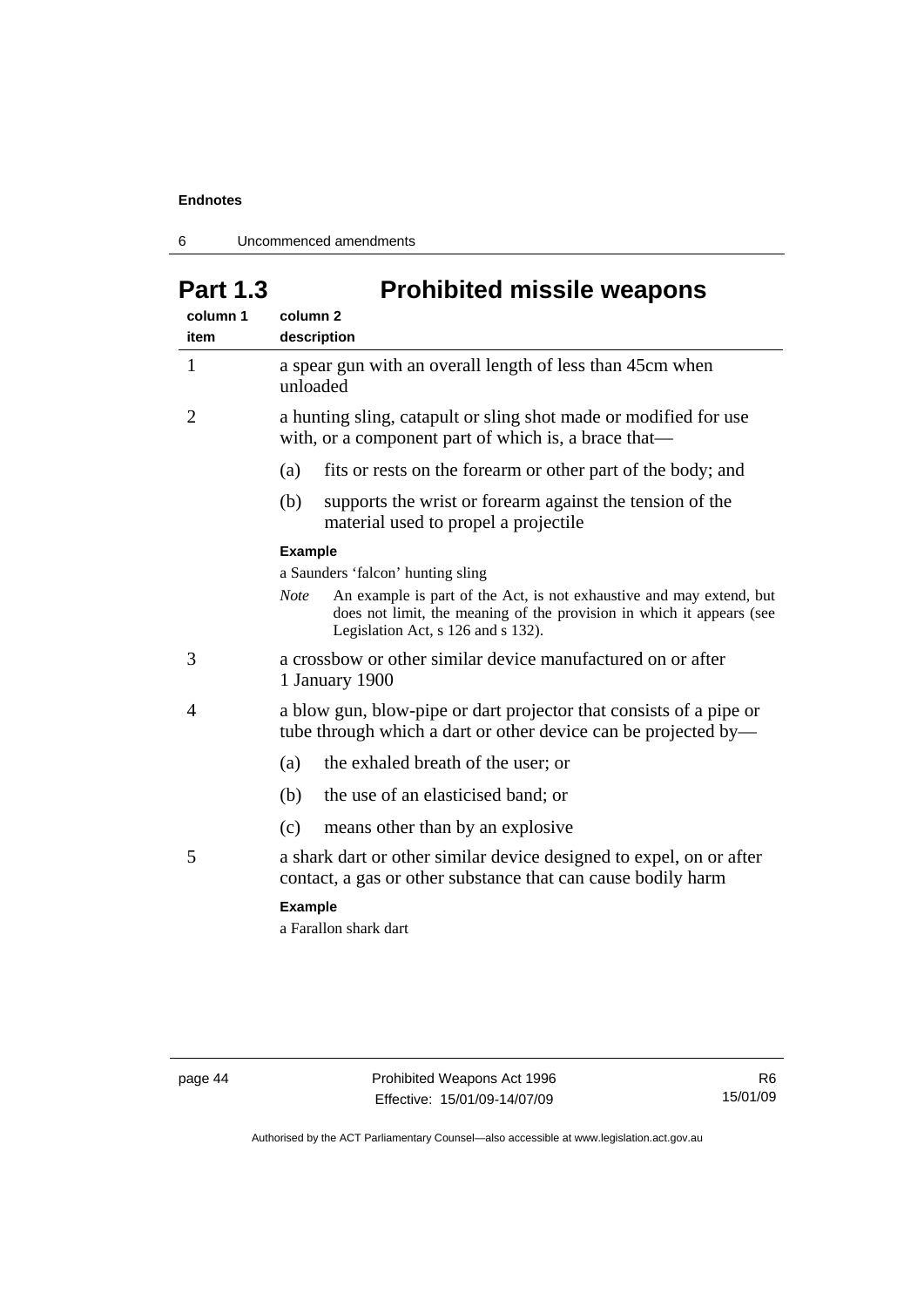Uncommenced amendments 6

| ui l     |             | zulul promontoa woapono                                                                                                                                                                            |  |
|----------|-------------|----------------------------------------------------------------------------------------------------------------------------------------------------------------------------------------------------|--|
| column 1 | column 2    |                                                                                                                                                                                                    |  |
| item     | description |                                                                                                                                                                                                    |  |
| 1        |             | an explosive, incendiary, irritant or poison gas—                                                                                                                                                  |  |
|          | (a)         | bomb; or                                                                                                                                                                                           |  |
|          | (b)         | grenade; or                                                                                                                                                                                        |  |
|          | (c)         | rocket with a propellant charge of more than 100g; or                                                                                                                                              |  |
|          | (d)         | missile with an explosive or incendiary charge of more than<br>$7g$ ; or                                                                                                                           |  |
|          | (e)         | mine                                                                                                                                                                                               |  |
| 2        |             | a device or apparatus made or modified for use with a gas or<br>liquid, if the device or apparatus is—                                                                                             |  |
|          | (a)         | capable of killing or incapacitating someone; or                                                                                                                                                   |  |
|          | (b)         | made or modified to kill or incapacitate someone                                                                                                                                                   |  |
| 3        |             | A flame thrower or any other device of military design that can<br>propel ignited incendiary fuel                                                                                                  |  |
| 4        |             | A hand-held or other electric device designed to administer an<br>electric shock on contact, other than a piece of medical equipment<br>or electric prod designed exclusively for use with animals |  |
|          |             | Example-hand-held electric device<br>a taser self-defence weapon                                                                                                                                   |  |
|          | 1<br>2      | Examples-other electric device<br>a taxi protection cushion system<br>a super safety suitcase                                                                                                      |  |
|          | <i>Note</i> | An example is part of the Act, is not exhaustive and may extend, but<br>does not limit, the meaning of the provision in which it appears (see<br>Legislation Act, s 126 and s 132).                |  |
|          |             |                                                                                                                                                                                                    |  |

## **Part 1.4 Other prohibited weapons**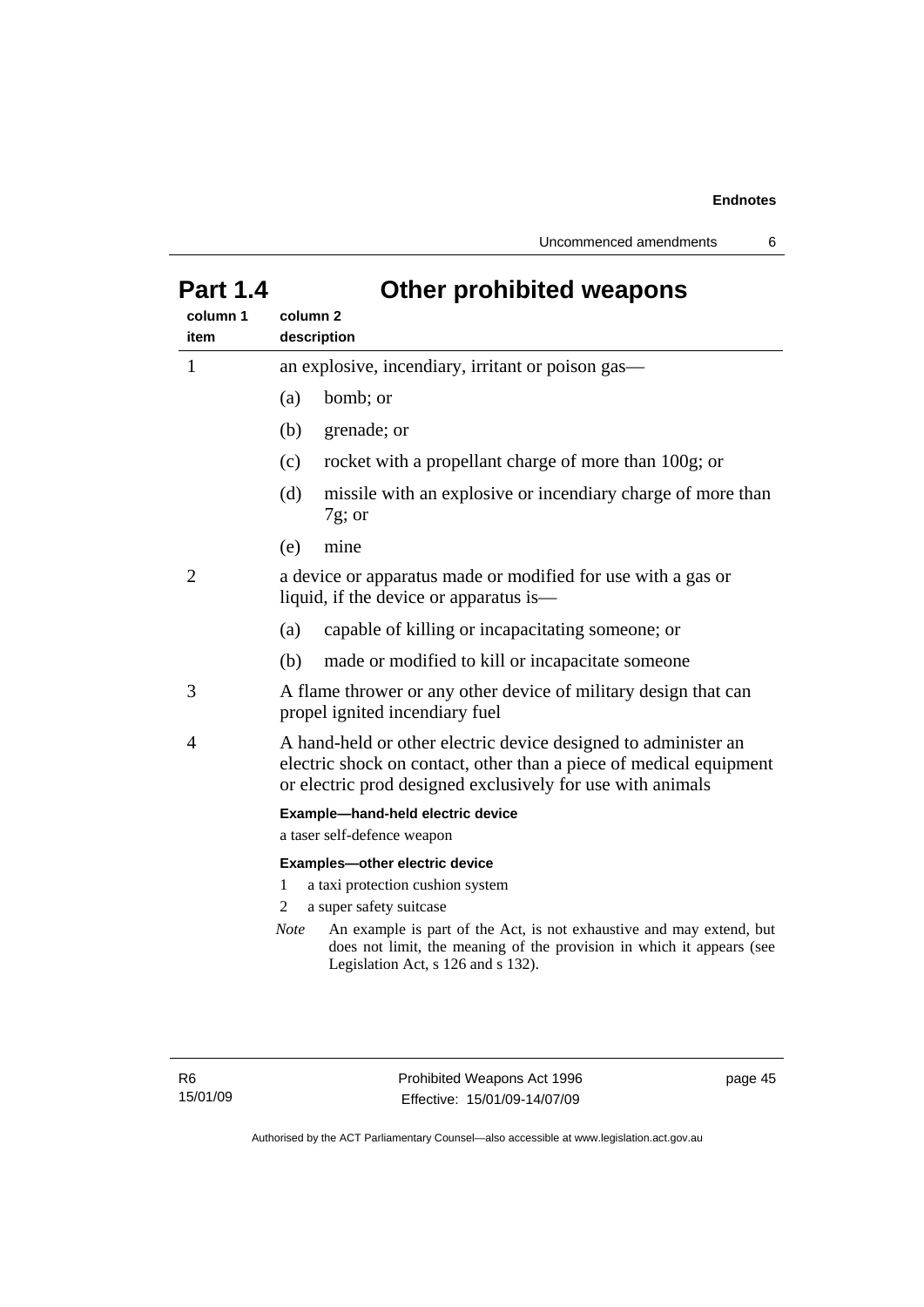| Uncommenced amendments<br>6 |                                                                                                                                                                                                               |  |
|-----------------------------|---------------------------------------------------------------------------------------------------------------------------------------------------------------------------------------------------------------|--|
| column 1<br>item            | column <sub>2</sub><br>description                                                                                                                                                                            |  |
| 5                           | a thing made or intended as a defence or antipersonnel spray that<br>can discharge by any means an irritant (other than an irritant<br>matter mentioned in item 6) in liquid, powder, gas or chemical<br>form |  |
| 6                           | a thing made or intended as a defence or antipersonnel spray that<br>can discharge by any means an irritant in liquid, powder, gas or<br>chemical form, including but not limited to the following:           |  |
|                             | (a)<br>chloroacetophenone, known as CN;                                                                                                                                                                       |  |
|                             | (b)<br>orthochlorobenzalmalononitrile, known as CS;                                                                                                                                                           |  |
|                             | dypenylaminechloroarsone, known as DM or Adamsite;<br>(c)                                                                                                                                                     |  |
|                             | (d)<br>oleoresin capsicum, known as OC                                                                                                                                                                        |  |
| 7                           | an acoustic or light-emitting antipersonnel device made or<br>modified-                                                                                                                                       |  |
|                             | (a)<br>to cause permanent or temporary incapacity or disability to<br>a person; or                                                                                                                            |  |
|                             | to otherwise physically disorientate a person<br>(b)                                                                                                                                                          |  |
| 8                           | hand-held articles, commonly known as laser pointers, designed<br>or adapted to emit a laser beam with an accessible emission level<br>of greater than 1mW                                                    |  |
|                             |                                                                                                                                                                                                               |  |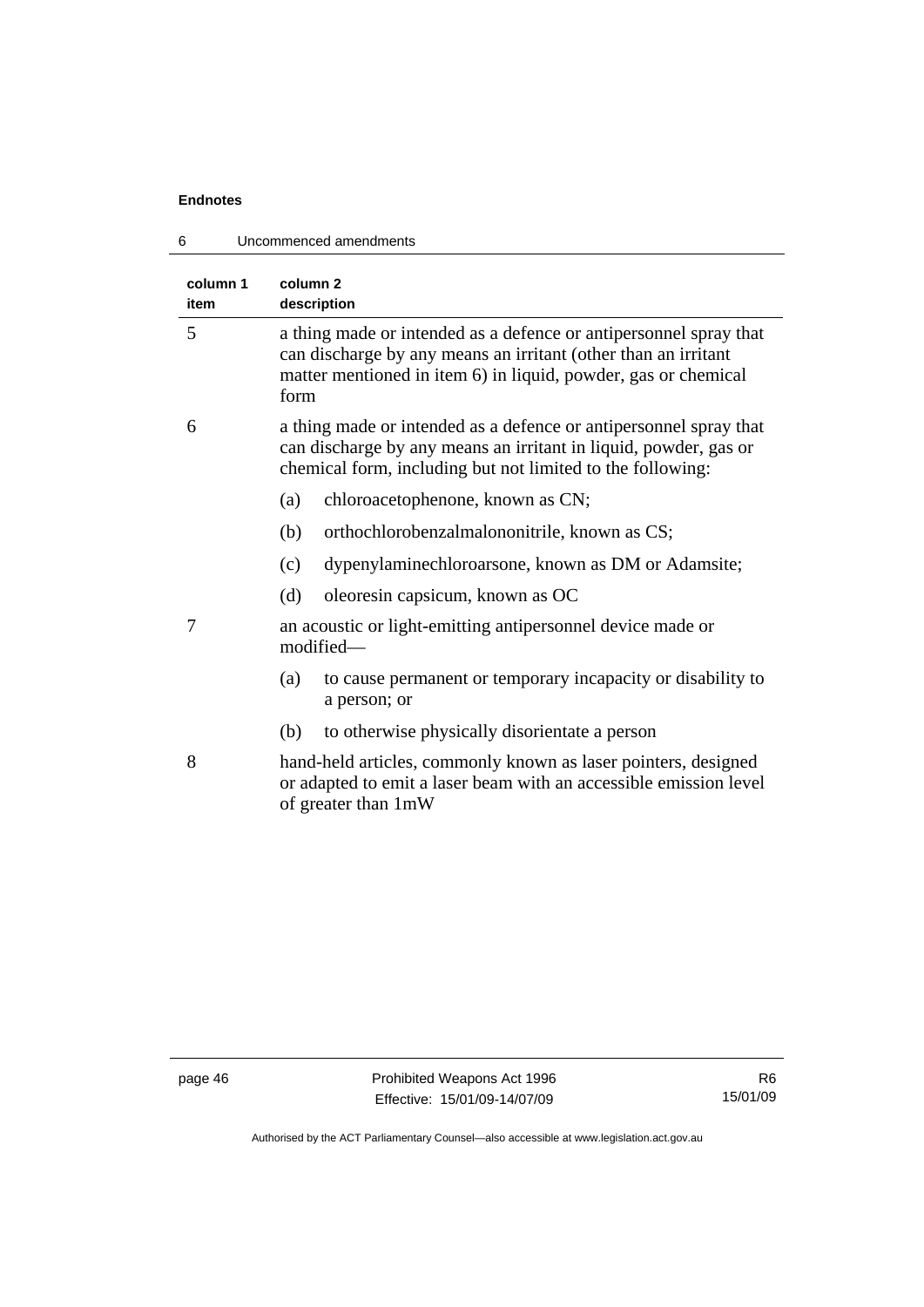Uncommenced amendments 6

# **Schedule 2 Prohibited articles**

| (see s 4B)<br>column 1<br>item | column <sub>2</sub><br>description                                                                                                                                                                                                                                                                                                                        |
|--------------------------------|-----------------------------------------------------------------------------------------------------------------------------------------------------------------------------------------------------------------------------------------------------------------------------------------------------------------------------------------------------------|
| 1                              | an article commonly known as soft body armour                                                                                                                                                                                                                                                                                                             |
| $\overline{2}$                 | a modified article of clothing, accessory or adornment a purpose<br>of which is to disguise or conceal a weapon                                                                                                                                                                                                                                           |
|                                | <b>Examples-modified articles</b><br>a walking stick containing a sword<br>1<br>a riding crop containing a stiletto<br>2<br>a Bowen knife belt<br>3<br>An example is part of the Act, is not exhaustive and may extend, but<br><b>Note</b><br>does not limit, the meaning of the provision in which it appears (see<br>Legislation Act, s 126 and s 132). |
| 3                              | an article or device intended for use to muffle, reduce or stop the<br>noise created by firing a firearm                                                                                                                                                                                                                                                  |
| 4                              | equipment made or modified to make a smoke screen                                                                                                                                                                                                                                                                                                         |
| 5                              | a trip flare                                                                                                                                                                                                                                                                                                                                              |
| 6                              | a rimfire magazine with a capacity of more than 15 rounds                                                                                                                                                                                                                                                                                                 |
| 7                              | a pistol magazine with a capacity of more than 10 rounds                                                                                                                                                                                                                                                                                                  |
| 8                              | a centre-fire self-loading rifle magazine, or shotgun magazine,<br>with a capacity of more than 5 rounds                                                                                                                                                                                                                                                  |
| 9                              | a shotgun tubular magazine extension to extend the capacity of a<br>shotgun magazine to more than 5 rounds                                                                                                                                                                                                                                                |
| 10                             | a device that converts a firearm so it can fire in a fully automatic<br>condition                                                                                                                                                                                                                                                                         |
| 11                             | a folding, detachable, telescopic or collapsible stock                                                                                                                                                                                                                                                                                                    |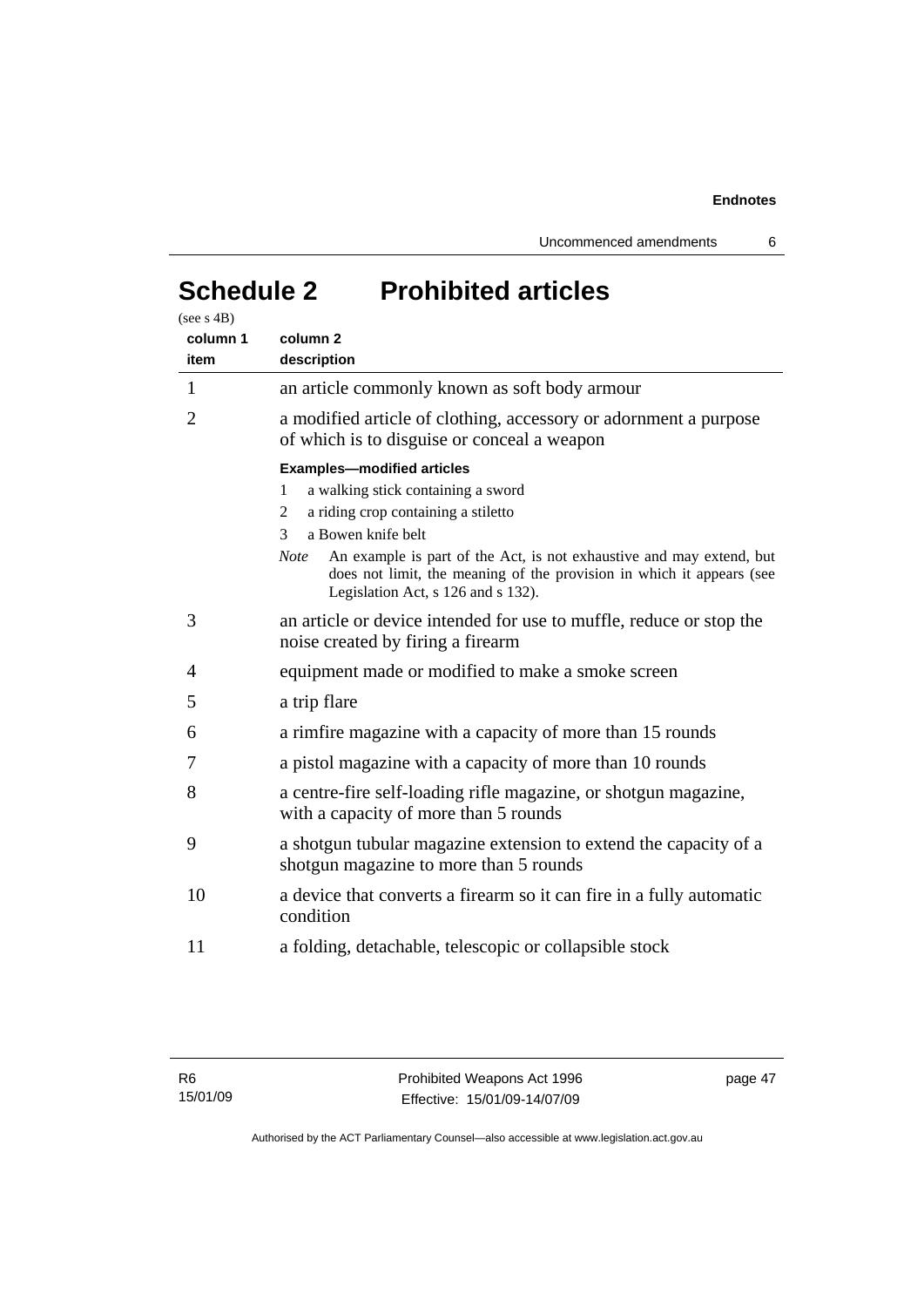6 Uncommenced amendments

### **[1.14] New section 2**

*insert* 

#### **2 Dictionary**

The dictionary at the end of this Act is part of this Act.

*Note 1* The dictionary at the end of this Act defines certain terms used in this Act, and includes references (*signpost definitions*) to other terms defined elsewhere.

> For example, the signpost definition, '*firearm*—see the *Firearms Act 1996*, section 4A.' means that the term 'firearm' is defined in that section and the definition applies to this Act.

*Note 2* A definition in the dictionary (including a signpost definition) applies to the entire Act unless the definition, or another provision of the Act, provides otherwise or the contrary intention otherwise appears (see Legislation Act, s  $155$  and s  $156$  (1)).

### **[1.16] New dictionary**

*insert* 

## **Dictionary**

(see s 2)

- *Note 1* The Legislation Act contains definitions and other provisions relevant to this Act.
- *Note 2* For example, the Legislation Act, dict, pt 1, defines the following terms:
	- AAT
	- ACT
	- corrections officer
	- Criminal Code
	- exercise
	- function
	- police officer
	- registrar of firearms
	- under.

page 48 Prohibited Weapons Act 1996 Effective: 15/01/09-14/07/09

R6 15/01/09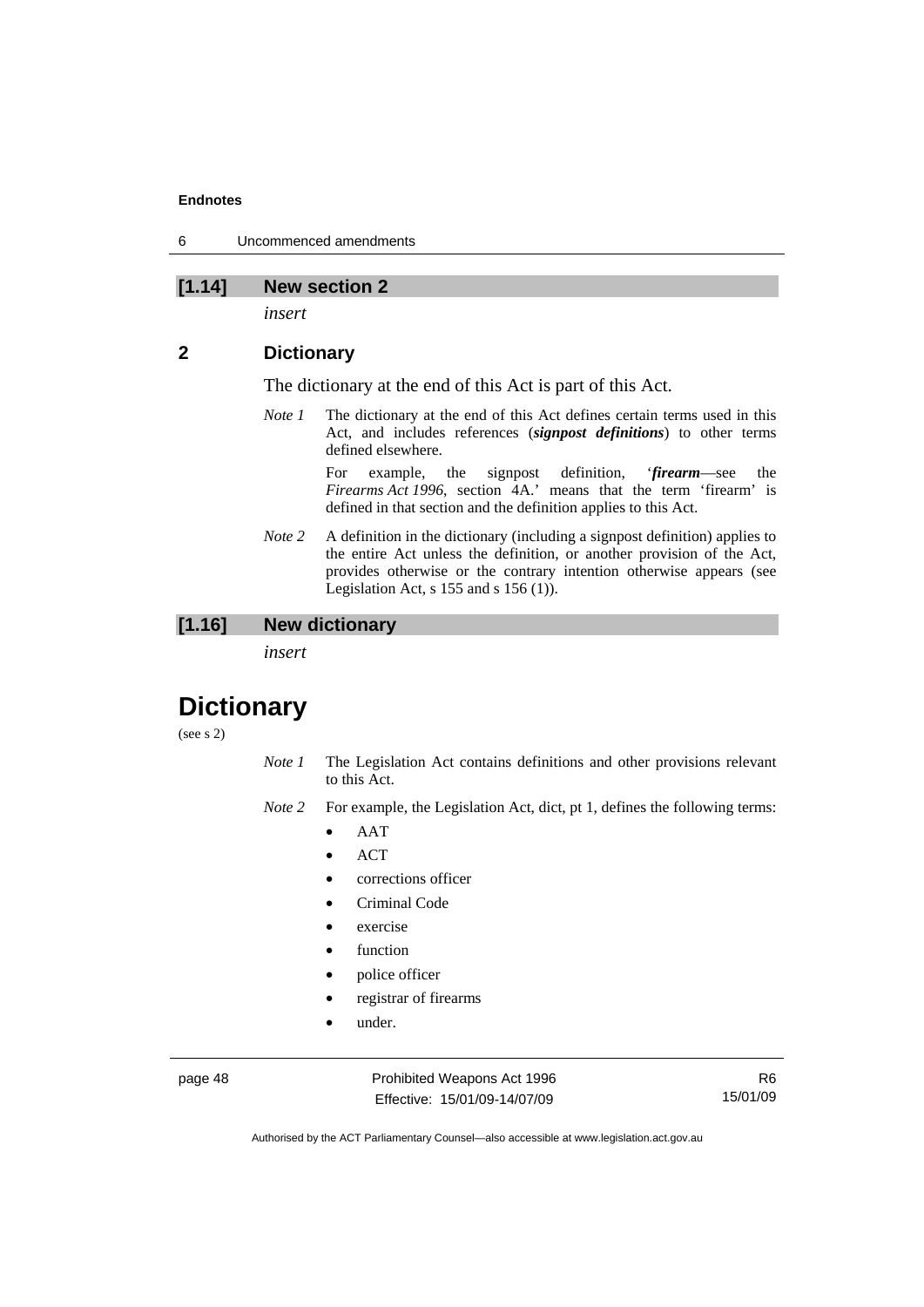*connected* with an offence, for part 1B (Unregulated weapons)—see section 4CA.

*dispose*, of a prohibited weapon or article, means sell, give away or otherwise transfer possession of the weapon or article.

*firearm*—see the *Firearms Act 1996*, section 4A.

*permit* means a permit under part 3.

*possession*—see section 3.

*premises* means the whole or any part of any land, building or other structure, vehicle, vessel, aircraft or place.

*prohibited article*—see section 4B.

*prohibited weapon*—see section 4A.

*registrar* means the registrar of firearms.

*unregulated weapon*—see section 4C.

R6 15/01/09 Prohibited Weapons Act 1996 Effective: 15/01/09-14/07/09

page 49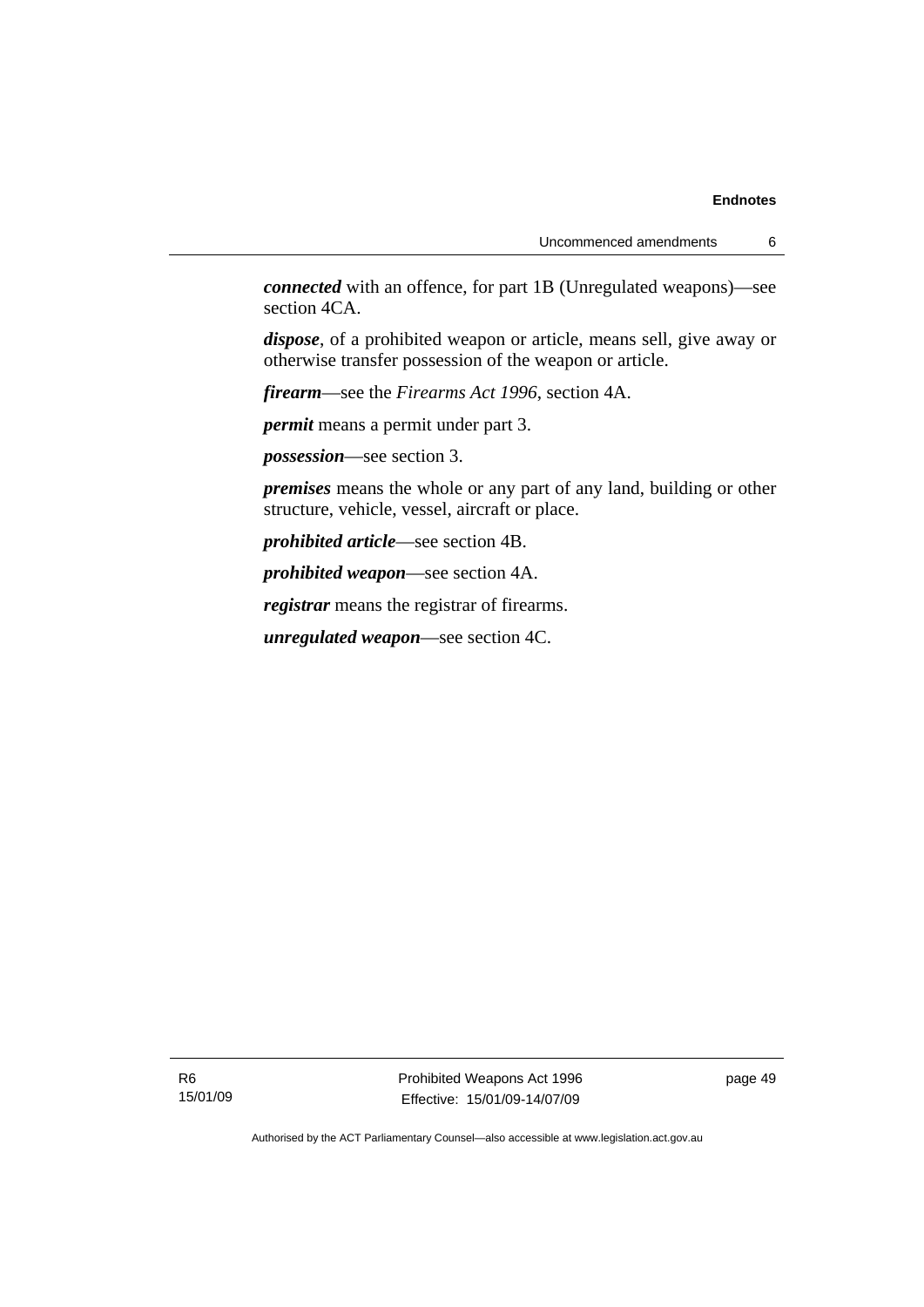6 Uncommenced amendments

### **ACT Civil and Administrative Tribunal Legislation Amendment Act 2008 A2008-36 sch 1 pt 1.41**

## **Part 1.41 Prohibited Weapons Act 1996**

#### **[1.571] Section 14**

*substitute* 

## **Part 3A Notification and review of decisions**

#### **14 Meaning of** *reviewable decision—***pt 3A**

In this part:

*reviewable decision* means a decision mentioned in schedule 2, column 3 under a provision of this Act mentioned in column 2 in relation to the decision.

#### **14A Reviewable decision notices**

If a person makes a reviewable decision, the person must give a reviewable decision notice to each entity mentioned in schedule 2, column 4 in relation to the decision.

- *Note 1* The person must also take reasonable steps to give a reviewable decision notice to any other person whose interests are affected by the decision (see *ACT Civil and Administrative Tribunal Act 2008*, s 67A).
- *Note* 2 The requirements for reviewable decision notices are prescribed under the *ACT Civil and Administrative Tribunal Act 2008*.

page 50 **Prohibited Weapons Act 1996** Effective: 15/01/09-14/07/09

R6 15/01/09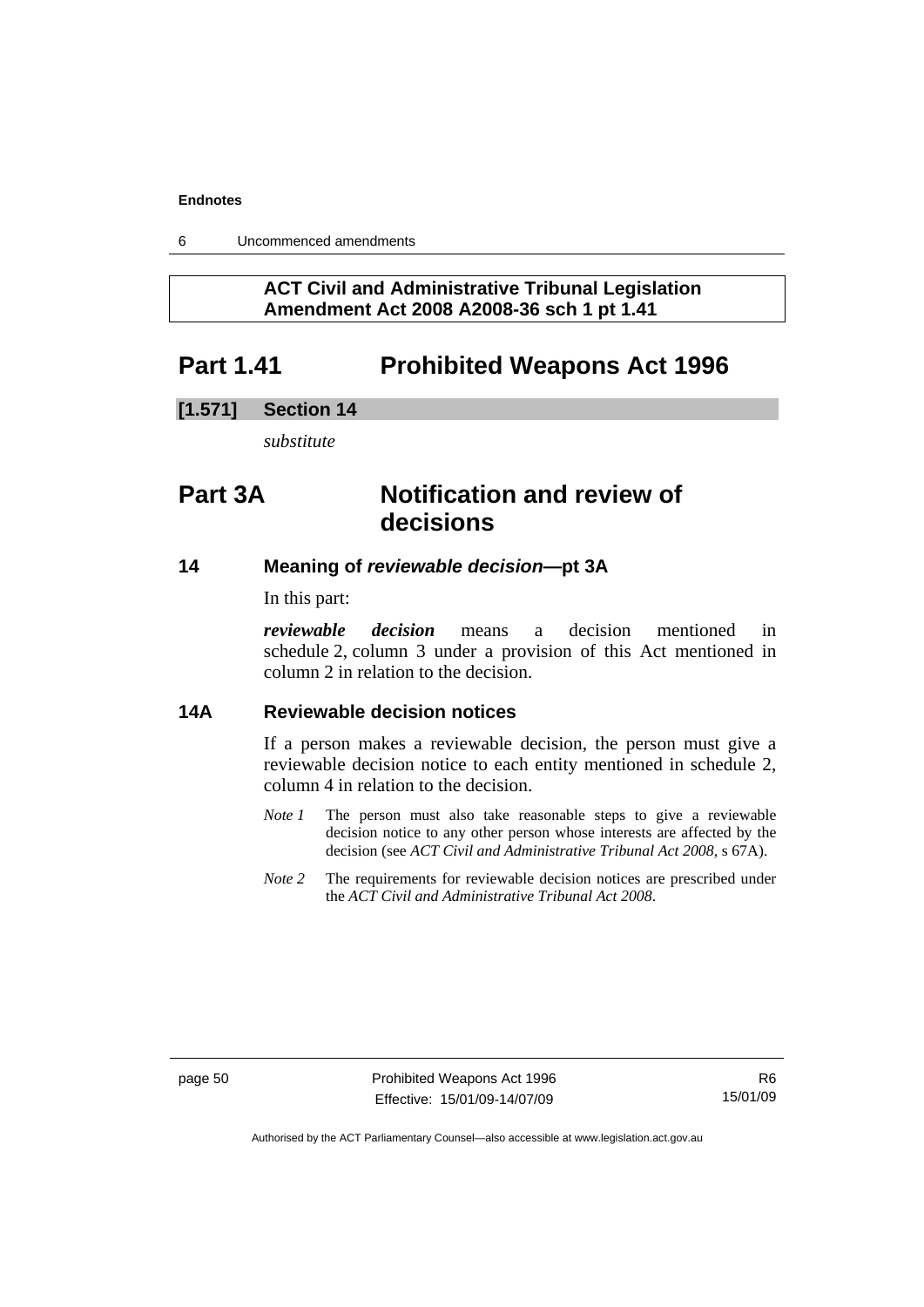### **14B Applications for review**

The following may apply to the ACAT for a review of a reviewable decision:

- (a) an entity mentioned in schedule 2, column 4 in relation to the decision;
- (b) any other person whose interests are affected by the decision.
- *Note* If a form is approved under the *ACT Civil and Administrative Tribunal Act 2008* for the application, the form must be used.

#### **[1.572] New schedule 2**

*insert* 

## **Schedule 2 Reviewable decisions**

(see pt 3A)

| column 1<br>item | column 2<br>section | column 3<br>decision      | column 4<br>entity     |
|------------------|---------------------|---------------------------|------------------------|
|                  | 9(1)                | refuse to issue<br>permit | applicant for permit   |
|                  | 9 (5)               | cancel permit             | person who held permit |

### **[1.573] Dictionary, note 2, dot points**

*omit* 

• AAT

### **[1.574] Dictionary, note 2, new dot points**

*insert* 

- ACAT
- reviewable decision notice

R6 15/01/09 Prohibited Weapons Act 1996 Effective: 15/01/09-14/07/09

page 51